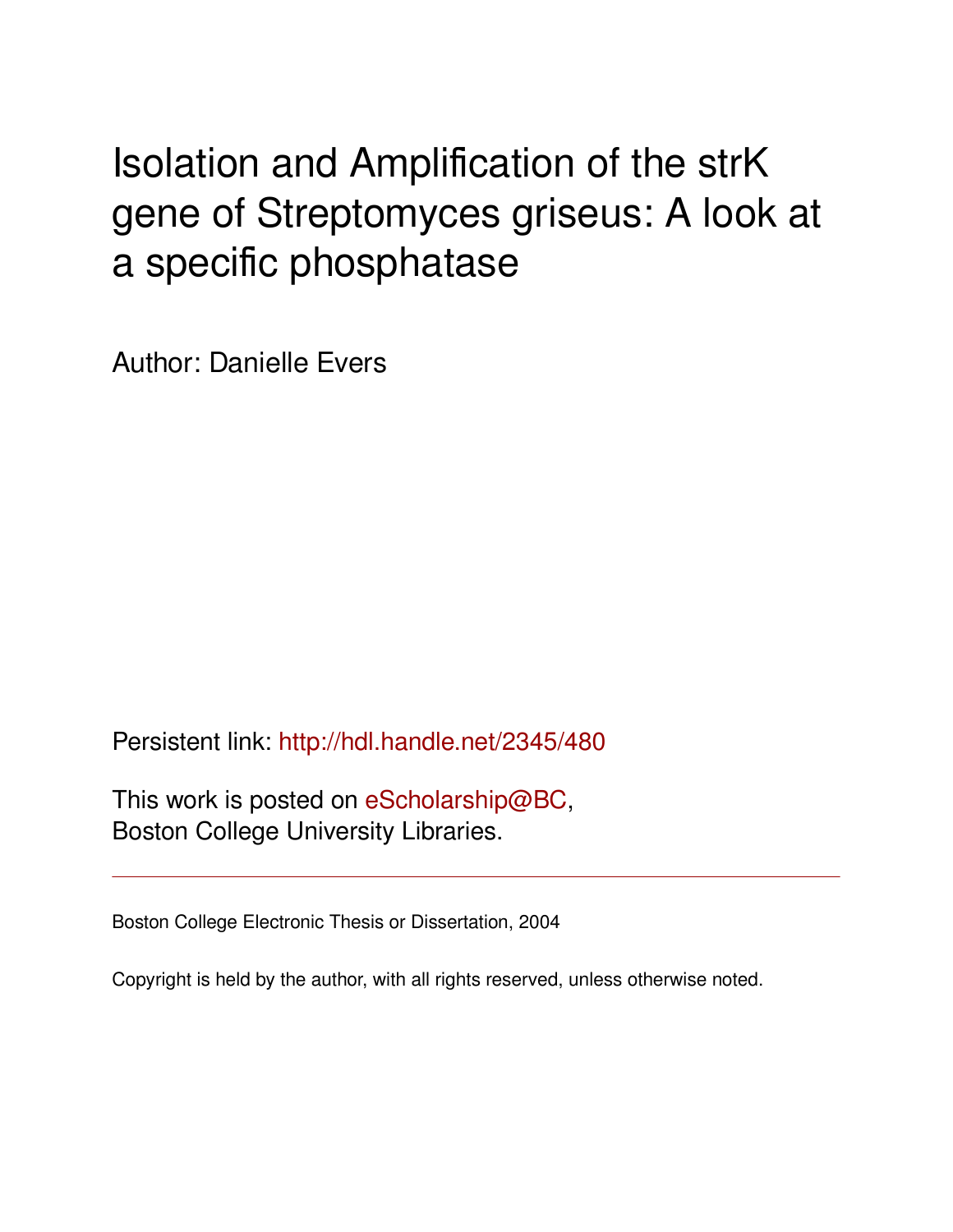College of Arts and Sciences

Department of Chemistry

## **Isolation and Amplification of the** *strK* **gene of** *Streptomyces*

## *griseus***: A look at a specific phosphatase**

by

Danielle Marie Evers

May 2004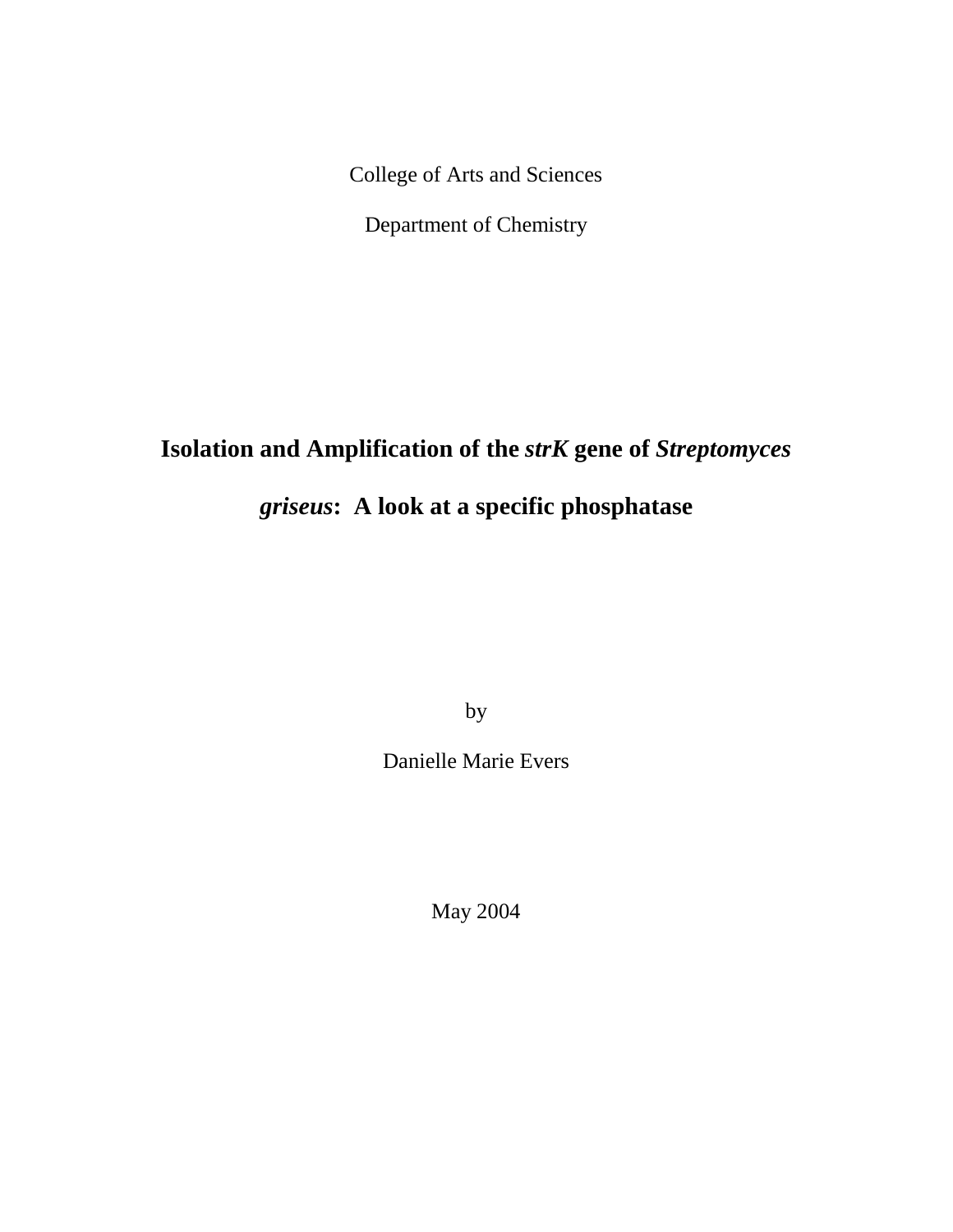## **Dedication**

Thank you Mom, Dad, John, Kathy, Mark, Jodi, Greg, Mark, Meg, Bobby. You have all contributed to who I am today and I will carry you always in my heart, no matter where my path may lead from here.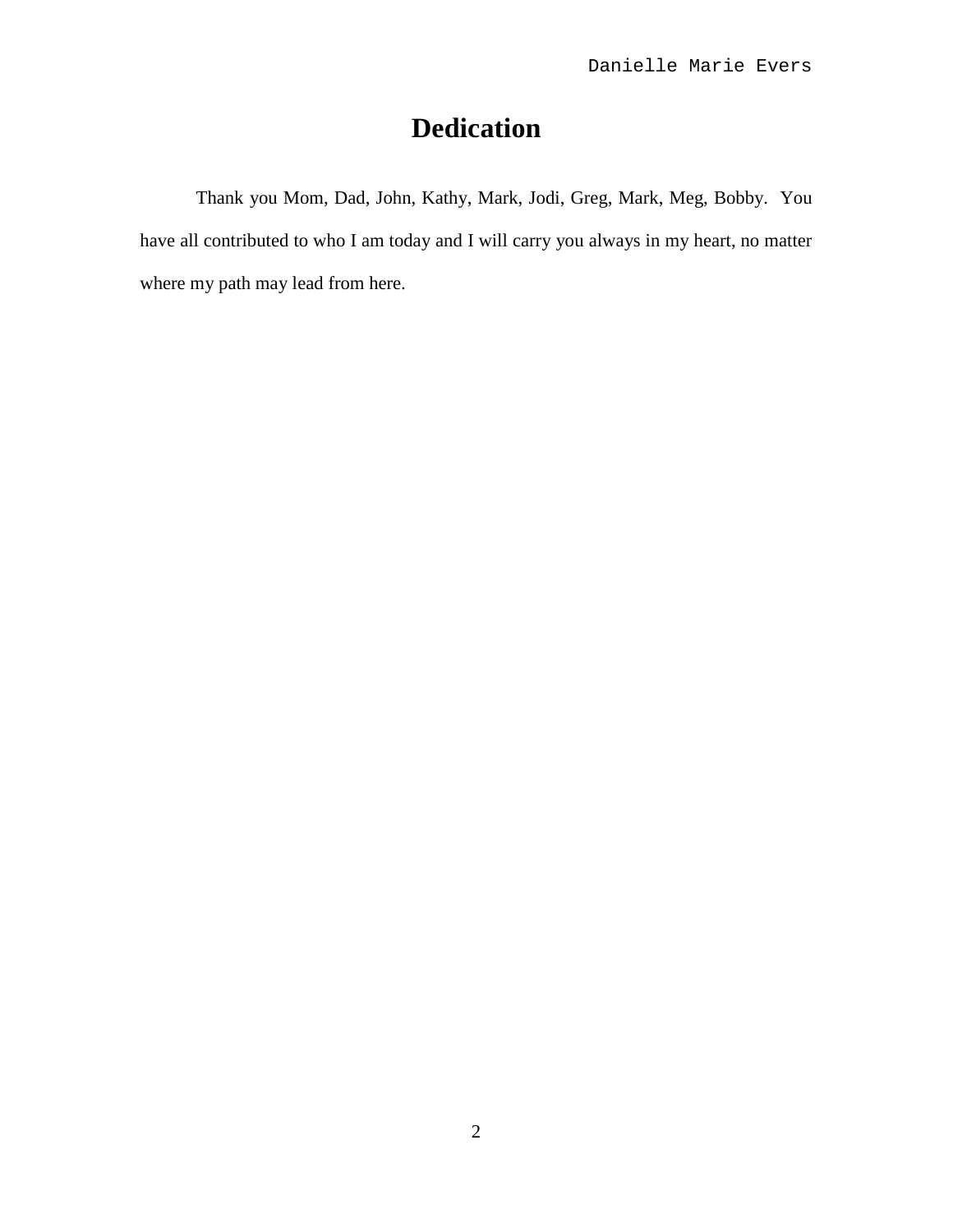## **Isolation and Amplification of the** *strK* **gene of** *Streptomyces griseus***: A look at a specific phosphatase**

by Danielle Marie Evers

#### **Abstract**

My project focused on the study of streptomycin-6-phosphatase, an enzyme that has shown specificity for the substrate streptomycin-6- phosphate. The study included attempts at isolation, purification, and amplification of *strK*, the gene encoding this phosphatase. These efforts were made in order to come closer to gaining an understanding of the specificity of this enzyme especially in comparison to alkaline phosphatase, a well-documented unspecific phosphate with notable similarity of sequence and structure.

The major question which developed into the study undertaken this year was: "How does a specific phosphatase compare to the unspecific alkaline phosphatase (AP)?" This is a longterm project that could take years to come close to elucidating an answer to. My approach to this large question, under direction of Dr. Evan Kantrowitz, was to begin with streptomycin-6-phosphatase, the product of the *strK* gene in *Streptomyces*, and embark on a study that would lead to greater understanding of this specific phosphatase.

This undertaking was pursued based upon previous publications identifying conservation of amino acid sequence between the two phosphatases. This similarity was most poignantly found at sites found in AP noted as contained in the active site and in taking part in metal binding. From this information, the question for my study became,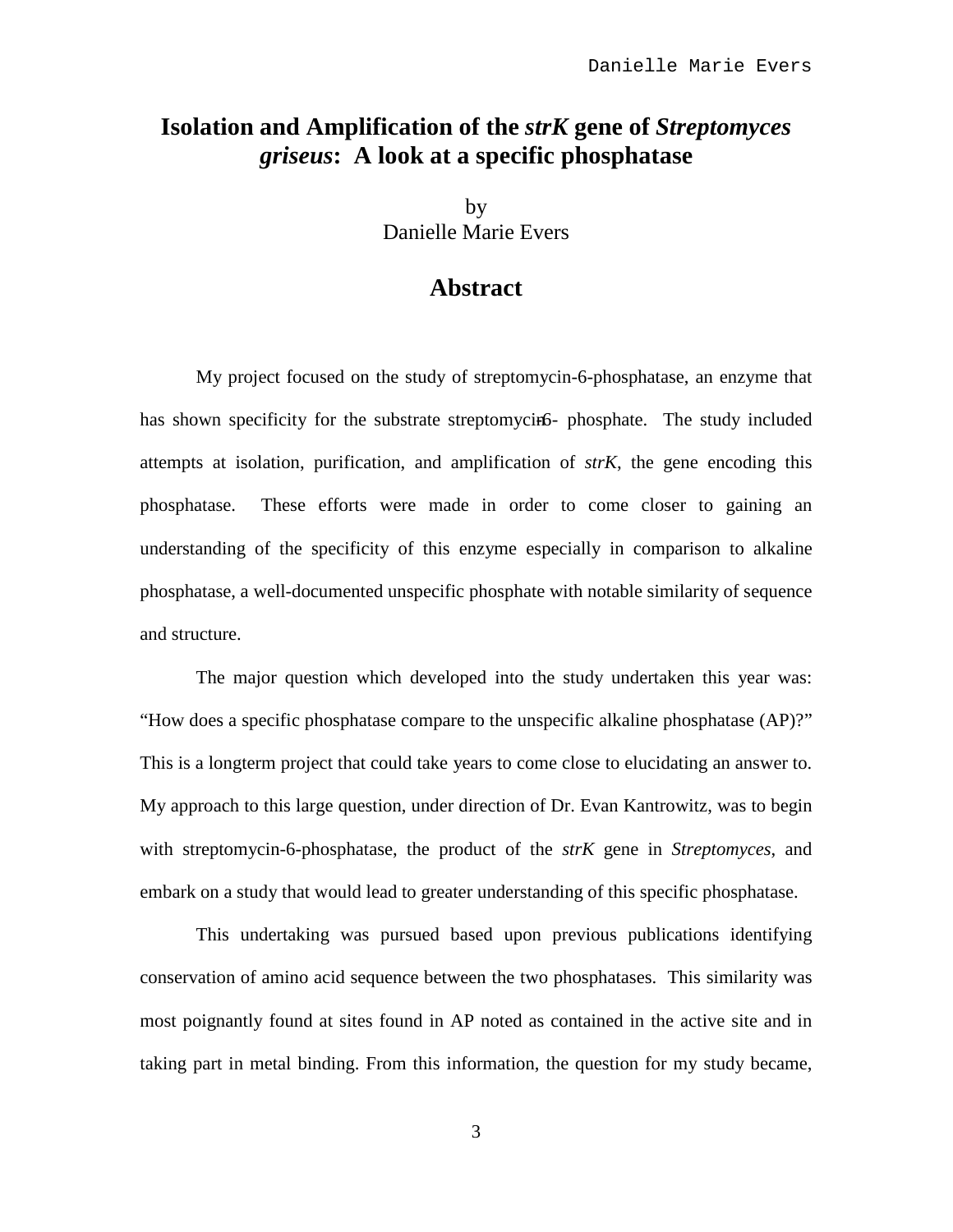"How much can I learn about *strK* gene product during my time of study so that progress is made toward shedding light on the complex question posed above?".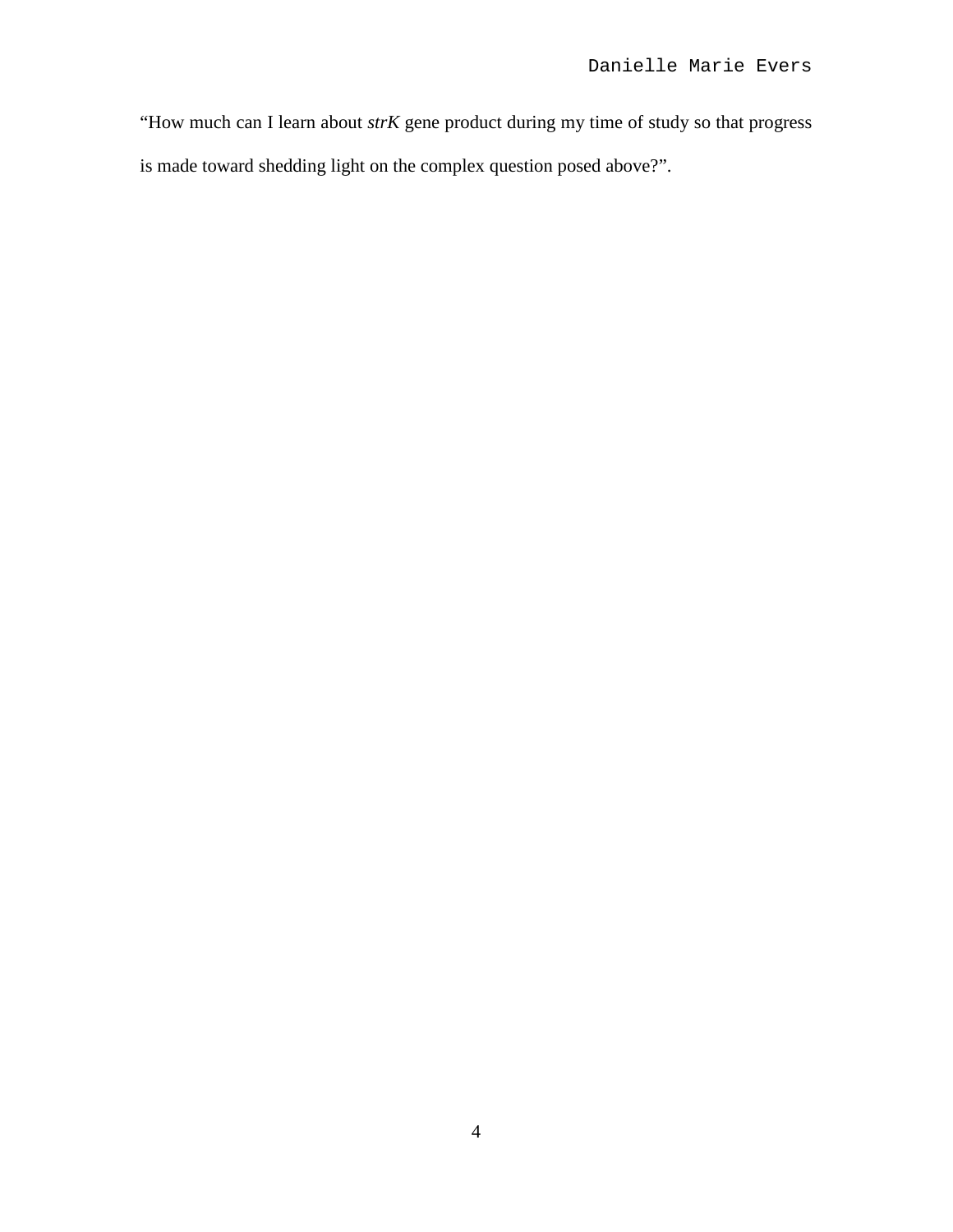### **Acknowledgements**

"We don't accomplish anything in this world alone ... and whatever happens is the result of the whole tapestry of one's life and all the weavings of individual threads from one to another that creates something..." Sandra Day O'Connor

Above all else I want to express my deepest love and gratitude to my family and friends. To my family, I would not be at this point without you and I would never be able to step out and take on the world without knowing you are behind me. To my friends, sometimes you are "Wanna be rebels but didn't have a clue" and sometimes you are talking to the "Man in the Mirror"; nothing but love to those who know.

Over the past four years I have found a family at Boston College; one that has added to my life in so many ways and has led to the project presented within this document. My gratitude extends to all those who have contributed to my education. Whether or not I went willingly into the realm of academia; there have been numerous people who have brought me to the water and taught me to drink. I thank Dr. Timothy Duket, who taught me what it means to really think and discover what may be hidden in a text and how amazing it can be when you find it. I thank Dr. Scott Miller who rejuvenated my passion for science and taught me that sitting in front of a mirror manipulating molecular models is not something to be ashamed of.

Above all else I would like to extend my gratitude to Dr. Evan Kantrowitz who has provided me the opportunity to extend my studies beyond where I thought possible and who has continual challenged me and pushed me beyond what I even expected of myself. Additionally, I would like to thank the entire Kantrowitz group and the Chemistry Department of Boston College especially: Jim Cardia, Cheryl Wojciechowski, Robert Boulanger, Dr. Steven Bruner, Todd Lyons, and Robin Skory. I want to also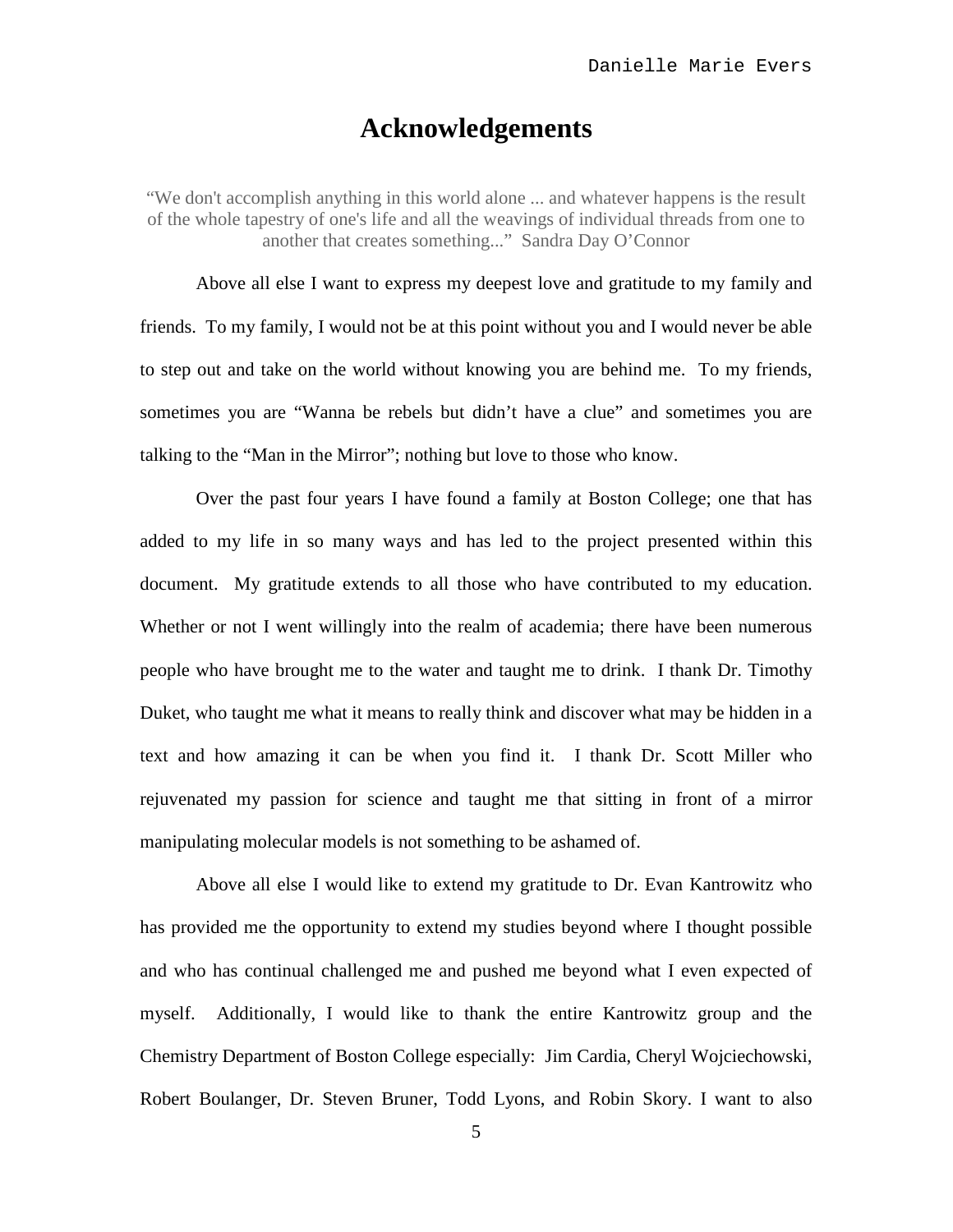extend thanks to Dr. Wolfgang Piepersberg who provided a *Streptomyces griseus* strain and pKMWKI plasmid, containing the gene of study in this document.

My education has become something that is not only my own and something that I have acquired so that I may share it with the world as best I can. I only hope I can live up to the magnificence of all those who have contributed to it. I go forward with all of you as a part of me; I look forward to the journey we will undertake together.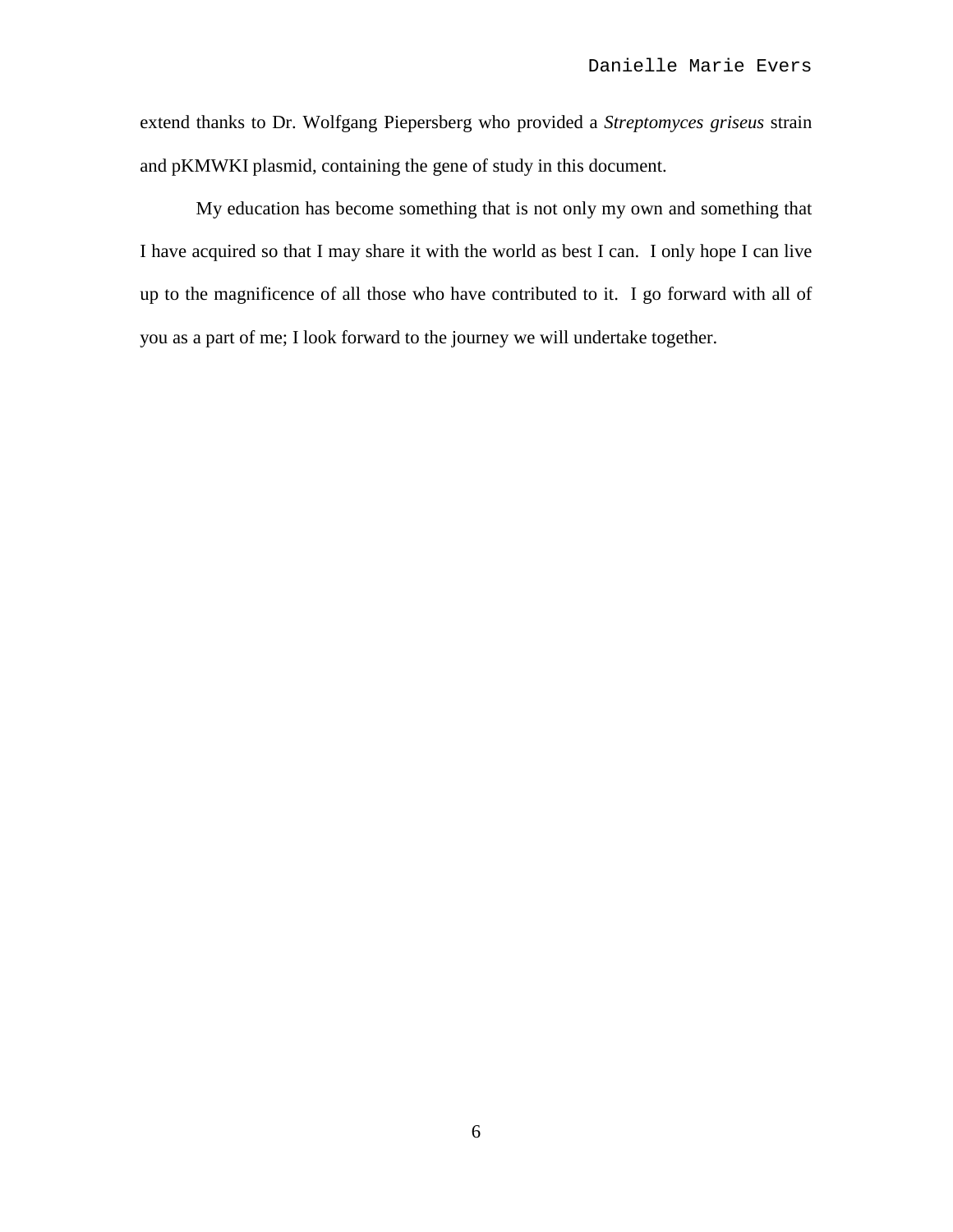## **Table of Contents**

| Abstract                                                           | $\dot{i}$    |  |  |
|--------------------------------------------------------------------|--------------|--|--|
| Dedication                                                         | iii          |  |  |
| Acknowledgements                                                   |              |  |  |
| <b>Table of Contents</b>                                           |              |  |  |
| <b>Chapter 1: Introduction</b>                                     |              |  |  |
| 1.1 General background for project                                 | $\mathbf{1}$ |  |  |
| 1.2 Alkaline phosphatase structure and mechanism                   | 2            |  |  |
| 1.3 Alkaline Phosphatase as a model metalloenzyme                  | 7            |  |  |
| 1.4 Streptomycin-6-phosphatase general information and specificity | 8            |  |  |
| 1.5 Streptomycin-6-phosphatase project                             | 10           |  |  |
| <b>Chapter 2: Materials and Methods</b>                            |              |  |  |
| 2.1 Study of Alkaline Phosphatase                                  | 11           |  |  |
| 2.2 Study of <i>strK</i> gene product                              | 15           |  |  |
| <b>Chapter 3: Results</b><br>25                                    |              |  |  |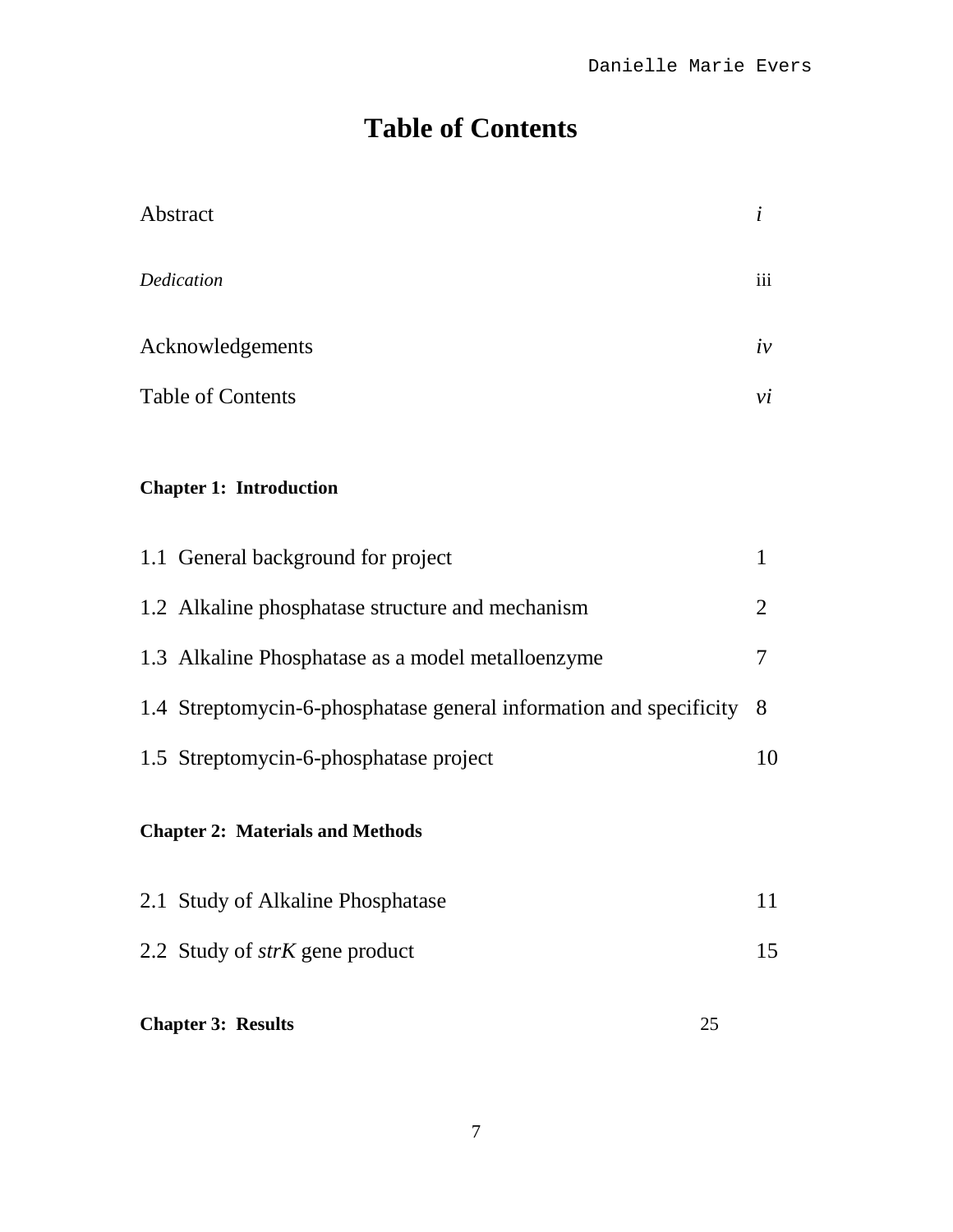### **Chapter 4: Discussion** 32

**Chapter 5: References** 38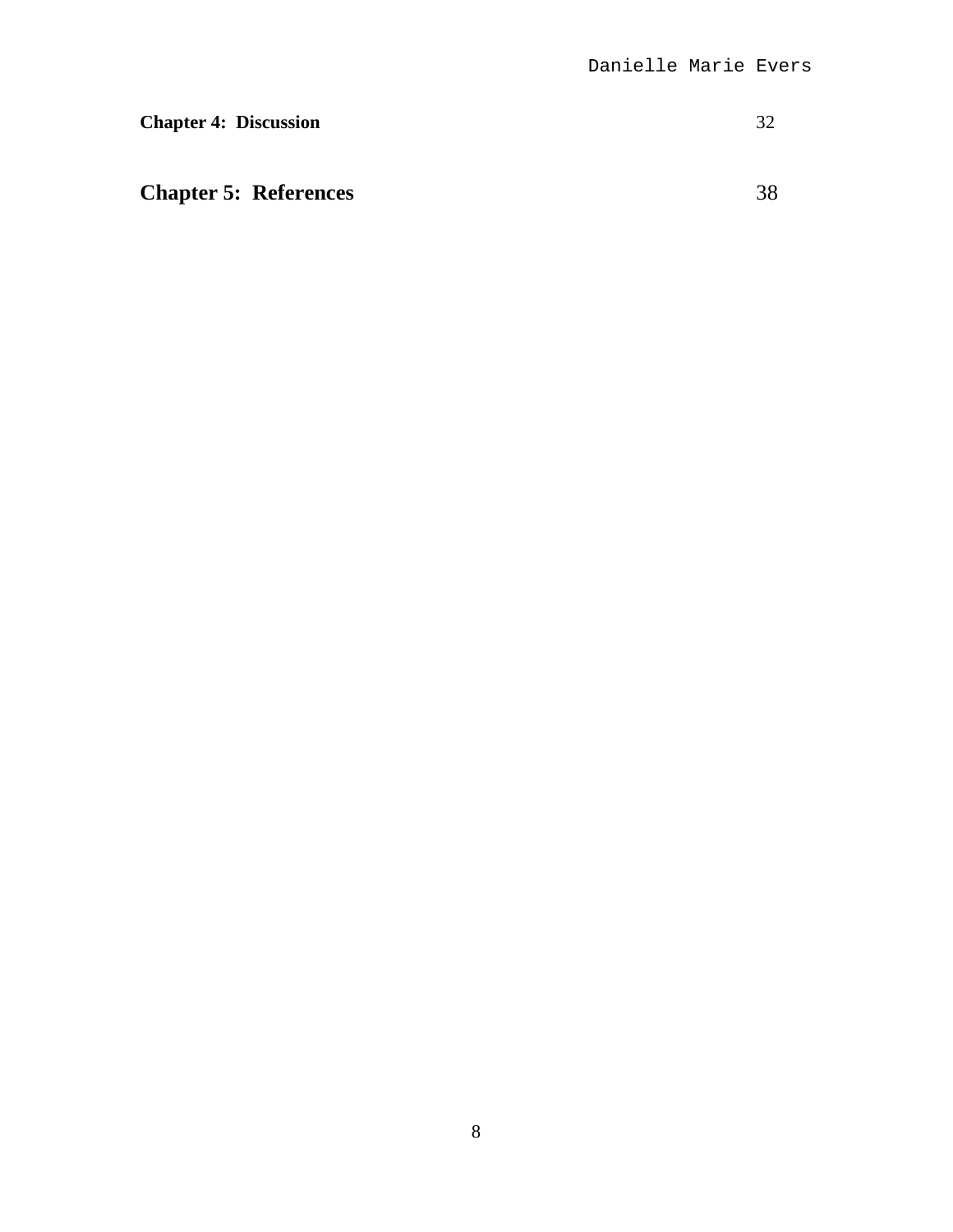**Chapter 1: Introduction**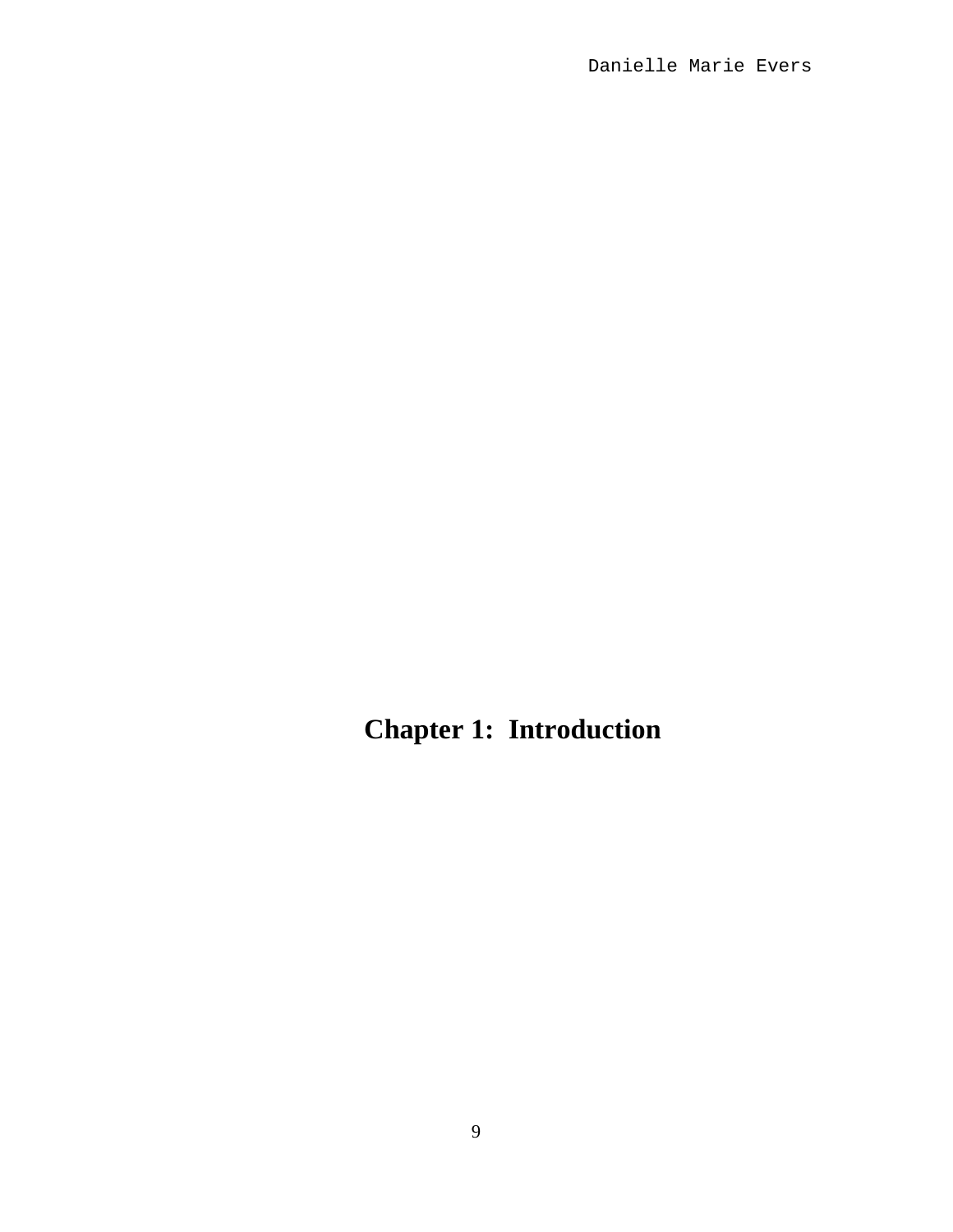#### **1.1 General background for project.**

In order to gain a thorough knowledge of biological processes it is important to have an understanding of proteins and enzymes. Alkaline phosphatase (AP) is a multisubunit enzyme extremely important in mammals. This enzyme has been implicated in diseases and has been found important for cell division in normal and transformed cells. AP is an enzyme found in prokaryotes, archaea and eukaryotes. Study of this enzyme is most often conducted on AP in the bacteria, *Escherichia coli* (*E. coli*), due to the wealth of knowledge surrounding the study of *E. coli* and the relatively high yield and purity of AP isolated from this organism. Further benefit of using this organism for study includes that the *E. coli* enzyme is heat stable and easy to produce as a free enzyme or as genetically fused to a proteic partner [1]. In addition, the similarity of the AP enzyme in *E. coli* to that of other prokaryotic APs and those of eukaryotic organisms make it an ideal target of study. AP has generally become the model system for study of metalloenzymes and for both these reasons, a study of alkaline phosphatase in *E. coli* is important and provides the possibility of extensively benefiting biological research.

The study of *E. coli*, alkaline phosphatase is important in that is gives evidence to the action of a wide variety of metalloenzymes and the subsequent pathways which they effect. The understanding of the action of AP improves the understanding of enzymes that pass through similar phosphoenzyme intermediates such as Ser/Thr phosphatases and other phosphatases and sulfatases.

An enzyme which is similar to *E. coli* AP in its metal binding requirement is the protein product of the *strK* gene in *Streptomyces griseus (S. griseus).* This phosphatase is not widely studied but believed to be a phosphatase of the same family of AP with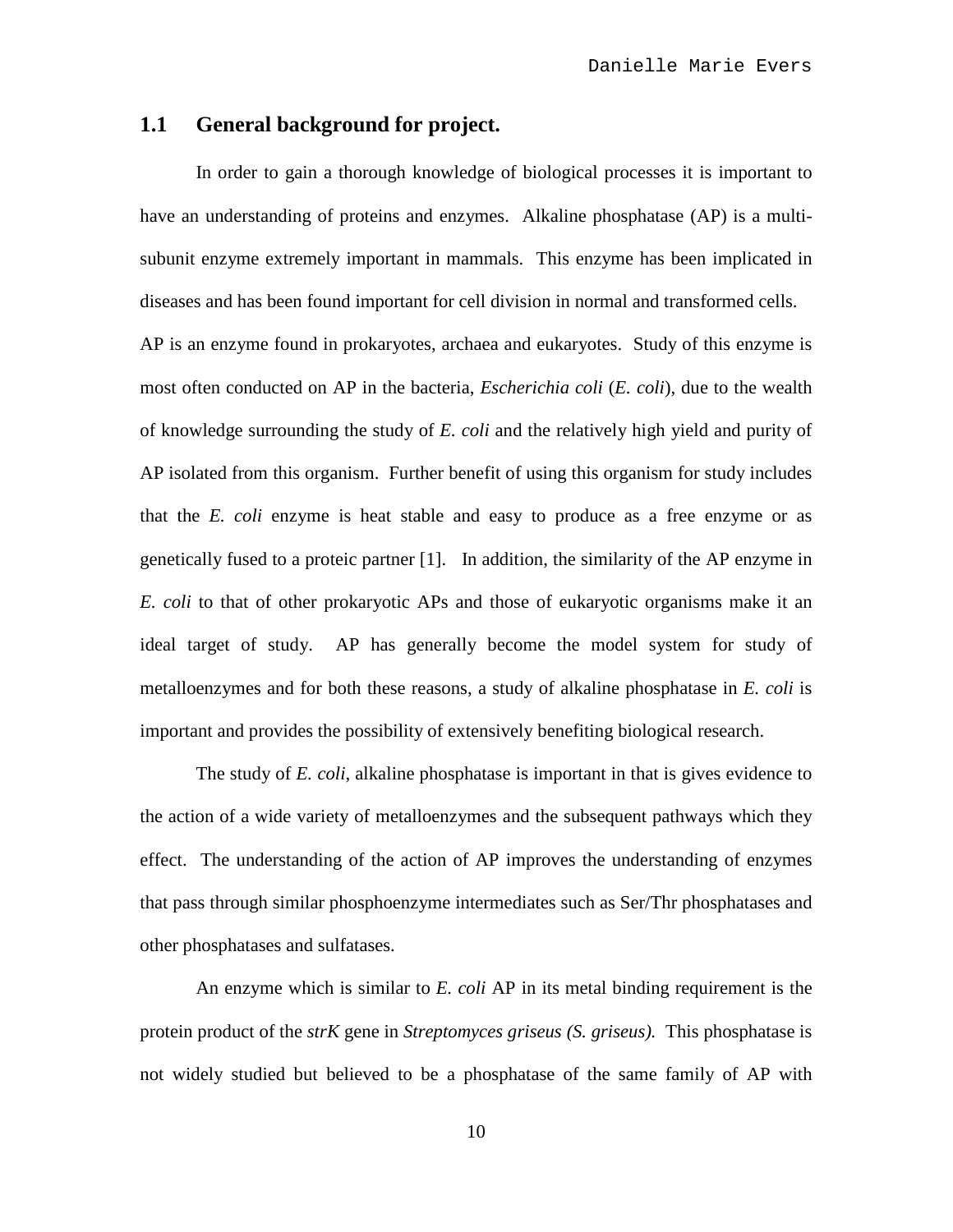specificity for streptomycin-6-phosphate hydrolysis and, to a lesser degree, that of streptomycin-3"-phosphate [2]. Recently, studies on *S. griseus* have arisen as molecular biologists who have extensive knowledge and experience with *E. coli* have become interested in this organism.

#### **1.2 Alkaline phosphatase structure and mechanism.**

*E .coli* AP is a serine phosphatase that catalyzes the non-specific hydrolysis of phosphomonoesters, releasing inorganic phosphate and alcohol. The enzyme has a dimeric quaternary structure with each monomer containing binding sites for two  $\text{Zn}^{2}$ and one  $Mg^{+2}$ . Each polypeptide chain is 449 amino acids in length and contains an active site which is not shared across the interface. The active site on each chain is located 32Å from its counterpart on the opposite chain. Dimerization of *E. coli* AP occurs only in the presence of metals, with 26 hydrogen binding interactions occurring between residues along the interface [3]. **Figure 1.1** gives a structural depiction of the alkaline phosphatase dimer.

The catalytic mechanism of *E. coli* AP has been elucidated through biochemical and structural determinations. Most recently, evidence contributing to the assignment of a mechanism for AP has been obtained through X-ray crystallography. A depiction of the active site as determined by crystallographic methods is shown in **Figure 1.2**. At the start of the reaction, three water molecules enter the active site as the Ser102 hydroxyl hydrogen bonds with a Mg-coordinated hydroxide ion. The phosphate containing substrate (ROP) binds to the free enzyme, forming a non-covalent complex  $(E \cdot ROP)$ . The Ser moiety deprotonates, forming a Mg-coordinated water and readying Ser for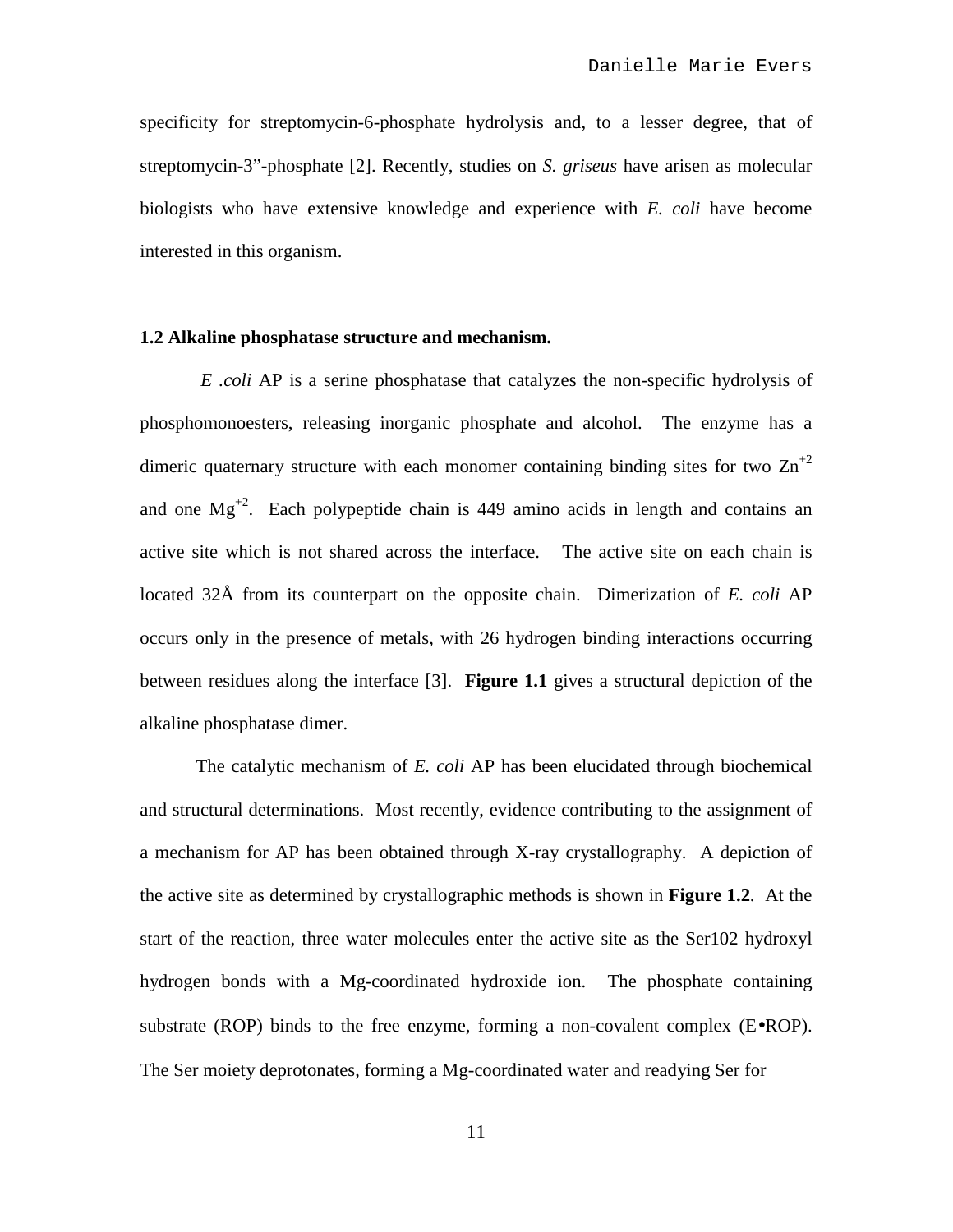

#### **Figure 1.1**

Structural representation of alkaline phosphatase dimer. Beta sheets are shown by ribbons in the correct direction of the sheet. Alpha helices are represented by cylindrical tubes. Metal ions in the active site of each monomer are depicted as solid spheres [4].



#### **Figure 1.2**

 Stereoview of the active site of the *E. coli* alkaline phosphatase enzyme. This representation was made using the program SETOR with coordinates from the protein data bank file 1ED8. For clarity, waters bound to the  $Mg^{2+}$  are not labeled [5].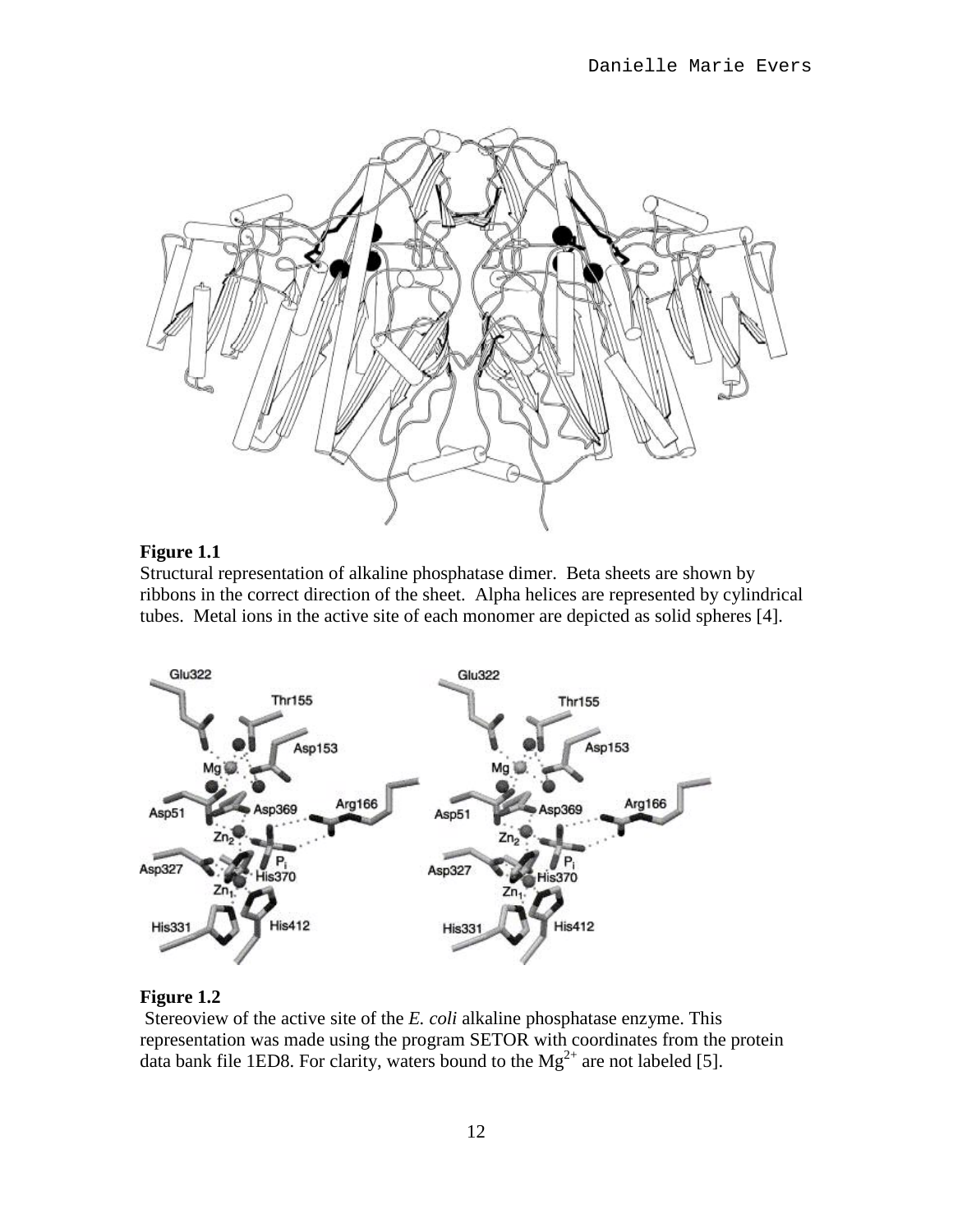nucleophilic attack. A zinc ion  $(Zn<sub>2</sub>)$  coordinates to the deprotonated state of Ser102 which engages in a nucleophilic attack on the phosphate group of the substrate in complex  $(E \cdot ROP)$ . This results in a phosphoseryl intermediate  $(E \cdot P)$ , which has been observed directly through crystallographic methods.  $Zn_1$  plays its role by orienting the bridging oxygen and assisting the alcohol leaving group (RO). Following, a hydroxide nucleophile attacks the phosphorous, releasing the phosphoseryl intermediate and resulting in the non-covalent enzyme- $P_i$  complex  $(E \cdot P_i)$ . Finally, the phosphate group is released as Ser is protonated. Mg-coordinated water is implicated in directly donating the hydrogen to reprotonate Ser102, leaving the enzyme in a free state [6]. This mechanism follows as shown in **Figure 1.3**.

Crystals have been used not only to give the structure of the active site of AP, providing evidence of mechanism and position of atoms as would be necessary for catalysis, but alternate methods have also been used to obtain crystals which capture stages of the mechanism of this phosphatase. The E-P covalent complex has been determined through the structure of a crystal of the wild-type enzyme in a flow cell and, alternatively, by determining the structure of mutant AP (H331Q) in the presence of excess Pi (**Figure 1.4**). The crystal produced by site-directed mutagenesis of AP at residue 331 allowed visualization of the activated water molecule positioned for attack on the phosphoseryl intermediate furthering the understanding of the mechanism by providing evidence at a molecular level.

The role of the magnesium atom has been determined by Stec *et al.* [7], through discovery that Ser102 is oriented in a position to be activated by zinc only when magnesium is present in the active site. In addition, a water molecule bound to the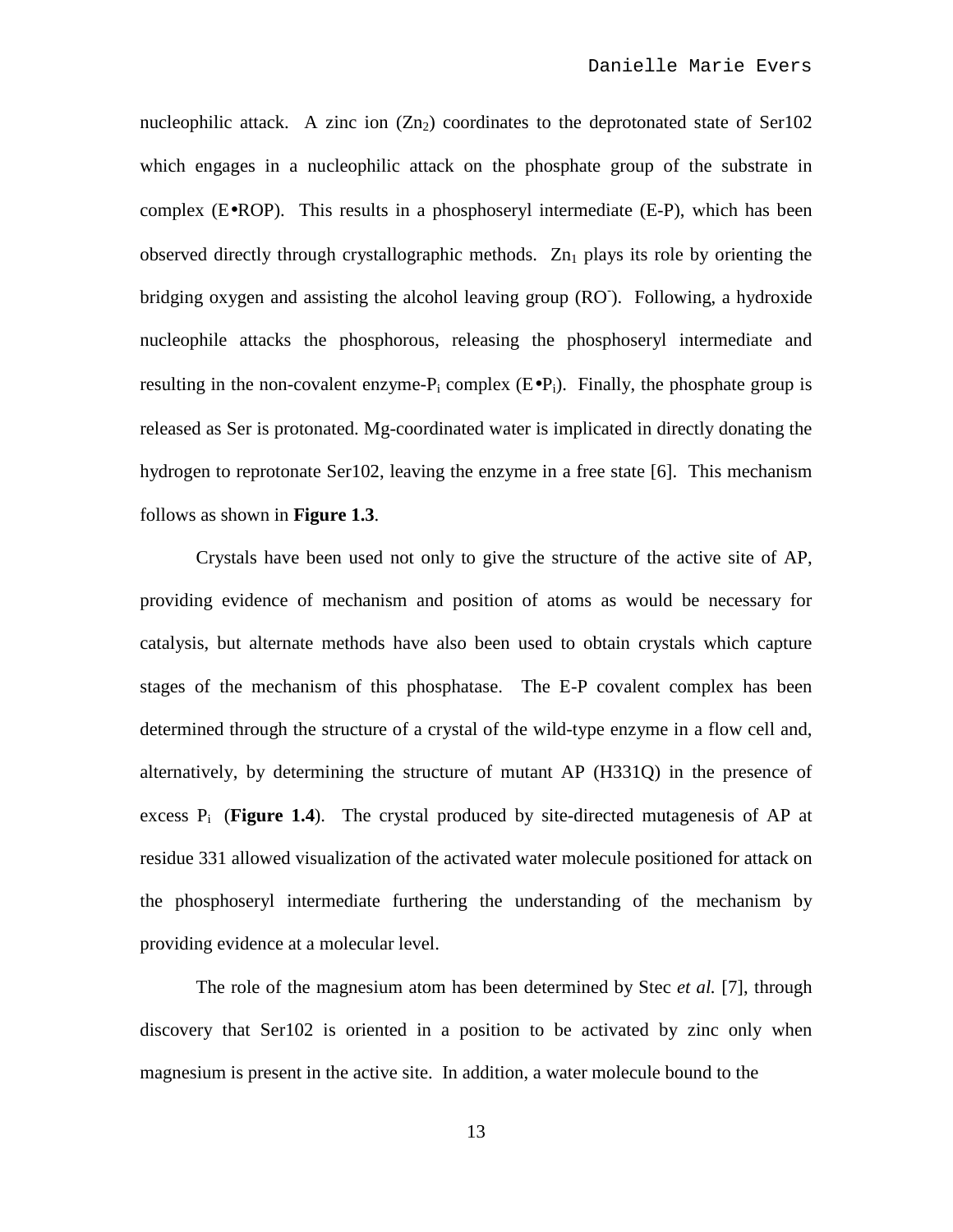

#### **Figure 1.3**

Representation of the catalytic mechanism of *E.coli* alkaline phosphatase (see text for details). Hydrogens are not shown. [6]



#### *Figure 1.4*

*Stereoview of the covalent E-P intermediate. The intermediate (*Ser102-PO3*) is captured in the H331Q structure as mentioned in the text. The activated water molecule is coordinated to Zn1 as described. This structure was produced through use of the Protein Data Bank file 1HJK [8].*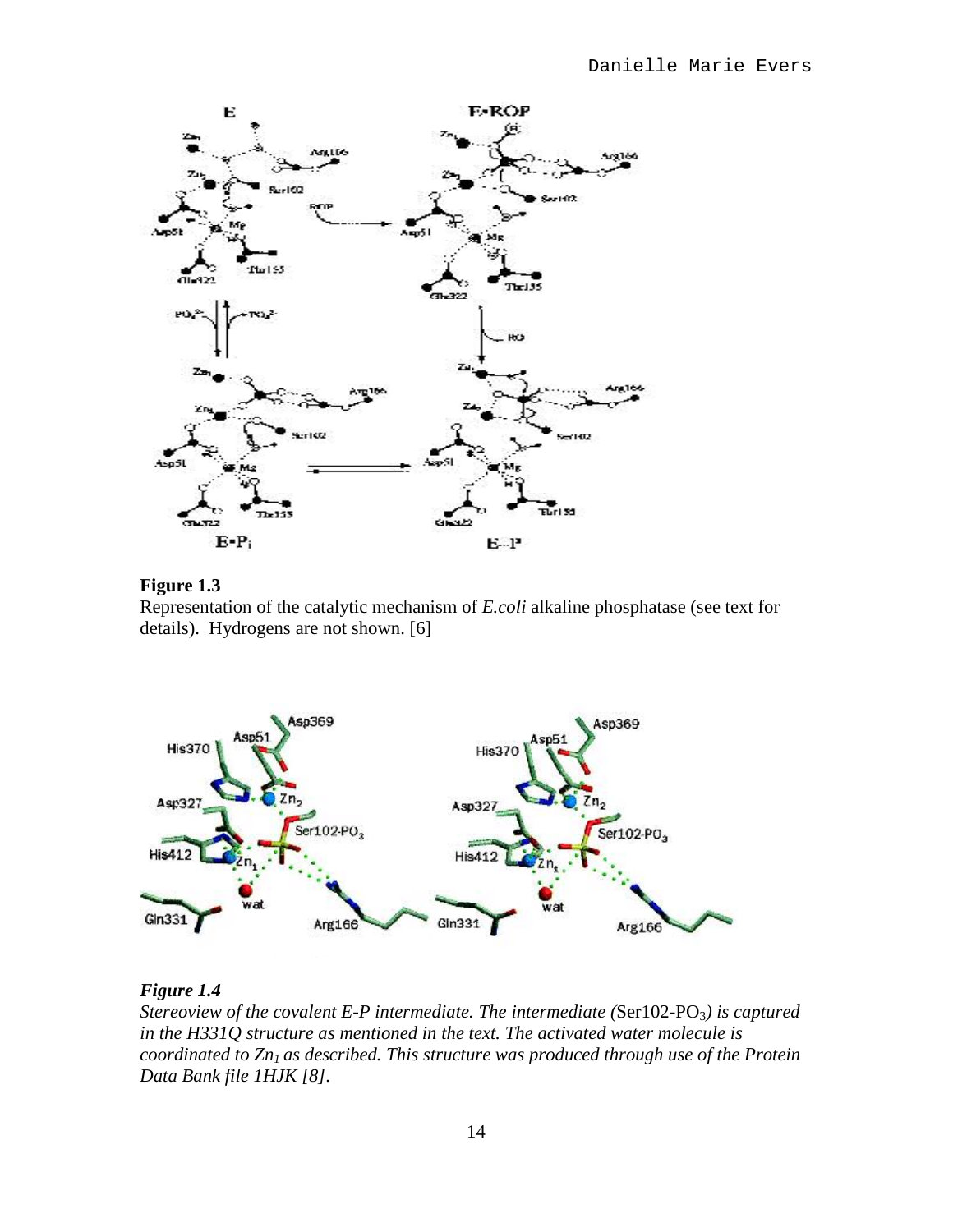magnesium has been determined as amphoteric, acting as a base in the generation of the Ser102 nucleophile, and as an acid in the regeneration of the Ser102 hydroxyl group by donating a hydrogen ion.

 With two intermediates, the rate-limiting step is determined based upon the acidity of the environment of the reaction. In alkaline pH conditions, the dissociation of the E-P complex is rate limiting, while the rate of reaction is controlled by the hydrolysis of the phosphoryl-enzyme complex at acidic pH values [1].

AP, in general, differs between organisms in its metal binding requirements and conditions for maximal activity. However, this enzyme in any organism works through the conserved mechanism described above. Mammalian enzymes are about 20-30-fold more active than the *E. coli* enzyme and the AP for *Thermotoga maritime* (*T. maritima*) requires cobalt ion rather than zinc ion for maximal activity. This requirement has been linked to two residues that differ from those near the *E. coli* AP Mg binding site, D153 and K328, corresponding to histidine and trytophan in *T. maritima* AP, respectively. It has, therefore, been predicted that one or both of these residues is responsible for the altered metal binding of the AP enzyme for this organism. Study of *E. coli* AP allows researchers to gain knowledge of the activity of AP in this organism while site-directed mutagenesis allows study of amino acid changes that are found in AP in other species. In this way, use of *E .coli* AP gives evidence not only of AP in this one organism but allows study of AP and, most often, its metal binding affinity in a number of other organisms.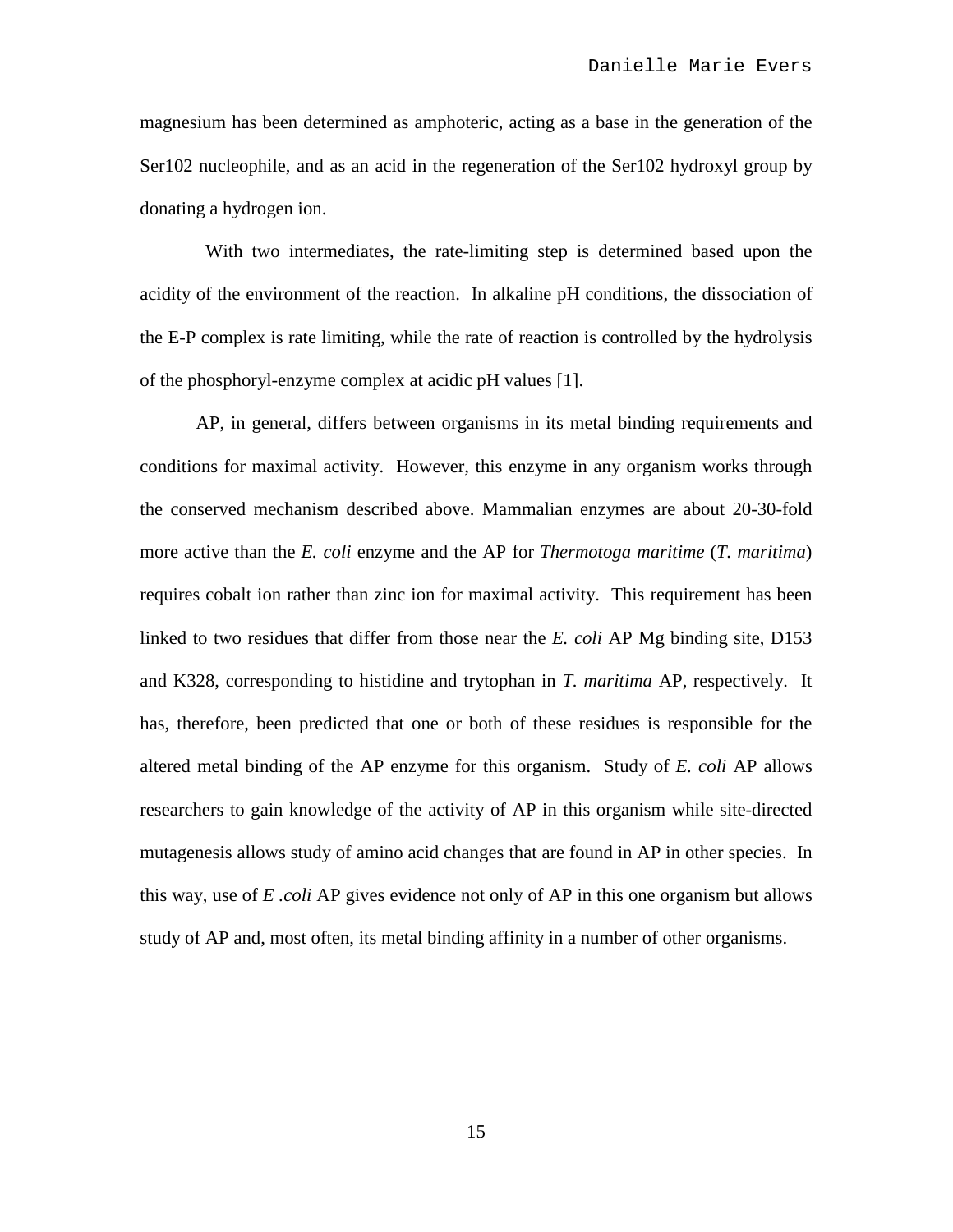#### **1.3 Alkaline Phosphatase as model metalloenzyme**

AP is used as a model for a superfamily of metalloenzymes that has been identified. Sequence analysis of multiple enzymes has identified a group of proteins with similar metal-binding sites and predicted structural fold. Included in this group are phosphopentomutase, phosphonate monoesterase, Streptomycin-6-phosphatase, alkaline phosphatase, and several sulfatases [9]. These enzymes have been found to contain a set of conserved amino acid residues that are implicated as important for catalysis. As much is known about *E. coli* AP, it is often used as a model to give evidence for the less studied and less understood enzymes.

One of the most poignant similarities among these enzymes that has been suggested is a shared phosphoserine intermediate stabilized by associated divalent cations, as is found in AP. Conservation of sequence extends beyond a single serine residue and alignment is shown as reported by Galperin *et al.* [9] while many of the specific residues highlighted are those known to be involved in phosphate binding in AP. Most specifically, all the amino acid residues that interact with  $Zn_1$  (Asp-327, His-331, and His-412) and  $Zn_2$  (Asp-51, Asp-369, and His-370) are conserved throughout this family of enzymes. Alternately, the Mg binding sites were found to contain substituted residues in the other enzymes and, therefore, have different metal binding requirements at this site. Despite the difference in metal binding requirements of the enzymes and their differing specific substrates, they all act on phosphocarbohydrates. In addition, AP has been found to be able to react under conditions with the divalent cations some of the other enzymes require for activity. The overall outcome of the study that has been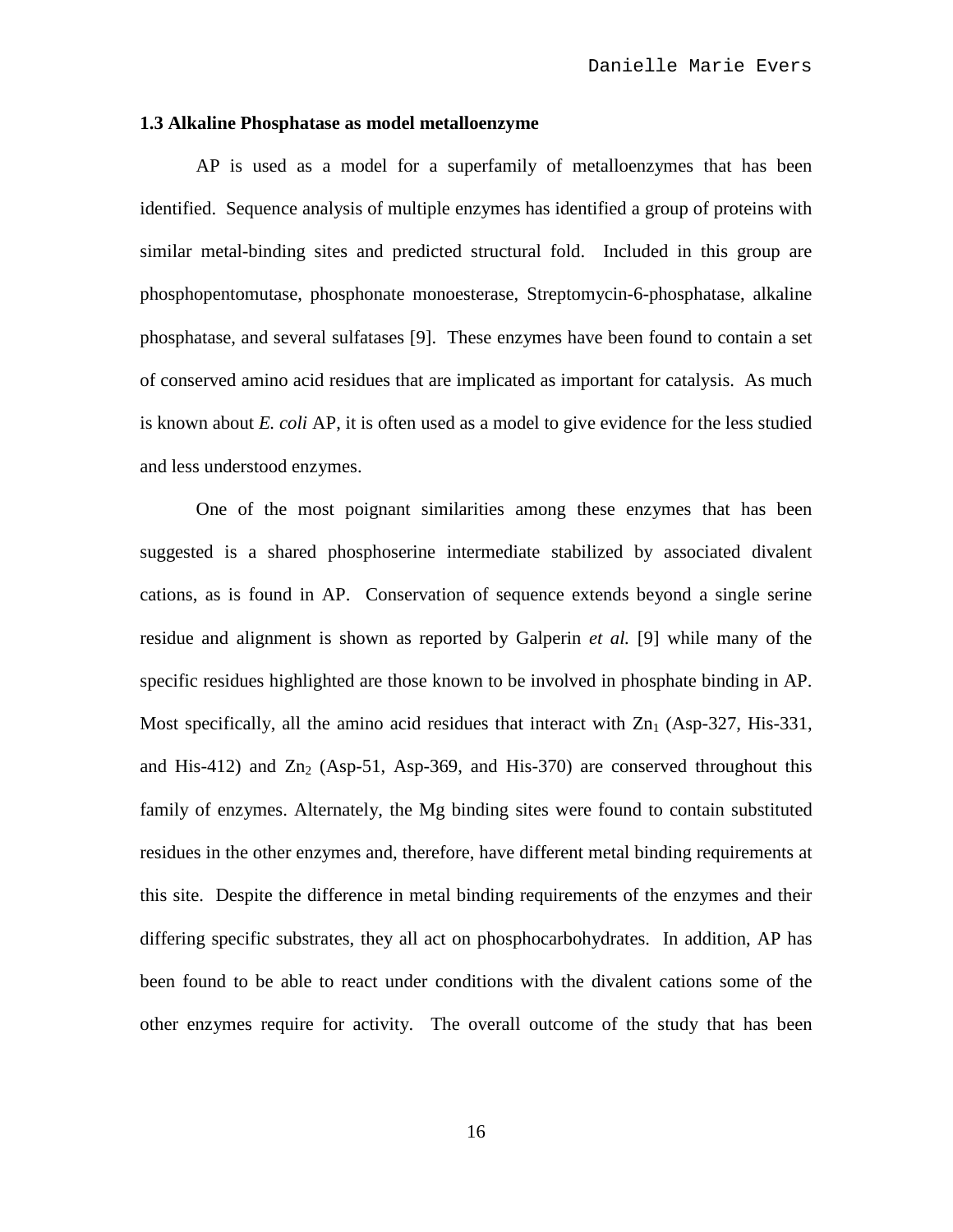completed to date has been to suggest similarity and open the door to further investigation.

Streptomycin-6-phosphatase is an enzyme of this family that cleaves the phosphate group from phosphocarbohydrates, as does AP, but interest in this enzyme has arisen because it has been found to exert specificity. This specific phosphatase is found in *Streptomycetes* and is involved in the streptomycin biosynthesis pathway. The furthering of research of AP is especially important for an enzyme such as streptomyces-6-phosphatase as it is an enzyme for which the scientific community lacks great understanding.

#### **1.4 Streptomycin-6-phosphatase general information and specificity.**

*Streptomyces* are a mycelial gram-positive soil bacteria that involve a complex life-cycle including spore formation. *Streptomcyes* DNA has a characteristically high G-C content (69-73 %) [10]. The specific gene product of study is streptomycin-6 phosphatase, a metalloenzyme which exhibits specificity

Streptomycin-6-phosphatase is a product of the *strK* gene in *Streptomyces.* This gene is part of a cluster whose products function in the streptomycin (SM) biosynthesis pathway. This approximately 5 kb DNA segment is located downstream of *strI*. The involvement of *strK* and other genes of the cluster (*strFGHI*) were determined as acting in the SM biosynthesis pathway as demonstrated by expression in *Streptomyces lividans* and further evidence given through expression of a homologous gene cluster in *Streptomyces glaucescens*. It has been determined, as a generalization, that the full complement of genes necessary for a particular biosynthetic pathway are often found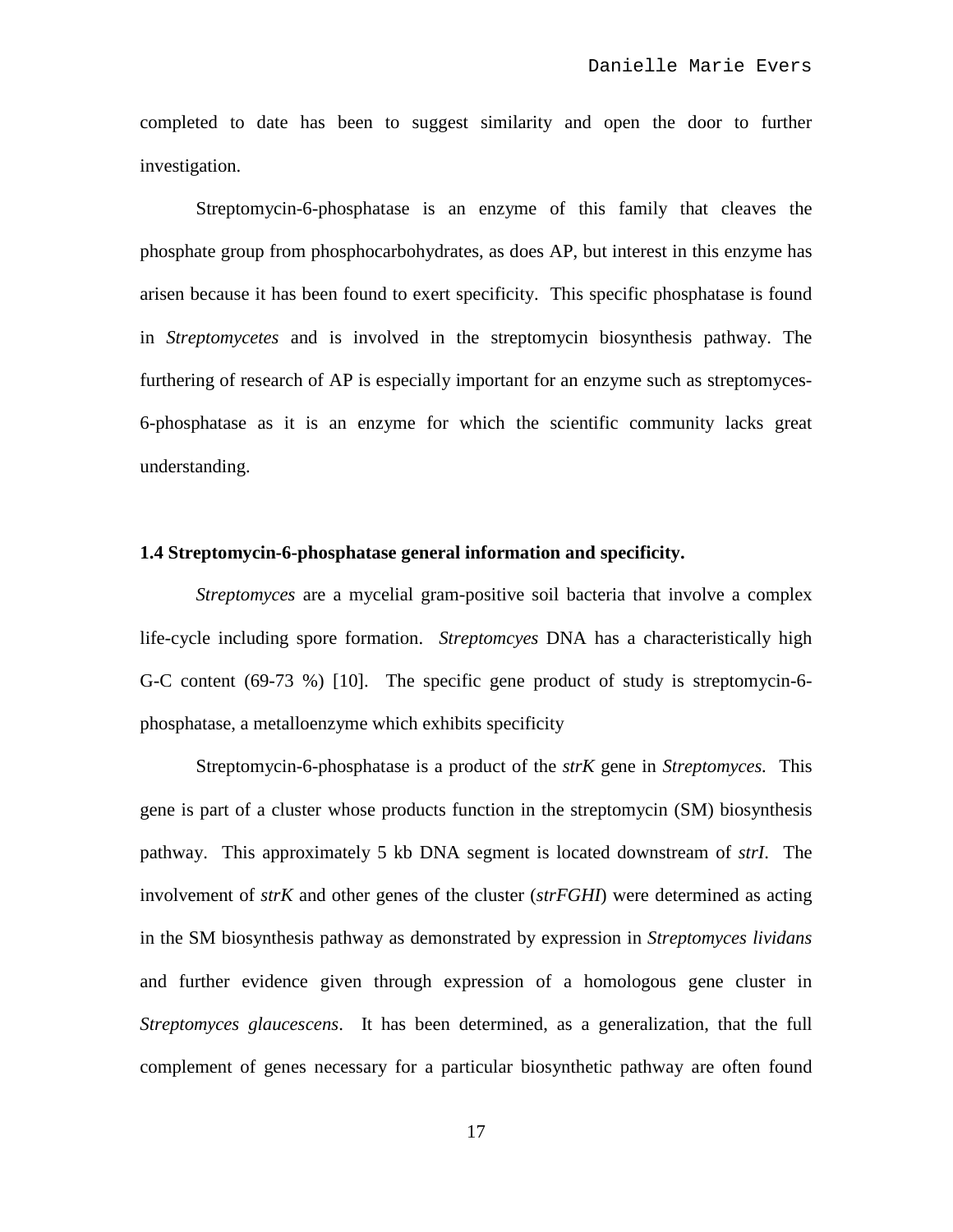within a single cluster, as is evidenced by this example. In addition, clusters have been found to contain regulatory and resistance genes through study of gene clusters for antibiotic production pathways [2].

Previously published research has identified streptomycin-6-phosphatase, the *strK* gene product, as an excreted phosphatase as determined through its sequence similarity to *E. coli* AP gene (*phoA*). Conserved sequences include all portions of the *PhoA* protein known to be involved in catalytic activity and cofactor binding. The differences noted were located in the amino-terminus, comprising the signal peptides when translated [2]. What was unknown initially was the specificity of this phosphatase which was suggested as working in the SM biosynthesis pathway.

Mansouri and Piepersberg's work [2] involved activity assays on the present phosphatase in order to determine its action and possible specificity. Through determination of activity of complete medium, a SM-6-phosphate hydrolyzing enzyme was found to be present. This activity was narrowed to action near the end of the organisms vegetative growth phase and preceded SM production. As noted earlier in this report, this activity was also found when only SM-3''-phosphate was present as a substrate, but with slower rates of hydrolysis.

These determinations were found through cloning and expression of *strK* in *S.lividans* with assays conducted on the supernatant from cell growth. The plasmid is created by insertion of full length *strK* gene into the *streptomycete* vector pIJ702 after cleavage out of the initial vector with SphI and SstI, resulting in plasmid pKMWK1. This placed the *strK* gene under the *mel* promoter with the plasmid also containing a BamH1 site that can be used to make linear the circular DNA.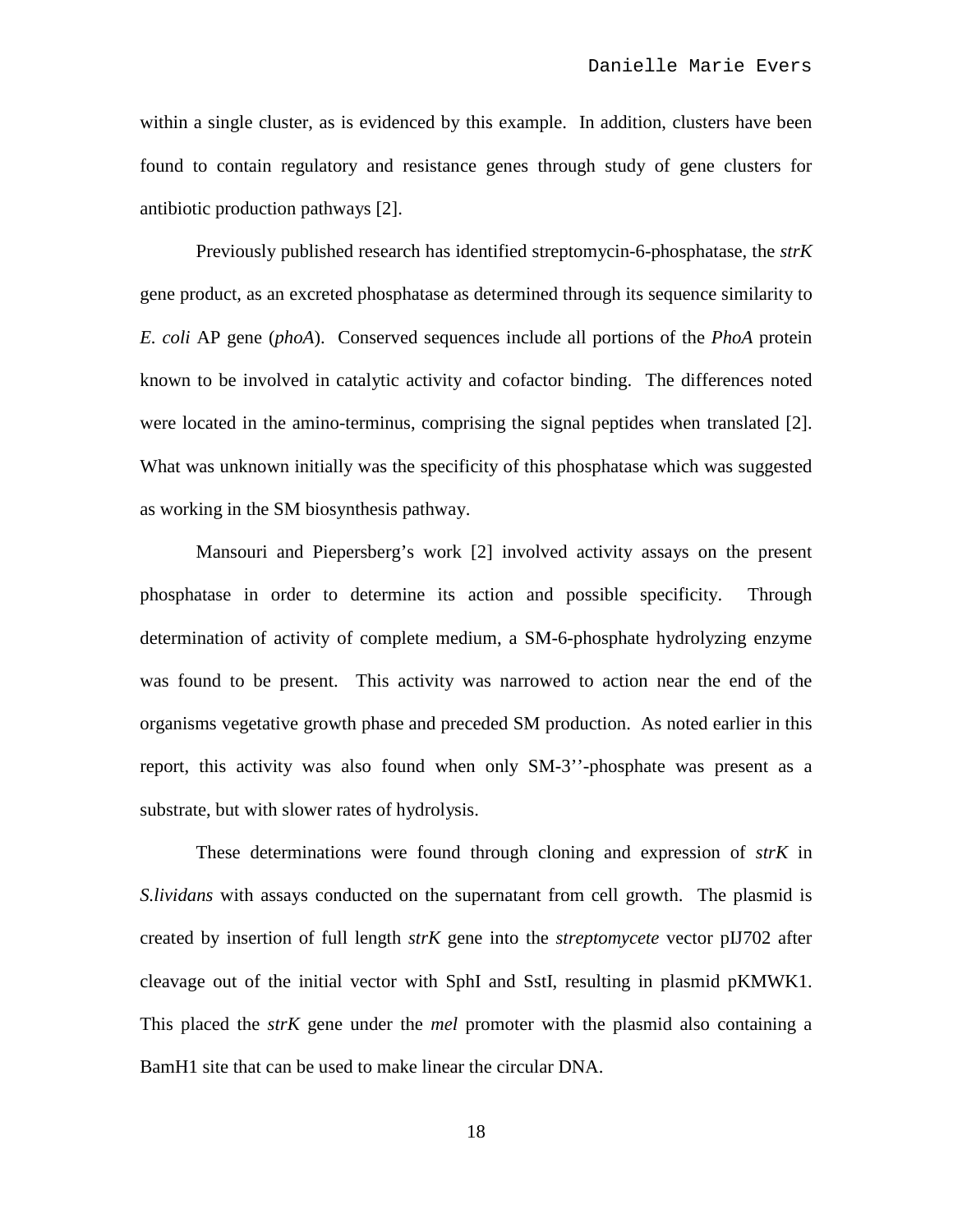#### **1.5 Streptomycin-6-phosphatase Project**

The current undertaking has been brought about by the information and research cited previously in this report. There is clearly a need for greater understanding of streptomycin-6-phosphatase as a specific phosphatase with utility in the streptomycin biosynthesis pathway. The degree of relatedness between this enzyme and alkaline phosphates raises the level of importance as so much is understood about AP as a nonspecific phosphatase. Evidence of the function of an enzyme which follows a similar mechanism, or in the least, has similar composition at several important residues, but which displays clear specificity would be useful for the further understanding of AP and related enzymes. This fact makes the understanding of streptomycin-6-phosphastase as sought through this study, one with clear support for the beginning of such an undertaking and also one whose results could have numerous useful implications.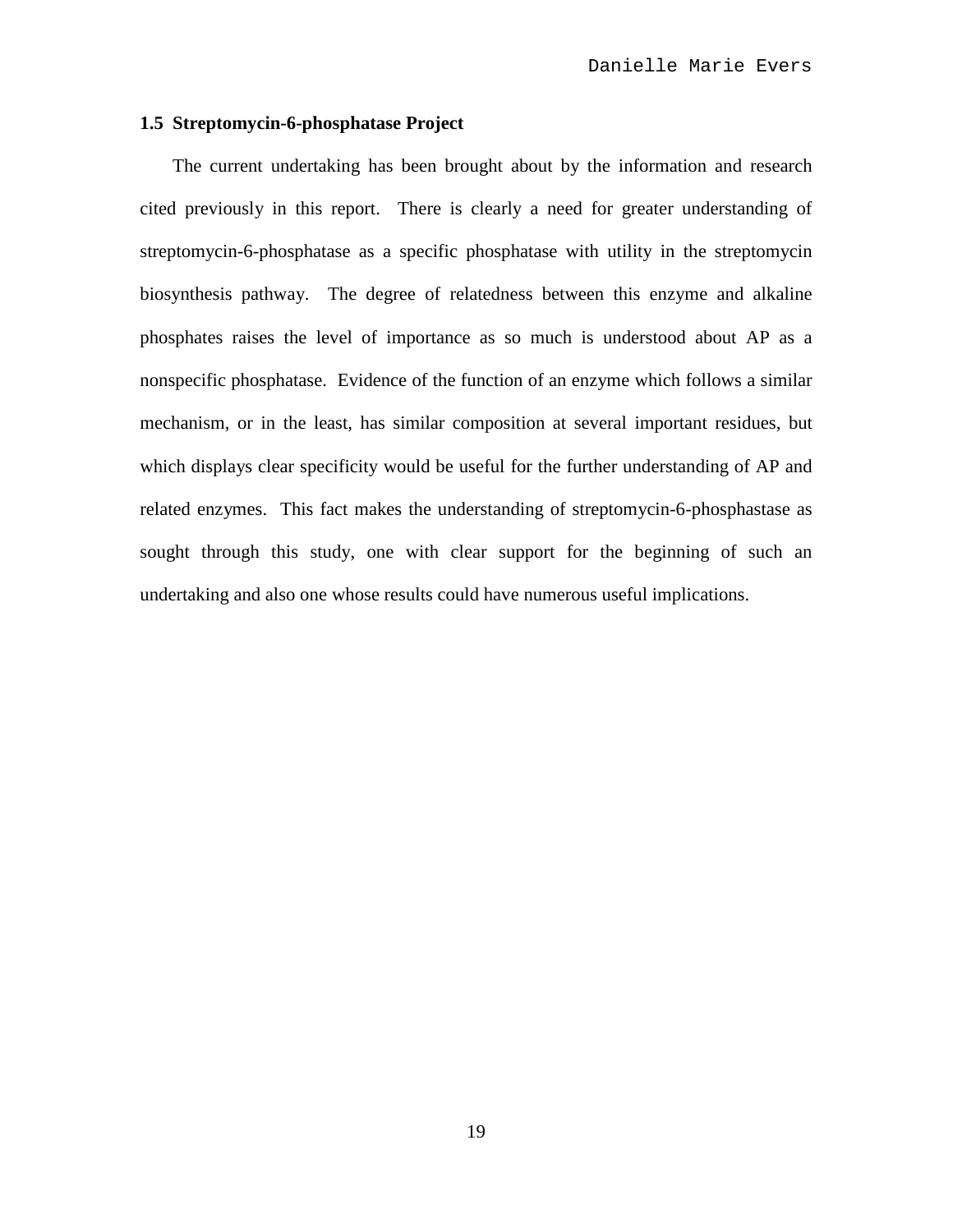## **Chapter 2: Materials and Methods**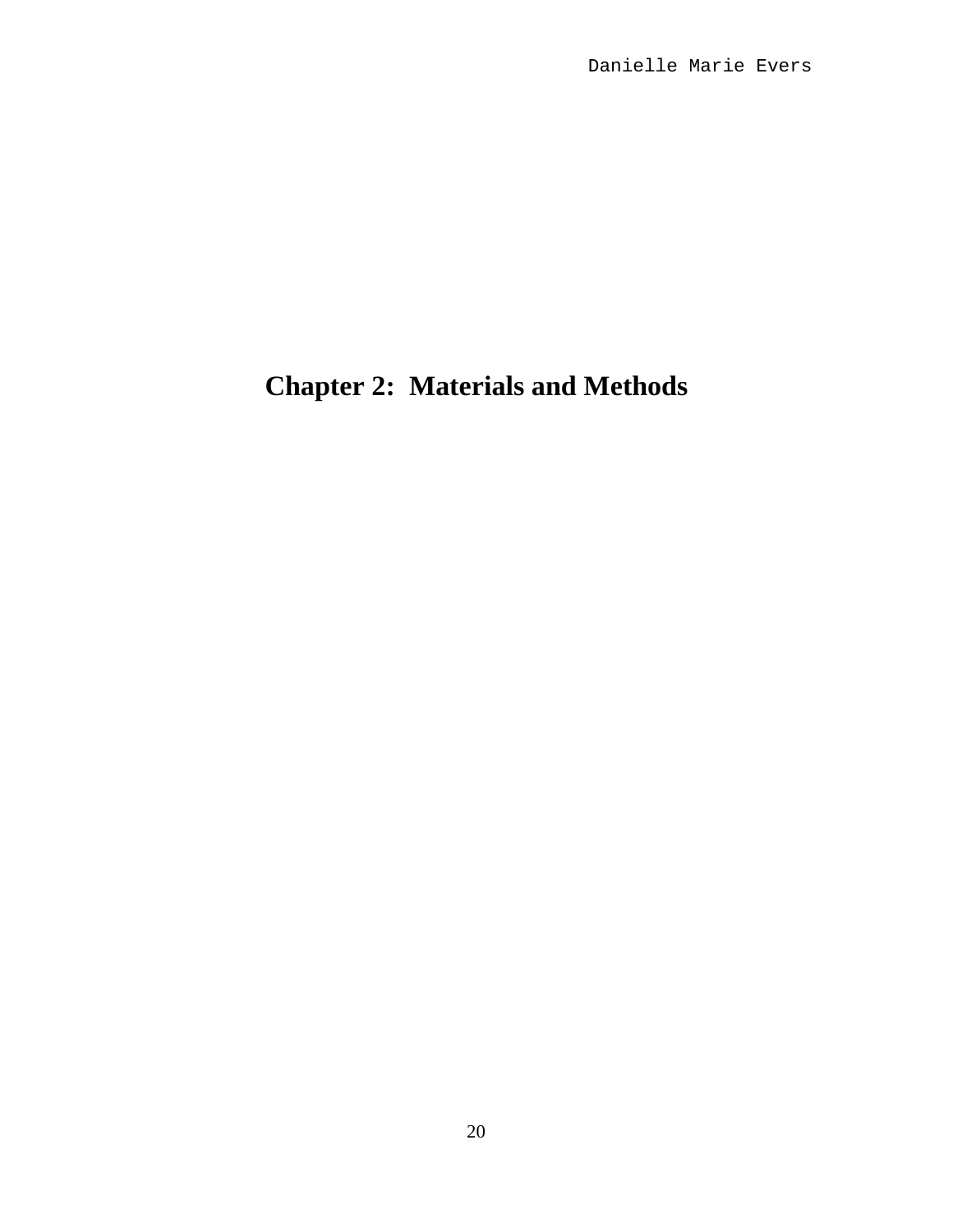#### **2.1 Study of Alkaline Phosphatase**

#### **A. Materials**

YT media (8 g Tryptone, 5 g Yeast extract and 5 g sodium chloride per 1 L of solution), ampicillin, Tris (hydroxymethyl) aminomethane (Tris), ethylene diamine tetraacetic acid (EDTA), *p*-nitrophenylphosphate (PNPP), SDS, acrylamide, ammonium persulfate (APS), TEMED were used for the study of alkaline phosphatase.

#### **B. Strains and plasmids**

 $E$ .coli strain, EK087 ( $\Delta(phoA-proC)$ ,  $phoR$ ,  $tsx::Tn5$ ,  $\Delta$ lac,  $galK$ ,  $galU$  *leu*,  $str<sup>r</sup>$ ), plasmid containing *phoA*, pEK154 (DNA plasmid containing *phoA* gene of 5101 base pairs and known restriction sites) were used for transformation during study of AP.

#### **C. Methods**

Methods have been designed and tested over time for the study of *E. coli* enzymes and specifically, AP. Of interest are methods used for the expression of *phoA* gene which gives the protein product AP. Also of importance are the methods used for sequencing AP and for analysis of enzyme activity. In the research laboratory of Dr. Evan Kantrowitz, from which the basis of knowledge of AP in this paper was derived, the growth and purification of AP involves *E. coli* strain EK087 transformed with plasmid pEK154 (**Figure 2.1)**. All information on AP contained in the proceedings of this work has been published by the laboratory of Dr. Evan Kantrowitz. Shown in **Figure 2.2** is a representative agarose gel showing overexpression of this enzyme at one step in AP purification.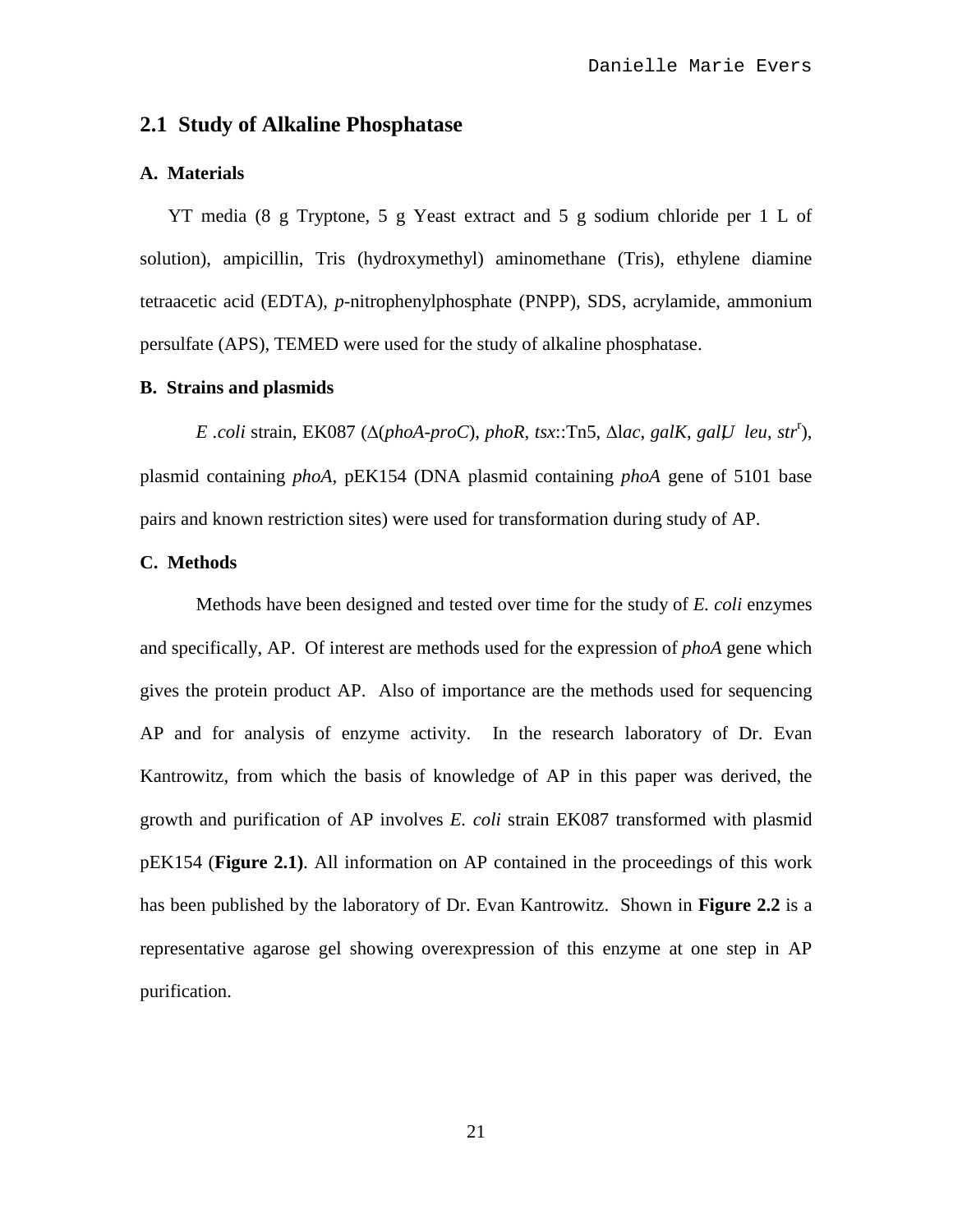



QuickTime™ and a TIFF (LZW) decompressor are needed to see this picture.



#### **Figure 2.2**

SDS gel containing purified *E.coli* AP after overexpression *phoA* containing plasmid (pEK154) transformed into *E.coli* strain EK087. Lanes 1-6 represent protein harvested Lane 7 contains wild type AP standard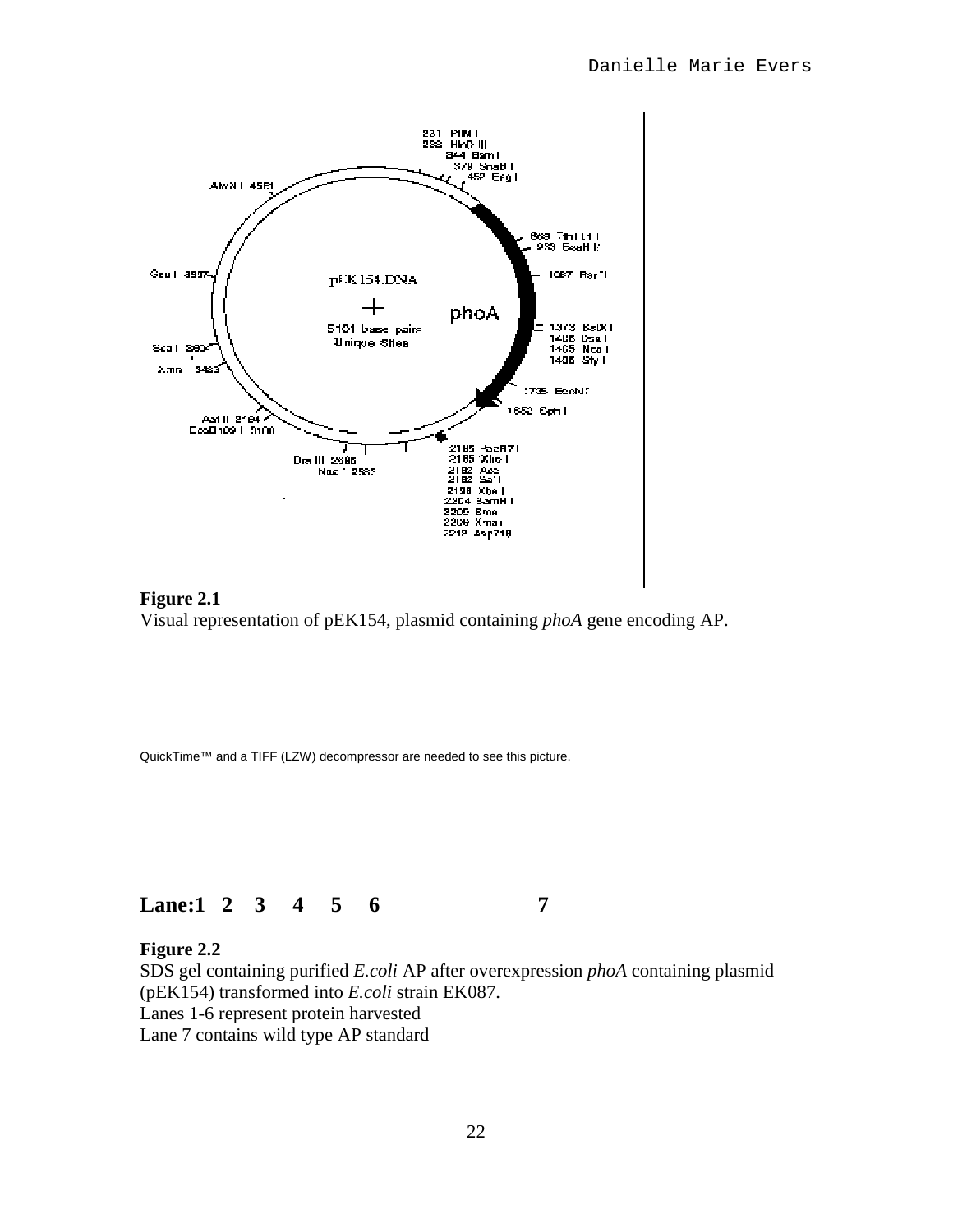The activity of AP was analyzed by activity assays involving *p*-nitrophenylphosphate (PNPP). The reaction mixture for the assay contains Tris at pH 8.0 and PNPP and the change in absorbance read at 410 nm over time is plotted to give specific activity of enzyme as shown in **Figure 2.3**.

In addition to kinetic data, structural data has been compiled for alkaline phosphatase. This data has widely been discovered from analysis of protein crystals. Any structural representation of AP provided in this work was created using Chimera from Protein Data Bank file 1ALK, unless otherwise noted.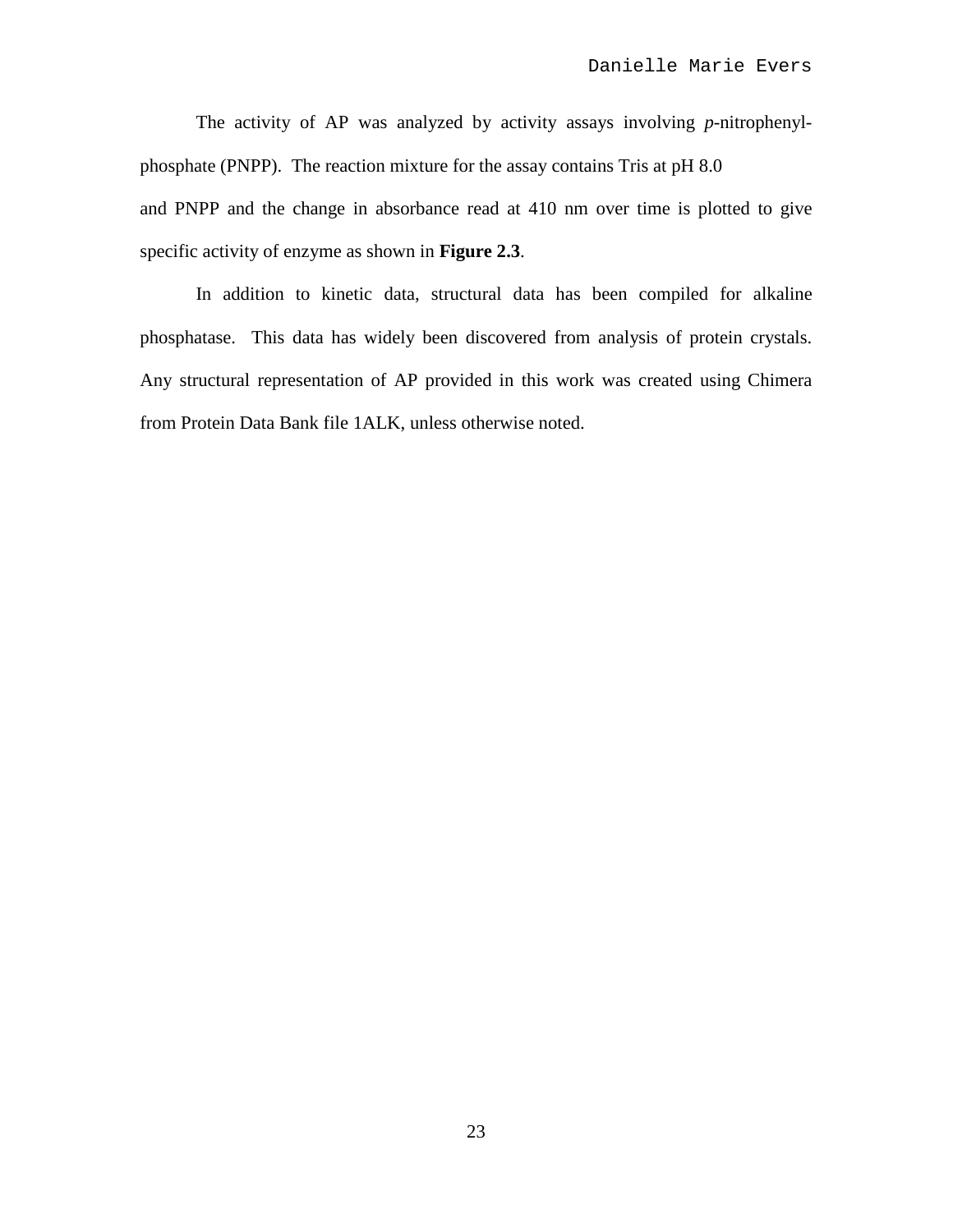

#### **Figure 2.3**

BioRad Protein determination using a standard curve as plotted in Kaleidegraph. The sample's absorbance was recorded for the same wavelength as the standard determinations. Concentration of the sample determined was reported as 1.11 mg/mL.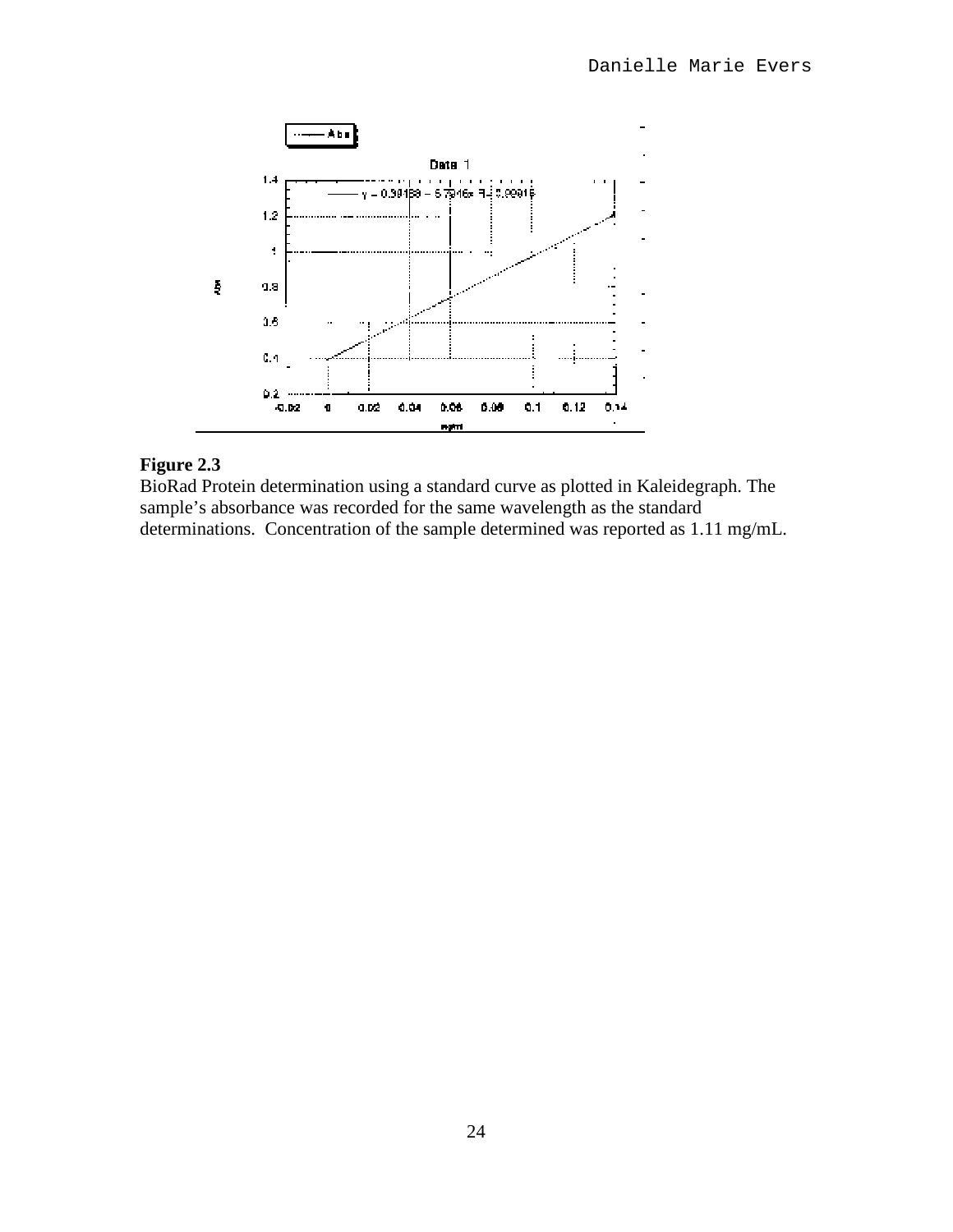### **2.2 Study of the** *strK* **gene product**

#### **A. Materials**

YED media (10 g yeast extract, 10 g glucose per L, pH 7.0 adjusted with 2 N NaOH) was used for cell growth. Achromopeptidase, dimethyl sulfoxide, anhydrous 99.9+% (DMSO), ethylene diaminetetraacetic acid (EDTA), lysozyme, phenol: chloroform: isoamyl alcohol, 25:24:1, ProteaseK, RNaseA, streptomycin, thiostreptin, Tris-Cl, and Triton X-100 were purchased from  $Sigma<sup>R</sup>$ . Polymerase chain reaction (PCR) was carried out using GeneAmp<sup>R</sup> core reagents kit supplied by Perkin Elmer while utilizing the GeneAmp PCR System 9700. Bactozol Bacterial Isolation Kit, and cetyl trimethyl ammonium bromide (CTAB) were also used for study.

#### **B. Strains**

*Streptomyces griseus* obtained from Dr. Wolfgang Piepersberg, pKMWK1 (subclone (pUC18) containing *strK* gene (bp 6240-7829) ligated to *streptomycete* vector pIJ702 after both were cleaved with SstI and SphI.

#### **C. Methods**

Study began with attempts at growth and isolation of *strK* from *S. griseus* strain ordered through ATCC. Cells were grown in YED media, at 27˚ C for 24 hours. The cells were harvested, prepared for amplification through isolation using the Bactozol Bacterial Isolation Kit, and subjected to polymerase chain reaction (PCR).

From review of work published by Wolfgang Piepersberg from Bergische Universitat in Wuppertal, Germany [2], it was found that his lab produced a plasmid containing *strK* and that Dr. Piepersberg's lab had the *Streptomyces griseus* strain for which the sequence was published. After correspondence with Dr. Piepersberg, he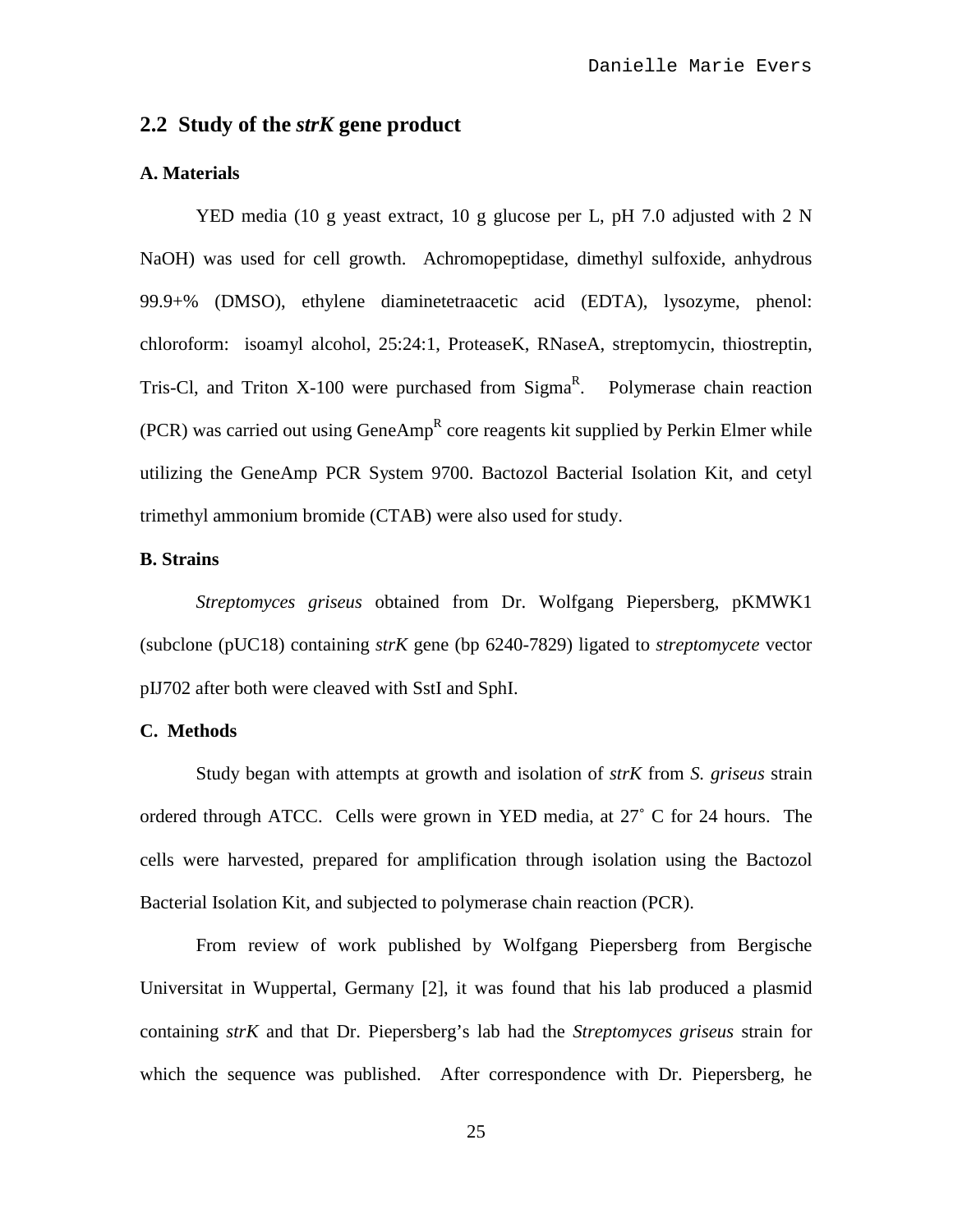shared the plasmid and the *S.griseus* strain for which a sequence was available for the purpose of research which follows. The plasmid obtained was created by Dr. Piepersberg's lab by cleavage of a subclone (pUC18) with SstI and SphI and ligation of the full-length *strK* gene (bp 6240-7829) to *streptomycete* vector pIJ702 which has also been cleaved with the same combination of restriction enzymes, resulting in plasmid pKMWK1 (**Figure 2.4)** [2].

Primers were developed by examining the sequence flanking the *strK* gene to be used in amplification by PCR. Before amplification of the gene of interest, the cells were grown, the DNA isolated, and the gene purified to a level making PCR possible. All growth of *streptomycetes* was in YED media and involved growth for 40-48 hours at 27˚ C. Various methods were used for harvesting the plasmid and DNA after cell growth.

Initially, plasmid purification was performed using Qiagen plasmid mini prep. After growth, the media containing the plasmid pKMWK1 was pelleted by centrifugation and the protocol was followed as provided by Qiagen. Methods developed by Maniatis [11] were also attempted. For cell lysis, two methods were tested: lysis by alkali and lysis by boiling. Both procedures were followed as published by Maniatis, through steps of cell lysis by chemical treatment for lysis by alkali and cell breakage by subjection to boiling water for the latter.

Total DNA isolation and purification was also attempted in an effort to isolate the *strK* gene. Initially, after growth of *Streptomyces griseus* cells for the 40-48 hour period

26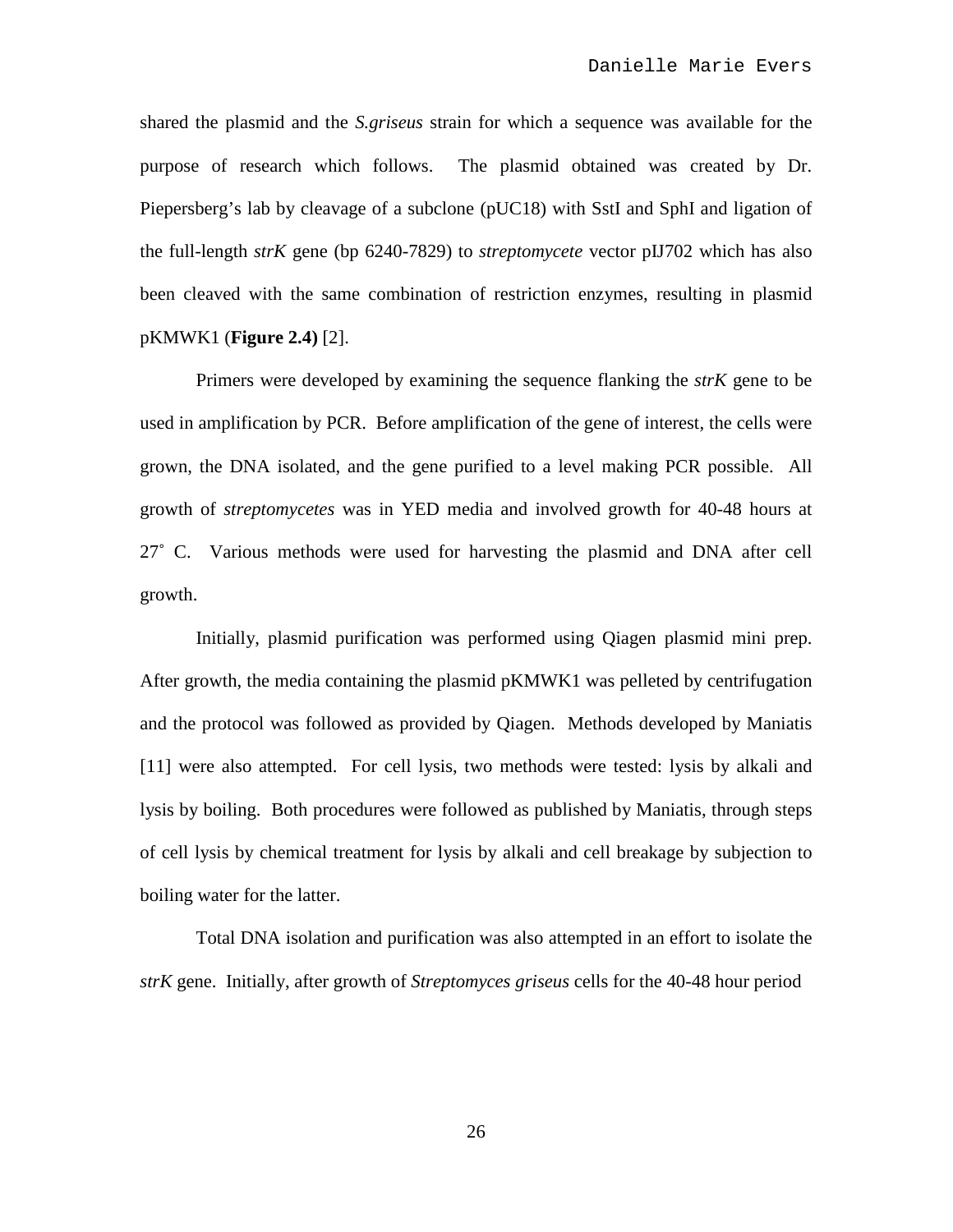

#### **Figure 2.4**

PKMWK1 plasmid developed by and reproduced here from Piepersberg's work [2].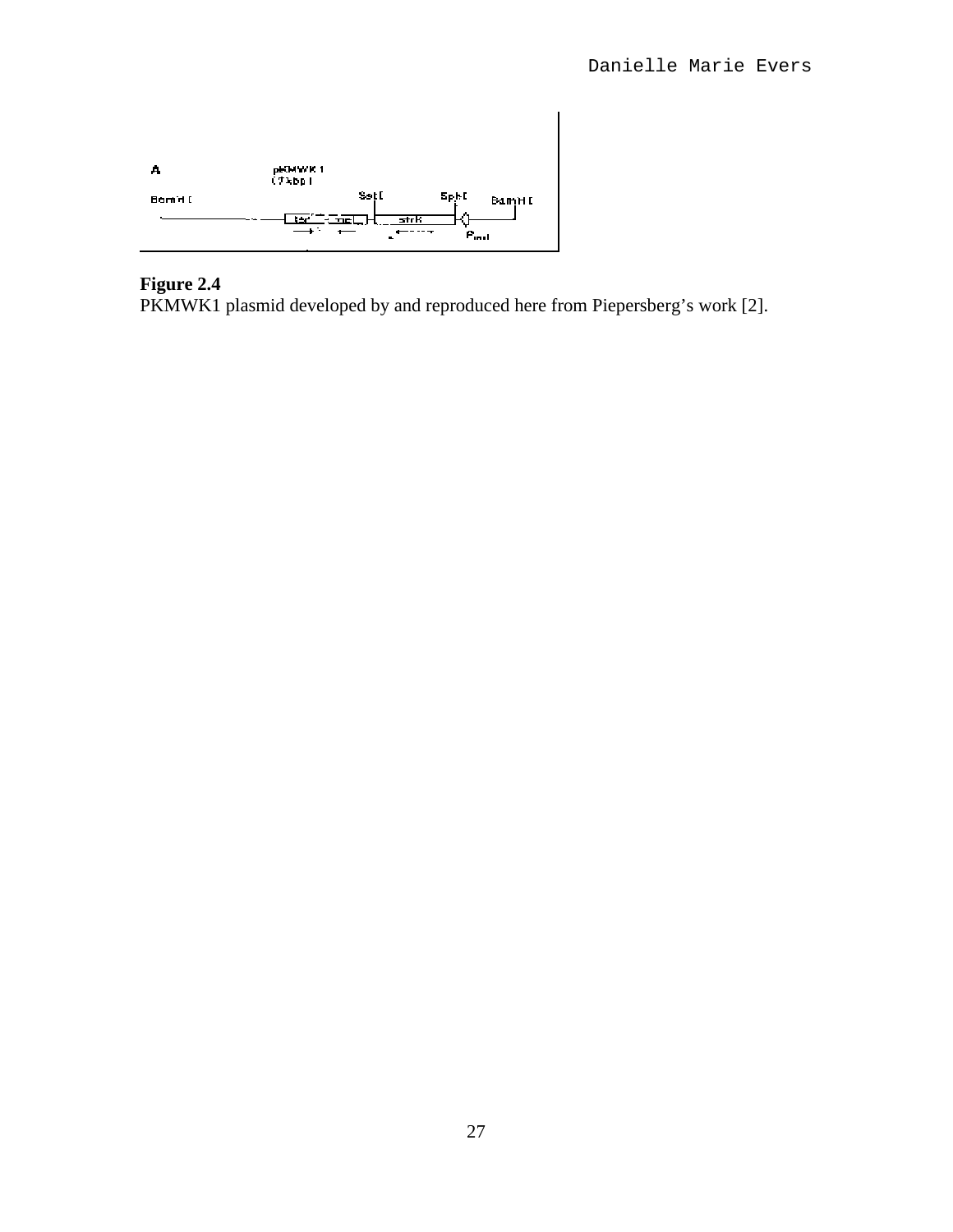as mentioned above, the cells were lysed and DNA isolation attempts followed with the Bactozol Bacterial Isolation Kit. This method utilizes lysis, lysate solubilization, DNA precipitation, and DNA wash steps as given by Bactozol. Other techniques used included a Maize DNA extraction as described by Mehling *et al.* [10] adopted from Wood and Hicks, a method involving use of cetyl trimethyl ammonium bromide (CTAB) with listed modifications [10], and a "High Yield preparation of genomic DNA from *Streptomyces"* [12].

The Maize DNA extraction involved a lysis buffer (25 mM Tris, 25 mM EDTA, 15 mg lysozyme, and addition of 50 µg/mL RnaseA). Treatment involved addition of this lysis buffer followed by incubation for one hour at 37˚ C. The next step involved addition of 500 µL of 5 M NaCl and vortexing and then cell lysis continued with 1.2 mL SDS added to the suspension and further incubation at  $65^{\circ}$ C for 20 minutes. After 2.4 mL of 5 M potassium acetate was added, the solution was vortexed to mix, left on ice for 20 minutes and precipitate removed by centrifugation for 30 minutes at 6000 rpm. The supernatant volume was adjusted to 8 mL and DNA recovered by precipitation with isopropanol. The DNA precipitation with isopropanol was extended to at least an hour while stored at  $-20^{\circ}$  C to ensure an optimal amount of DNA is recovered. The precipitate was subsequently dissolved in 700 µL 50 mM Tris/10 mM EDTA (pH 8.0), insoluble substances were spun off, and the aqueous phase was transferred to 1.5 mL microcentrifuge tube and 75 µL 3 M sodium acetate and 500 µL isopropanol were added and the solution centrifuged for 2 minutes. The precipitate was washed with cold 70% ethanol, dried and dissolved in 100 µL TE (10 mM Tris/1 mM EDTA, pH 8.0) [12].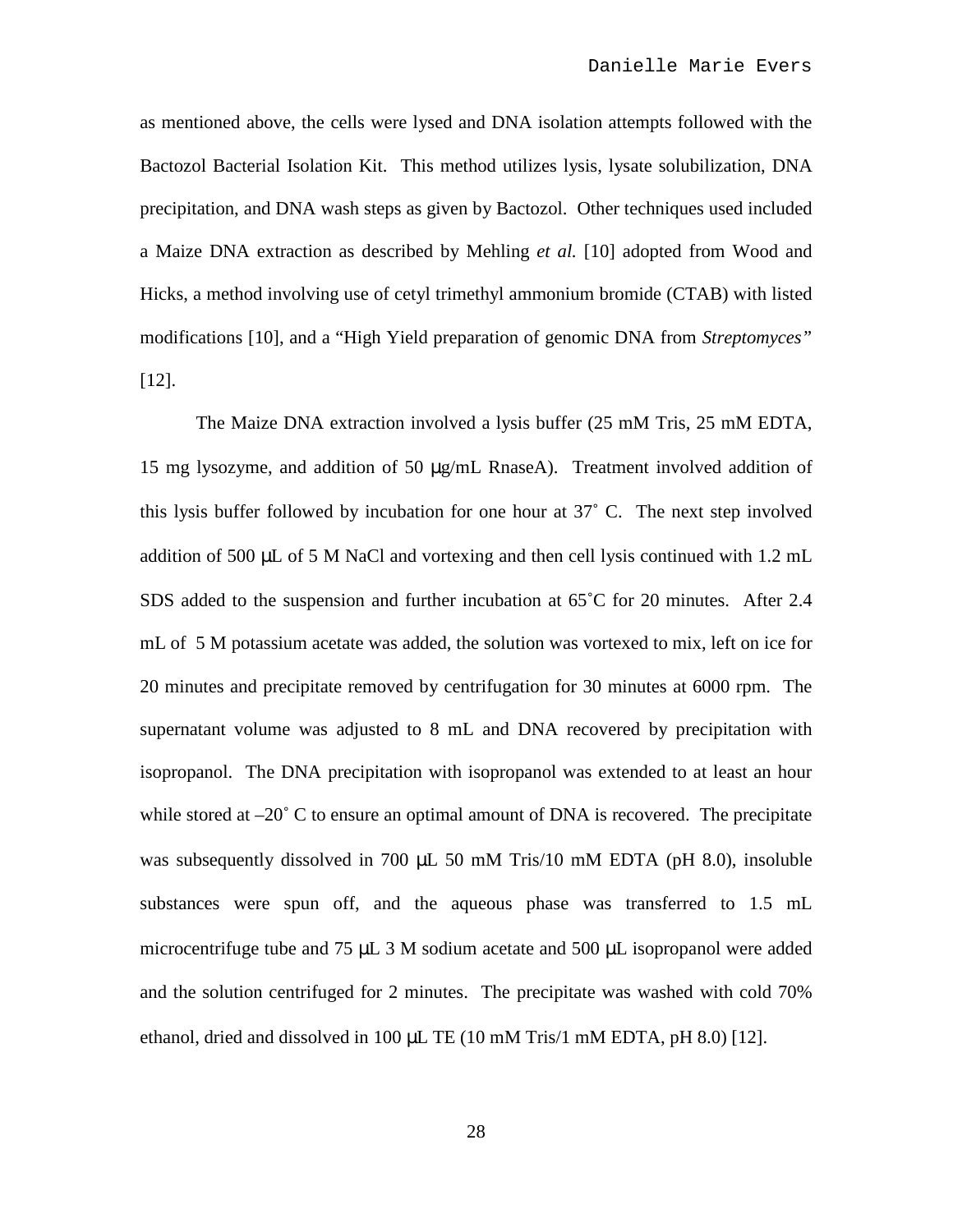The CTAB method was approached with given modifications as will also be noted in the proceeding. The CTAB method is followed in this isolation attempt according to that published by Wilson *et al.* [15] *.* This procedure involved the overnight growth of *S. griseus* under the same conditions as listed previously. A 1.5 mL aliquot was transferred to a sterile Eppendorf and centrifuged for 30 seconds to isolate the pellet which was then resuspended in 200 µL STET (50 mM Tris/HCl, pH 8.0, 50 mM EDTA, 0.1% (v/v) Triton X-100, 8% (w/v) sucrose). The next section of the procedure consisted of following the alterations listed by Mehling *et al*. [10]*,* the first of which was to add increased lysozyme (10 mg/mL lysis buffer) and to use Proteinase K (200  $\mu$ g/mL lysis buffer). This lysis reaction was incubated at 37˚ C for 60-120 minutes until the suspension cleared (nearly 90 minutes). According to the original protocol, the lysis solution was centrifuged for ten minutes, the globular precipitate was removed,  $8 \mu L$ CTAB was added to the supernatant, vortexed and centrifuged for 5 minutes. The supernatant was discarded and the pellet resupended in 300 µL 1.2 M NaCl. Returning again to the modifications, following the resuspension, the DNA was extracted twice with phenol/chloroform/isoamyl alcohol (25:24:1). In accordance with the original protocol, the recovered DNA was washed twice with 70% ethanol, centrifuging and discarding the supernatant each time. The second time care was taken to ensure the pellet was completely dry and then was resuspended in 20  $\mu$ L TE buffer (10 mM Tris/HCl, pH 8.0, 1mM EDTA).

The DNA preparation technique published by Nikodinovic *et al.* [14] claims high DNA yield, with successful PCR amplification performed on DNA isolated in this manner (**Figure 2.5**). This procedure involves growth of *S. griseus* as previously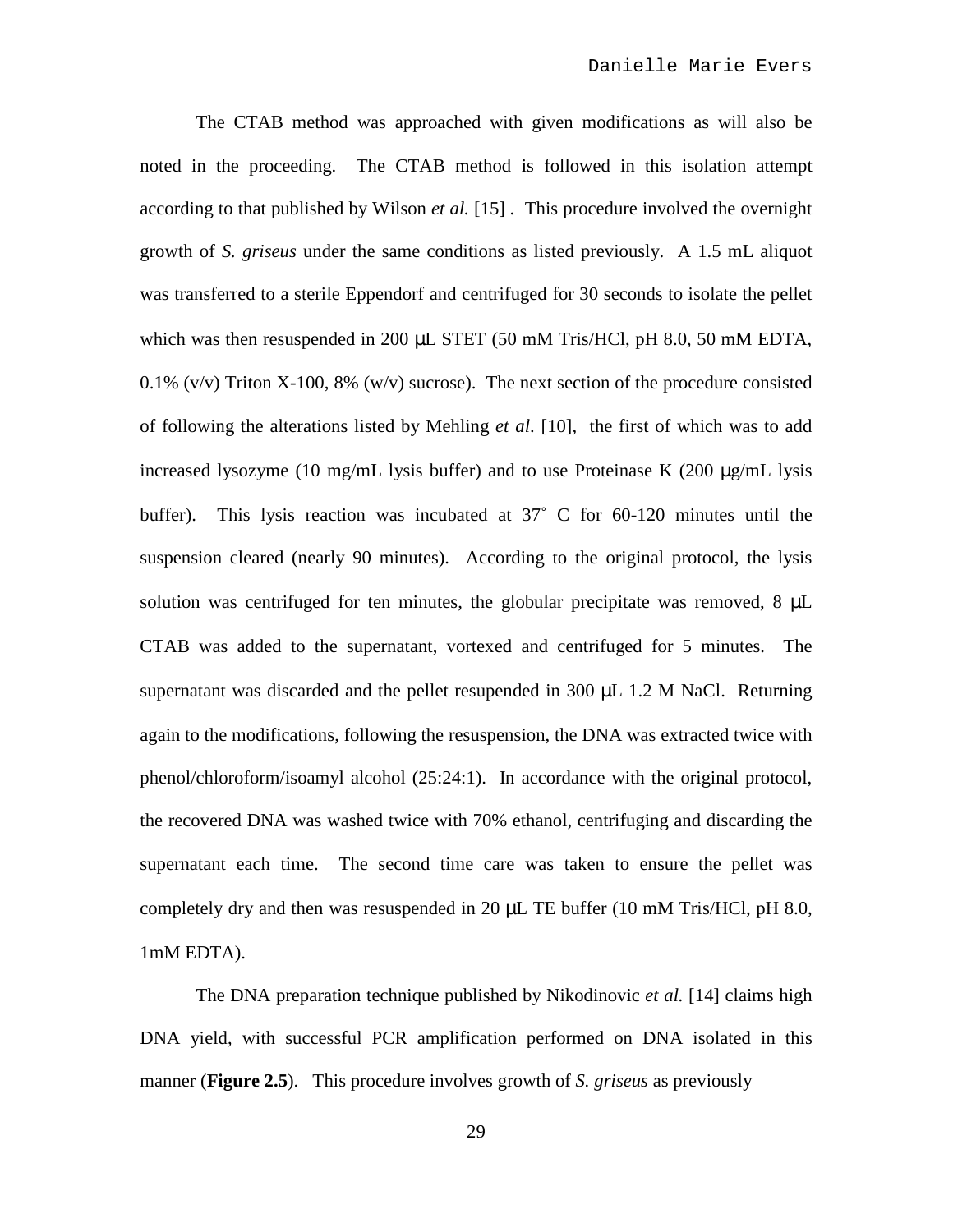

#### **Figure 2.5**

Picture of SDS gel published by BioTechniques demonstrating the yield and purification of *Streptomyces* DNA isolated by the above procedure [12].

Lane 1 represents a DNA ladder

Lanes 2-7 contain *Streptomyces* chromosomal DNA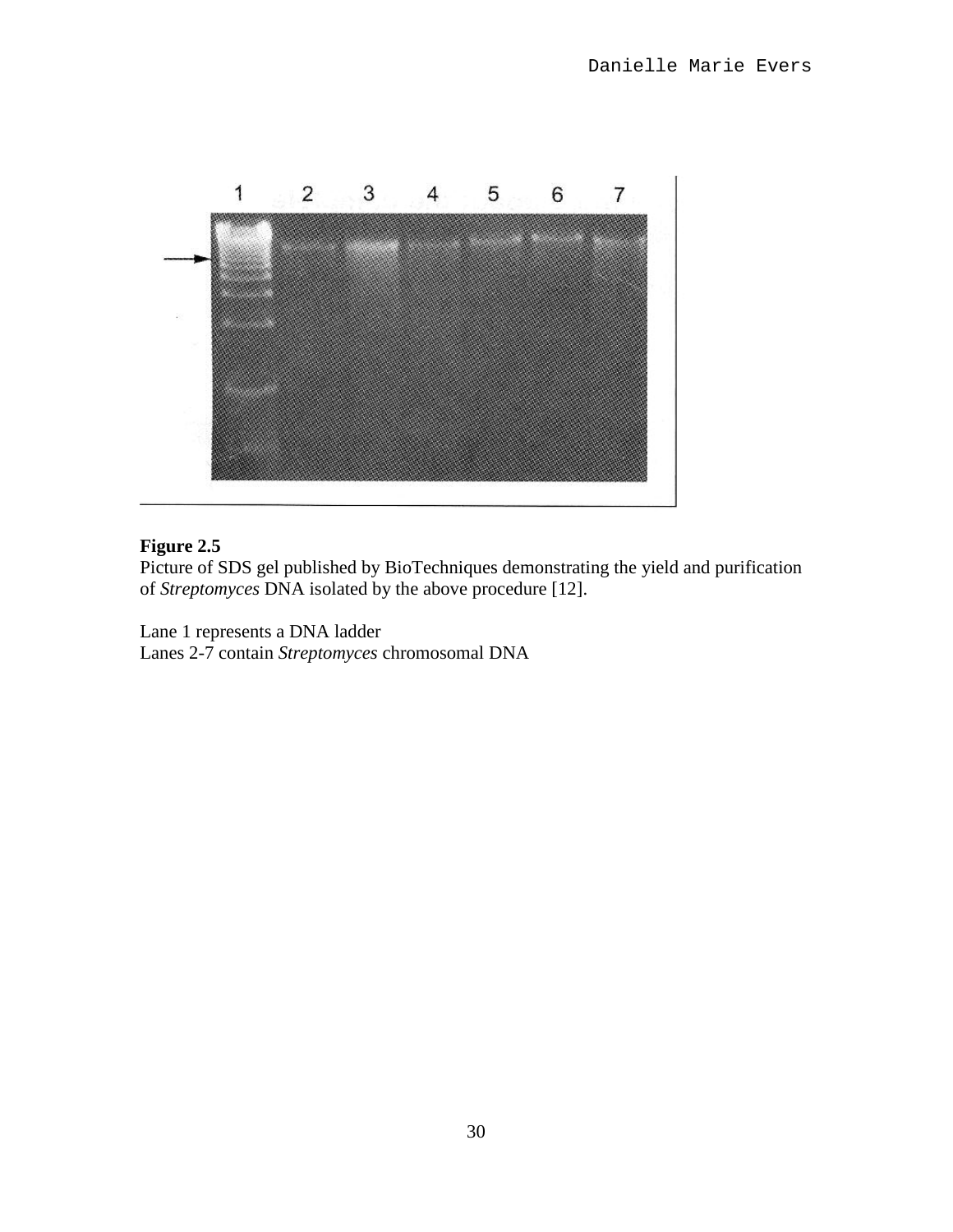described followed by two washings of 1.5 mL aliquot with  $10\%$  (w/v) sucrose. The washed DNA was resuspended in 10 mL lysis buffer (0.3 M sucrose, 25 mM EDTA, 25 mM Tris-HCl, pH 7.5, containing 2U RNase) in 50mL Falcon tube<sup>TM.</sup> Added as crystalline solids were 10 mg lysozyme and 5 mg achromopeptidase (Sigma, St. Louis, MO, USA) followed by incubation at 37  $^{\circ}$ C for 20 minutes. Ten percent (w/v) SDS (1 mL) and 5 mg proteinase K (Sigma) were added with further incubation for 1.5 hours, this time at 55˚ C. All steps during extraction with chloroform were performed in glassware to prevent erosion of plastic containers. Following addition of 5 M NaCL (3.6 mL), and chloroform (15 mL) , the sample was rotated end-over-end for 20 minutes by hand at a speed of approximately 6 rotations per minute. The sample was centrifuged for 20 minutes at 5000x g and the top, aqueous layer was transferred to a clean Falcon tube<sup>TM</sup> with a pipet. The DNA was precipitated with addition of one volume of isopropanol and spooled on a closed tip Pasteur pipet for transfer to a mirocentrifuge tube. The recovered DNA was washed with 70% (w/v) ethanol. The DNA was air dried and then resuspended in a 50  $\mu$ L buffer (10 mM Tris-HCl, pH 7.4, 10 mM EDTA) prewarmed at 60˚ C.

Several alterations to this procedure were made as problems arose. The first alteration involved an increase in the number of chloroform extraction steps to clean the DNA to the highest degree. Another early modification was the addition of storage of the sample in  $-20^{\circ}$  C refrigerator during the DNA precipitation step to recover the greatest amount of material. The benefits of this addition were found by following the procedure as written and then storing the precipitation sample at  $-20^{\circ}$  C for fifteen minutes. After this storage, an additional amount of DNA was spooled, providing evidence that the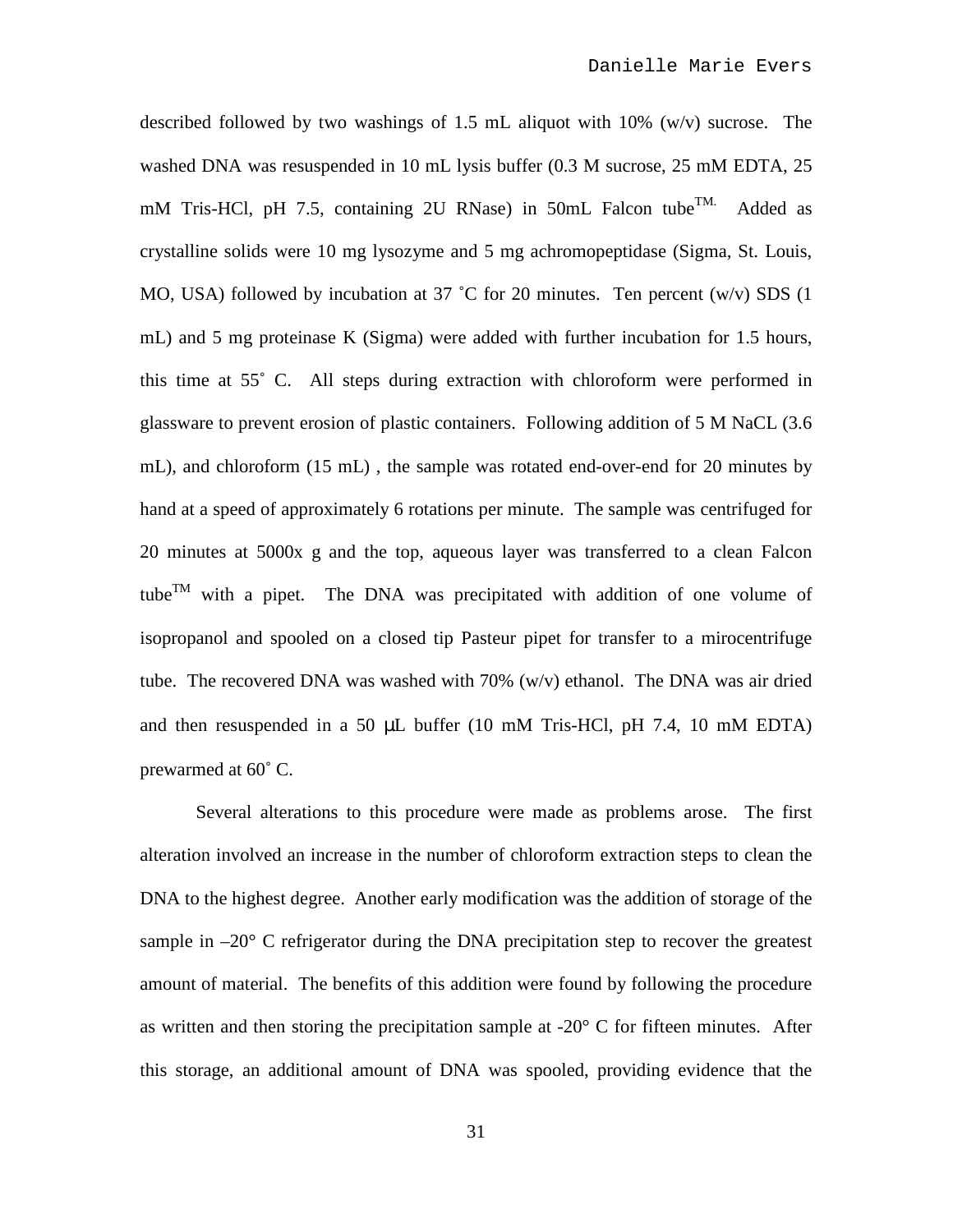initial precipitation was incomplete. Additional testing of this alteration in procedure was followed through storage of the precipitation sample for fifteen minutes at -20° C prior to removing the DNA, spooling of the DNA, and then further storage in cold conditions. No further DNA was spooled after this second storage, showing that all possible DNA was recovered after fifteen minutes. The next alteration required careful spooling of the re-precipitated DNA for transfer of the DNA for washing with 70% ethanol so that none of the sample was lost.

Following attempts at isolation of the DNA were efforts at digesting the DNA to be able to purify and amplify the *strK* gene. Restriction digests were performed with SphI, SspI, and BamHI. The first two were used as they have sites flanking *strK* in *Streptomyces*. BamHI was used in attempts at digesting the plasmid as pUC1, into which the DNA segment containing *strK* is entered to create plasmid pKMWK1. This single site allows for restriction to give linear DNA that can be determined on a gel when run with circular plasmid, as the linear DNA does not travel as far as circular which runs as supercoiled. Restriction digests were performed according to New England Biolabs Protocol with use of the assigned buffers for the restriction enzymes used. Each digest consisted of 2, 4, or 6  $\mu$ L of DNA, 2  $\mu$ L of restriction enzyme and enough restriction buffer to give total volume of 50 µL.

Polymerase chain reaction (PCR) was then used as an attempt to amplify the DNA to obtain many copies of the gene of interest. This was carried out adhering to the protocol provided while using the GeneAmp PCR Sytstem 9700. Deviation from this protocol was introduced after unsuccessful attempts at amplification. These alterations followed after communication with Dr. Steven Bruner and research of other experimental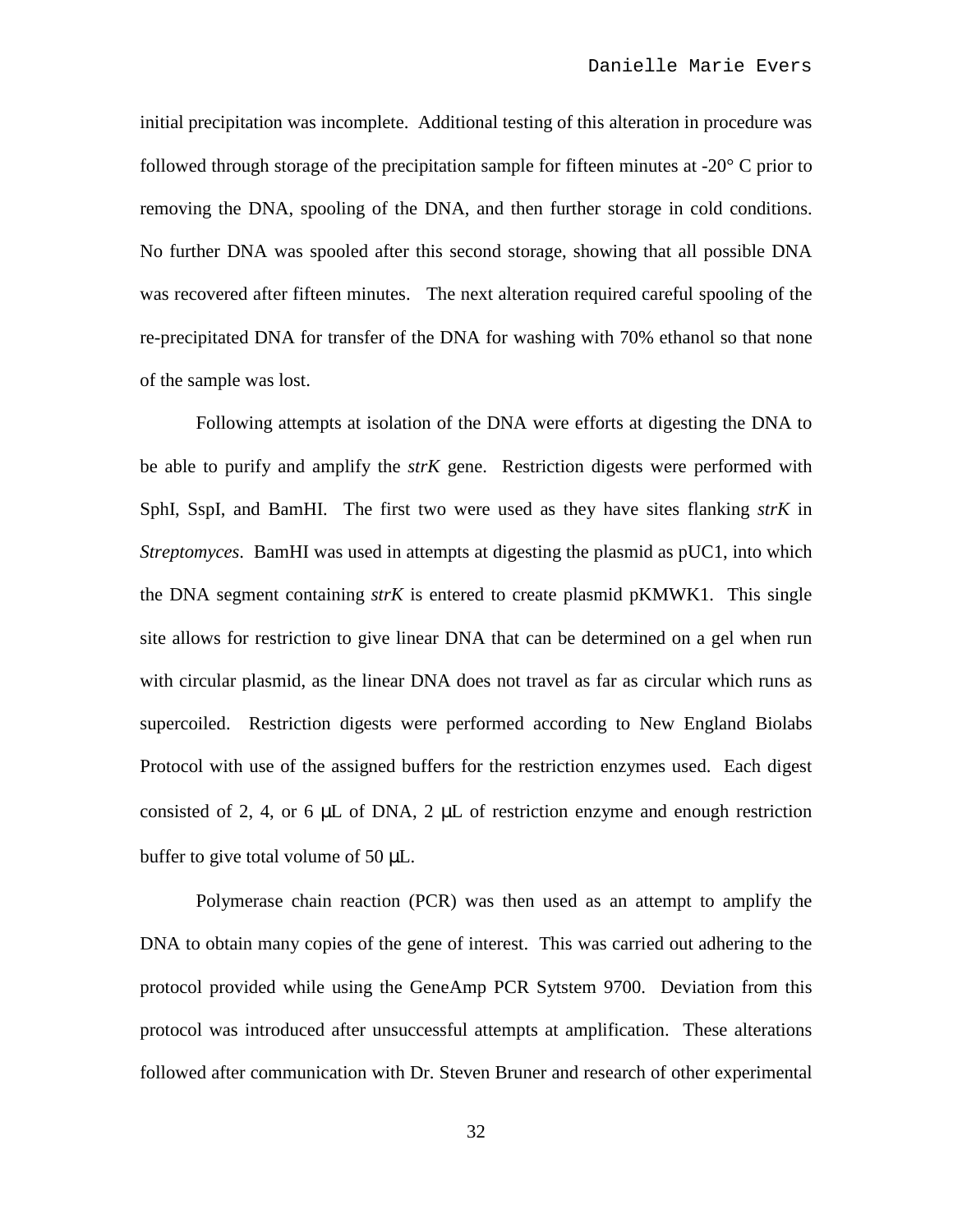procedures involving *Streptomyces* DNA [10], both of which mentioned inclusion of 10% dimethyl sulfoxide (DMSO). The reason for the addition is not mentioned, but both researches have claimed success with DMSO present and Dr. Bruner also made mention of 10% glycerol in the PCR reaction sample. Both additions were made in several combinations, to test the greatest number of samples that could possibly produce the desired results. Additionally, upon recommendation by Dr. Steven Bruner, nested primers were used rather than primers with a restriction site already introduced. For this, a sequence was developed with 100% complementary to the *strK* gene including the few bases preceding the coding region, but lacking a region that does not bind to the DNA (See **Figure 2.6**).

Ġ C CATATGAGGTTCGCGTAC GTATACTCCAAGCGCATG GGGAGCGGCCCGATGAGGTTCG COLTOGODGGGTACTOLAAGC

#### *Figure 2.6*

Representation of: Top-original primer with SacI restriction site Bottom-nested primer with 100% complimentarity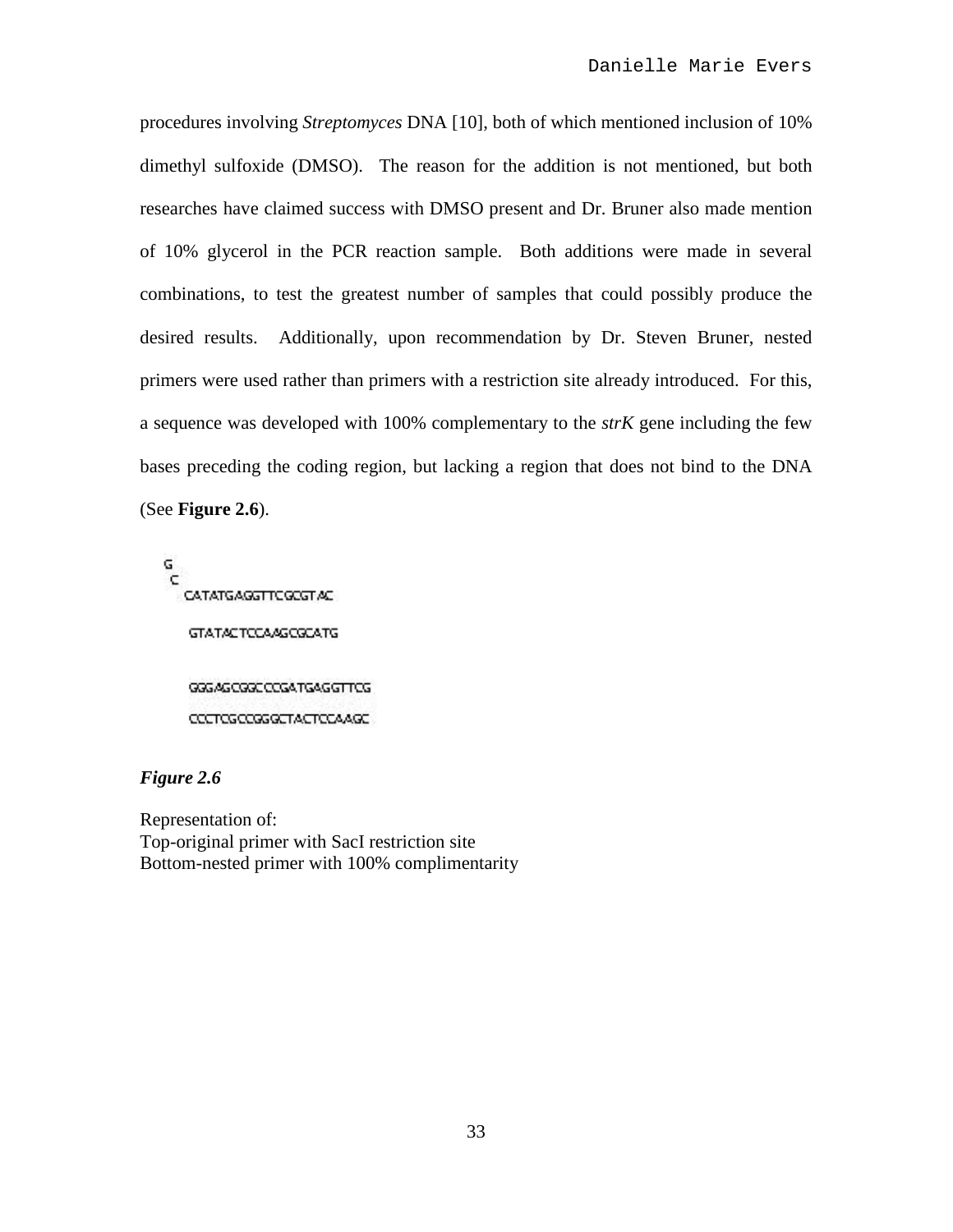**Chapter 3: Results**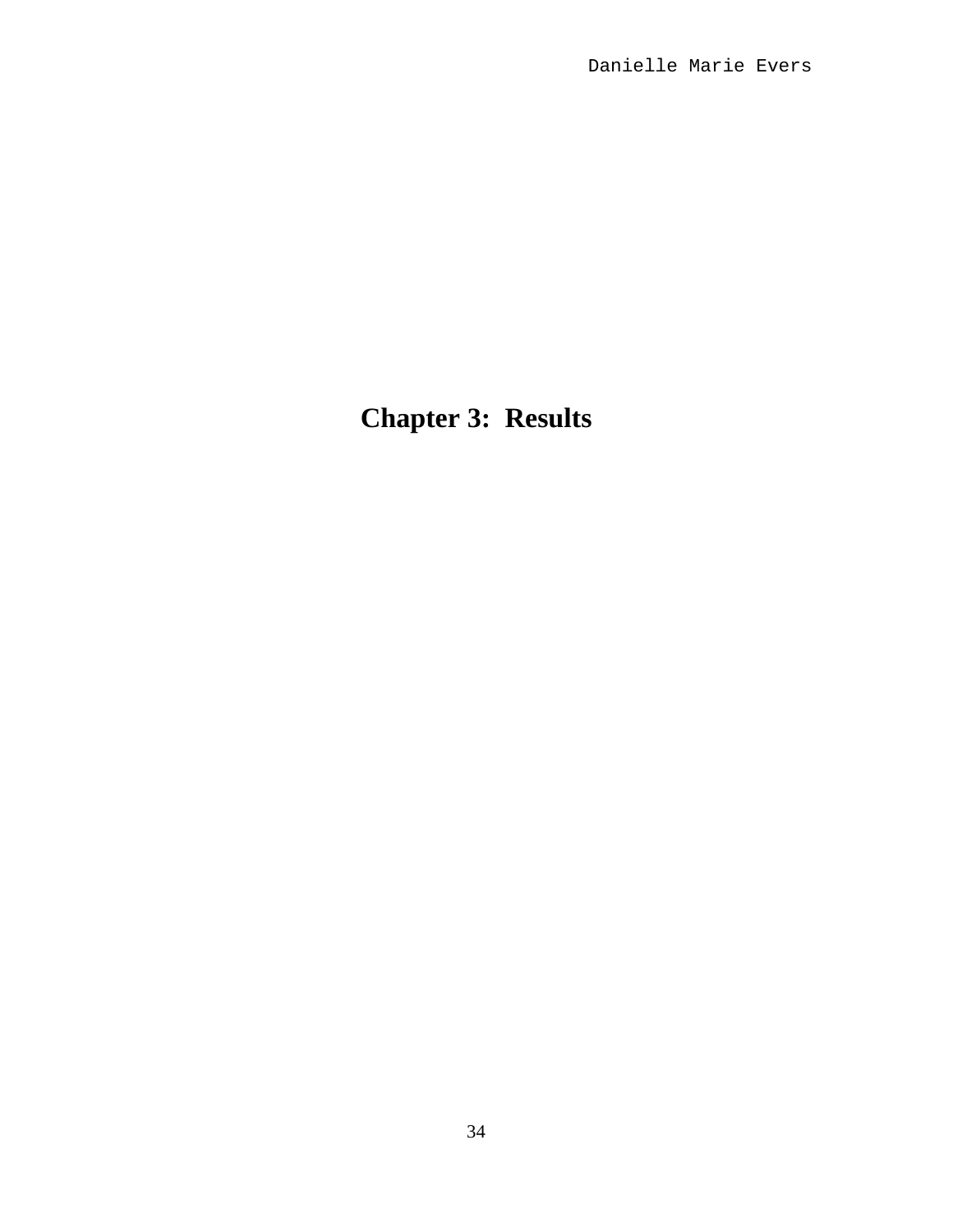The study of *strK* gene began through a focus on *Streptomyces griseus* ordered through ATCC. Development of correct PCR primers for this strain became difficult due to lack of sequence knowledge and, so, alternatives were sought after. Following communication with Dr. Wolfgang Peipersberg of Bergische Universitat, Federal Republic of Germany, Dr. Piepersberg provided a strain of *S. griseus* for which he had published the sequence and the pKMWK1 plasmid containing the *strK* gene [2].

Through the study of these two sources of *strK* DNA, the many difficulties in dealing with *Streptomyces* were revealed. The remainder of this exploration was refocused as an attempt to deduce a method of obtaining the gene of interest. This task followed through multiple DNA isolation and plasmid preparation procedures; the results of which are to follow.

First, in dealing with attempts at plasmid purification, methods followed from Qiagen Miniprep, lysis by alkali, lysis by boiling, and Qiagen Midi Prep. The plasmid was traced after purification by agarose gel electrophoresis as seen in **Figure 3.1**, however, DNA amplification techniques were unsuccessful and other venues were pursued. The above efforts resulted in the inability to obtain unsheared DNA clean enough to undergo successful amplification by PCR. This was initially found with Qiaprep, but held true for both lysis methods introduced by Maniatis [11], and Qiagen Midi Prep.

The results of these trials continually showed DNA was obtained, but when amplification by PCR was attempted single bands were not produced when subjected to agarose gel electrophoresis. In addition, there was evidence that the DNA was undergoing shearing, possibly due to ribonucleases remaining after plasmid purification.

35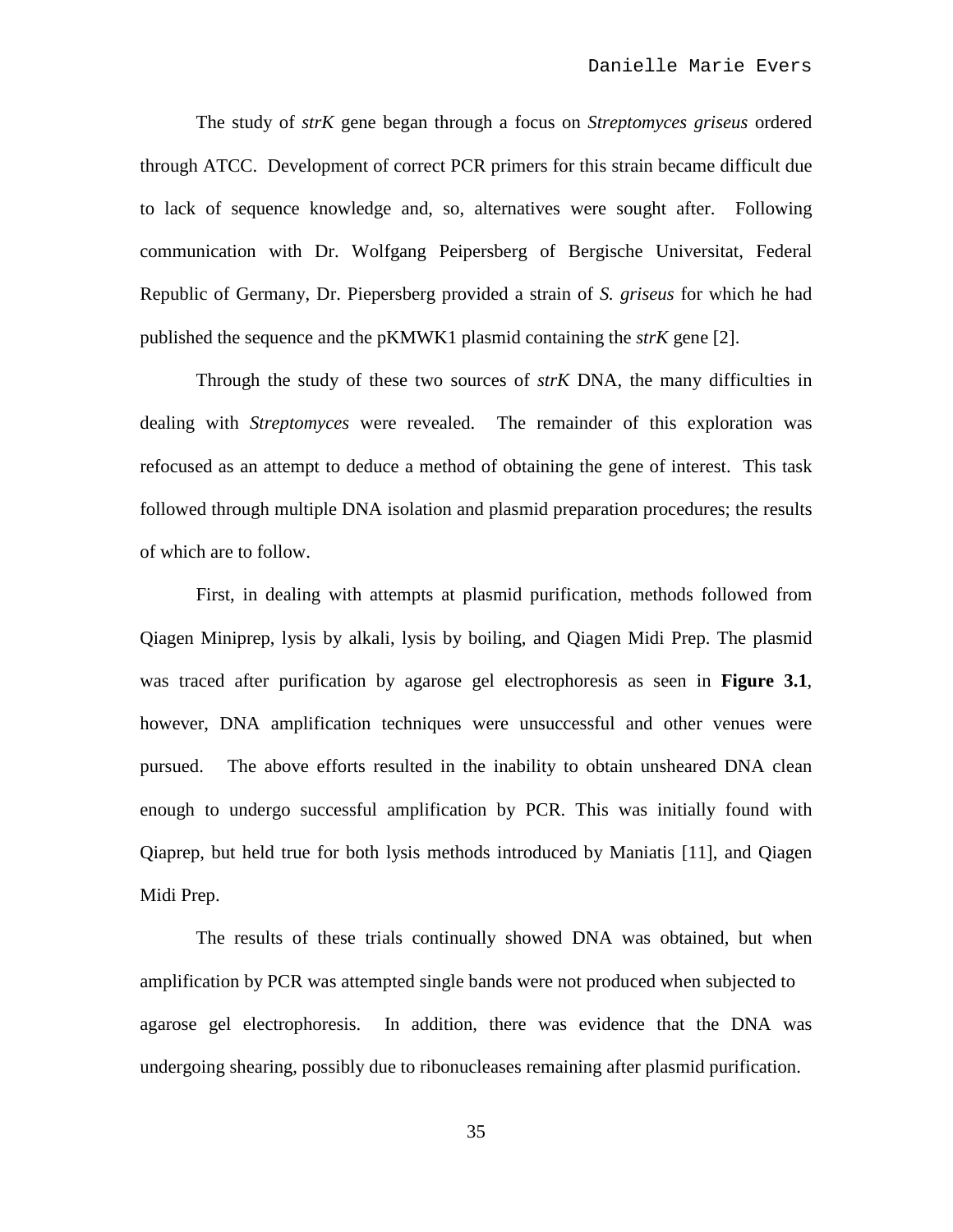



#### *Figure 3.1*

Plasmid purification as tracked by gel electrophoresis. Lane 3 represents isolated plasmid pKMWKI.

As shown in **Figure 3.2**, DNA was obtained and visualized by gel electrophoresis but when subjected to gel electrophoresis the following day, degredation of the DNA was apparent. The fact that the DNA in the top gel did not run because of suspected cell lysis remnants and the DNA in the second gel was apparently sheared after a twenty four-hour period, together gives evidence of the presence of nucleases remaining in the sample.

Undertaken simultaneously were attempts at total DNA isolation from *Streptomyces*. This was focused on finding a method that would enable purification of the total complement of DNA so that *strK* could be targeted and amplified. These purification attempts were followed by digestion with restriction enzymes for gel purification. All that was undertaken was in an effort to retain the purest stretch of *strK*  DNA to subject to amplification attempts by PCR.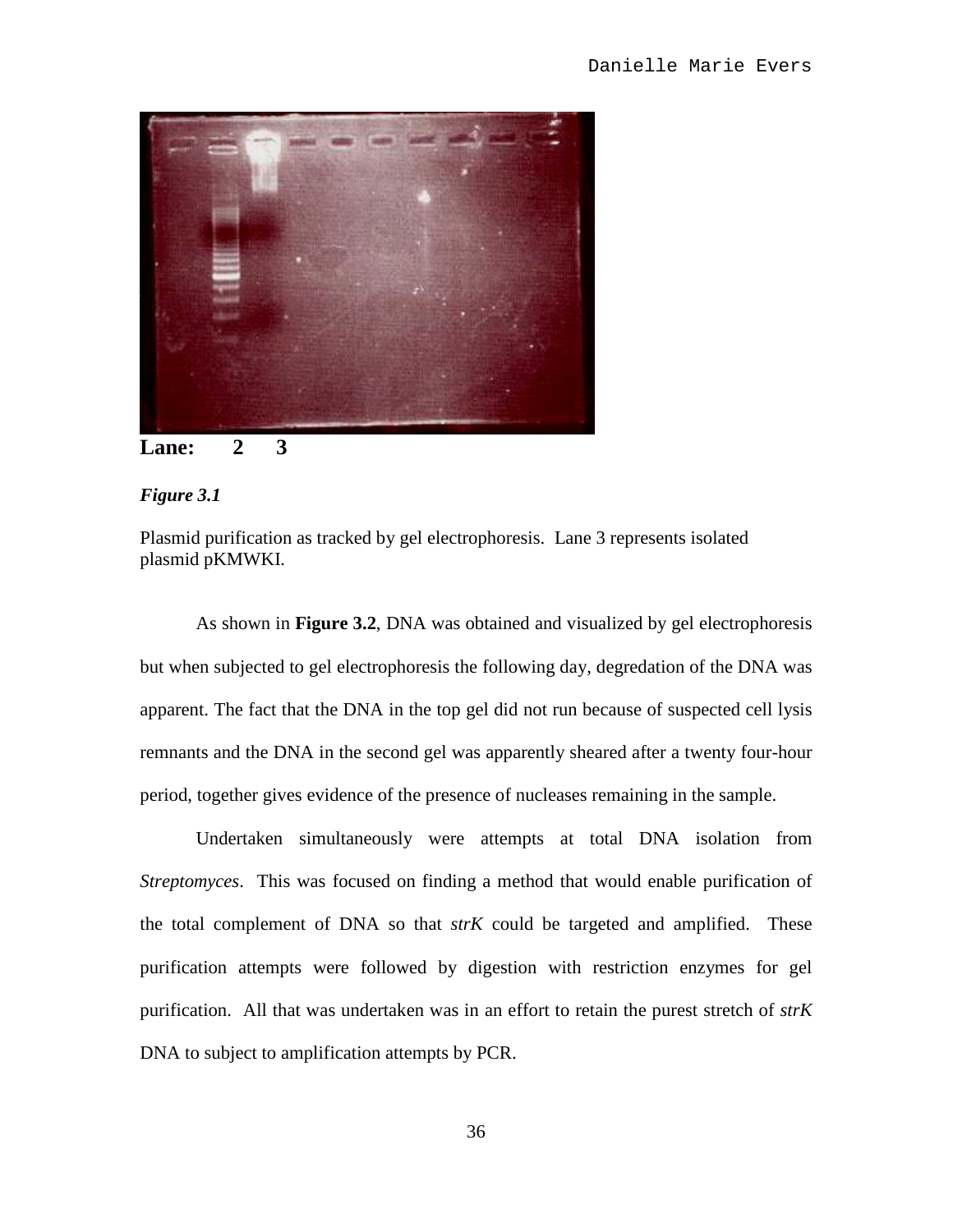

**Lane: 1 2 3 4 5 6 7 8**



**Lane: 3 4**

#### *Figure 3.2*

The top agarose gel shows samples of plasmid purified by lysis by boiling . The DNA did not migrate from the wells, showing that the plasmid was not completely isolated and other contaminants were present.

The bottom agarose gel was run a day later with lane 3 representing the same sample run that was observed in lane 5 in the top gel. What is made apparent by the juxtaposition of these two gel pictures is that the DNA was degraded when stored overnight.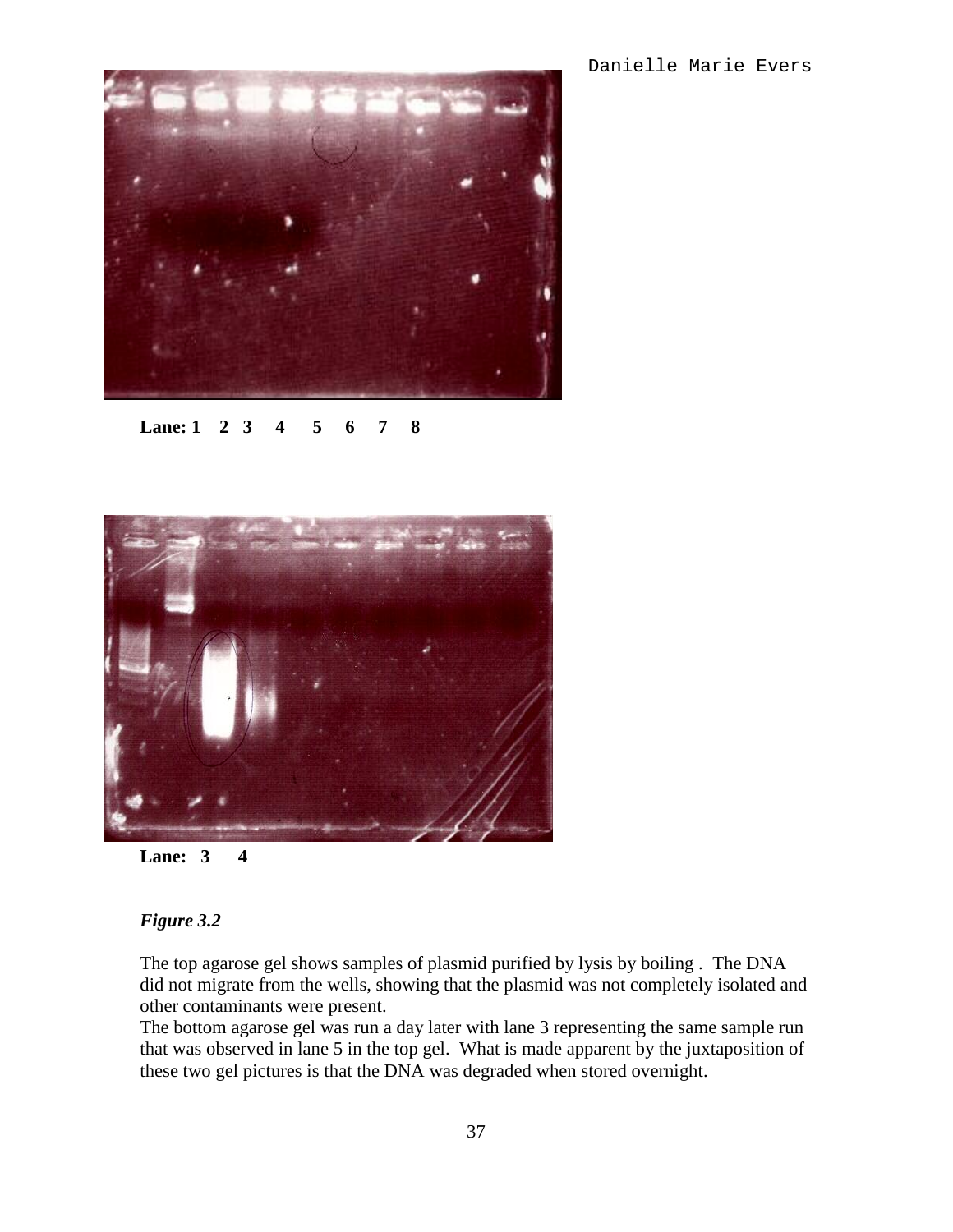These DNA isolation procedures included purification using the Bactazol Kit, maize DNA extraction, cetyl trimethyl ammonium bromide treatment (CTAB), phenol/chloroform extraction, and a *Streptomyces*-specific method adapted from Nikodinovic *et al*. [14], all of which have been described with only the provided notable alterations in **Chapter 2: Materials and Methods**. The seemingly most promising method of obtaining DNA, however, was found through use of the technique published to specifically target *Streotomyces* DNA [12]. This method was designed based on the fact that *Streptomyces*

are difficult to lyse, and the DNA is easy to shear and degrade. For this *Streptomyces* DNA isolation method, to overcome the difficulty in lysis, achromopeptidase is added in addition to SDS and lysozyme. The use of achromopeptidase was spurred by its success with other gram-positive cell lyses and that when used with lysozyme, cells become more susceptible to SDS lysis. This increase in cell lysis hopefully leads to an increase in amount of DNA for purification resulting in a higher concentration of pure DNA for subsequent study. The method is also rapid in comparison to other techniques used to accomplish similar goals so that exposure time to the many endonucleases *Streptomyces* are reported as containing is reduced. In addition to this decrease in time for the isolation method comes a decrease in the number of handling steps that is so important in that it can decrease the effects of shearing. This method also had to be altered however, as outlined in **Chapter 2: Materials and Methods,** as problems arose. DNA isolated with this method, including listed alterations, is shown in **Figure 3.3**.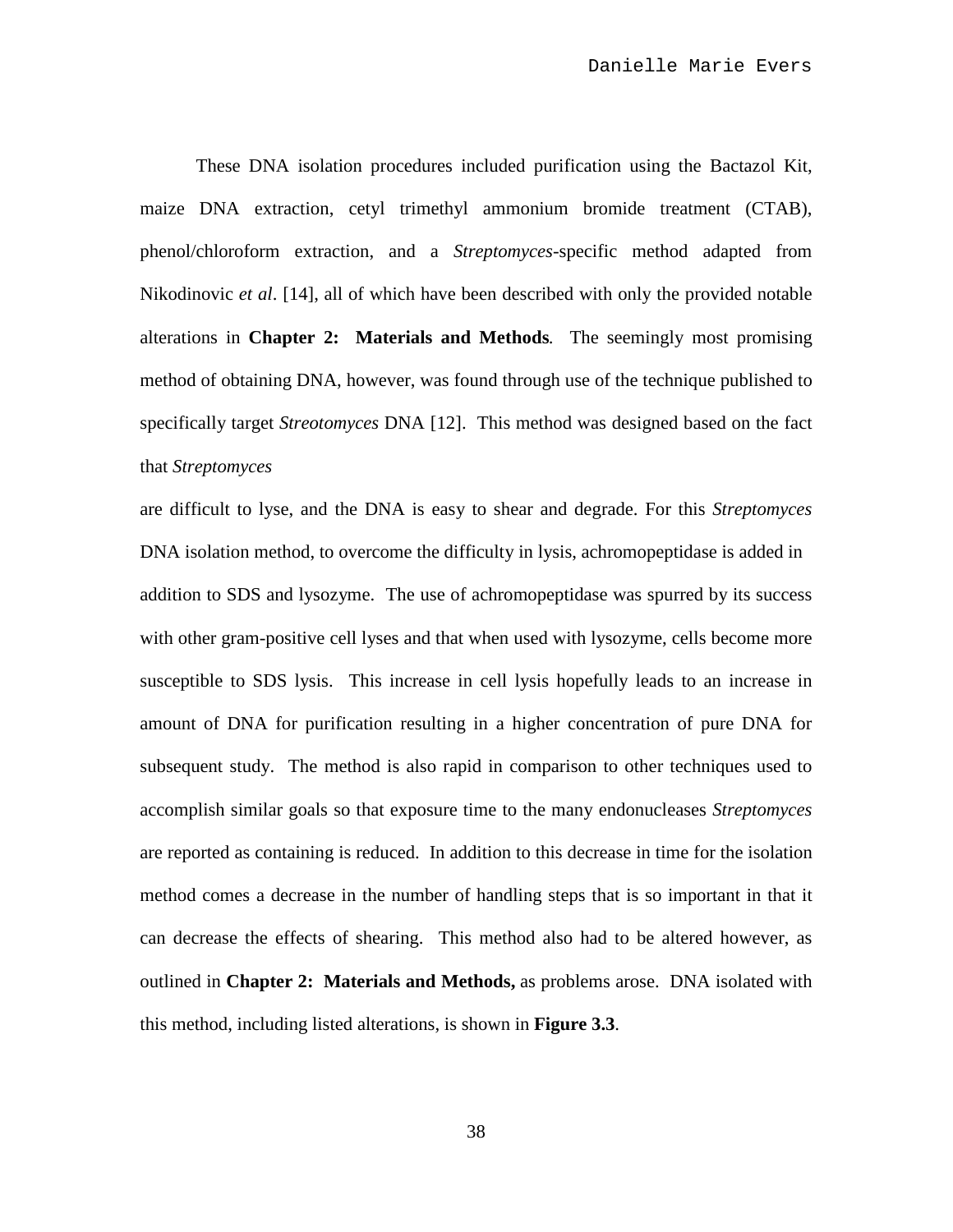Restriction digests were conducted on isolated DNA to aid in purification. The restriction enzymes were chosen using the sequence data known for *S. griseus*. This knowledge is limited to the specific coding regions, with little information provided extending far beyond the genes. Initially, BamHI and SspI with SphI were used to digest the plamid. SspI and SphI are the enzymes used to insert the *strK* gene into pKMWKI [2]. The plasmid was also noted to contain a BamHI site where cleavage would give linear DNA from the circular plasmid. Both of these digests were unable to give appreciable amounts of cut DNA that could be further used by gel purification and subjecting to subsequent PCR amplification attempts as evidenced by agarose gel electrophoresis.

The PCR attempts mentioned followed protocol as outlined in **Chapter 2: Materials and Methods**. In all of the attempts, there was no clear band visible at the expected length of 1349 base pairs when the PCR product was subjected to agarose gel electrophoresis. A depiction of this can be found in **Figure 3.4** where lanes 2, 3 and 4 represent PCR product where clear distinct bands representing the amplified *strK* gene should be visible. Alterations of PCR conditions and primers used followed. Addition of ten percent each dimethyl sulfoxide (DMSO) and glycerol were added with gene amplification still not realized. These inconclusive results led to many alterations to the approach of this project and the conclusions reached will be addressed in **Chapter 4: Discussion**.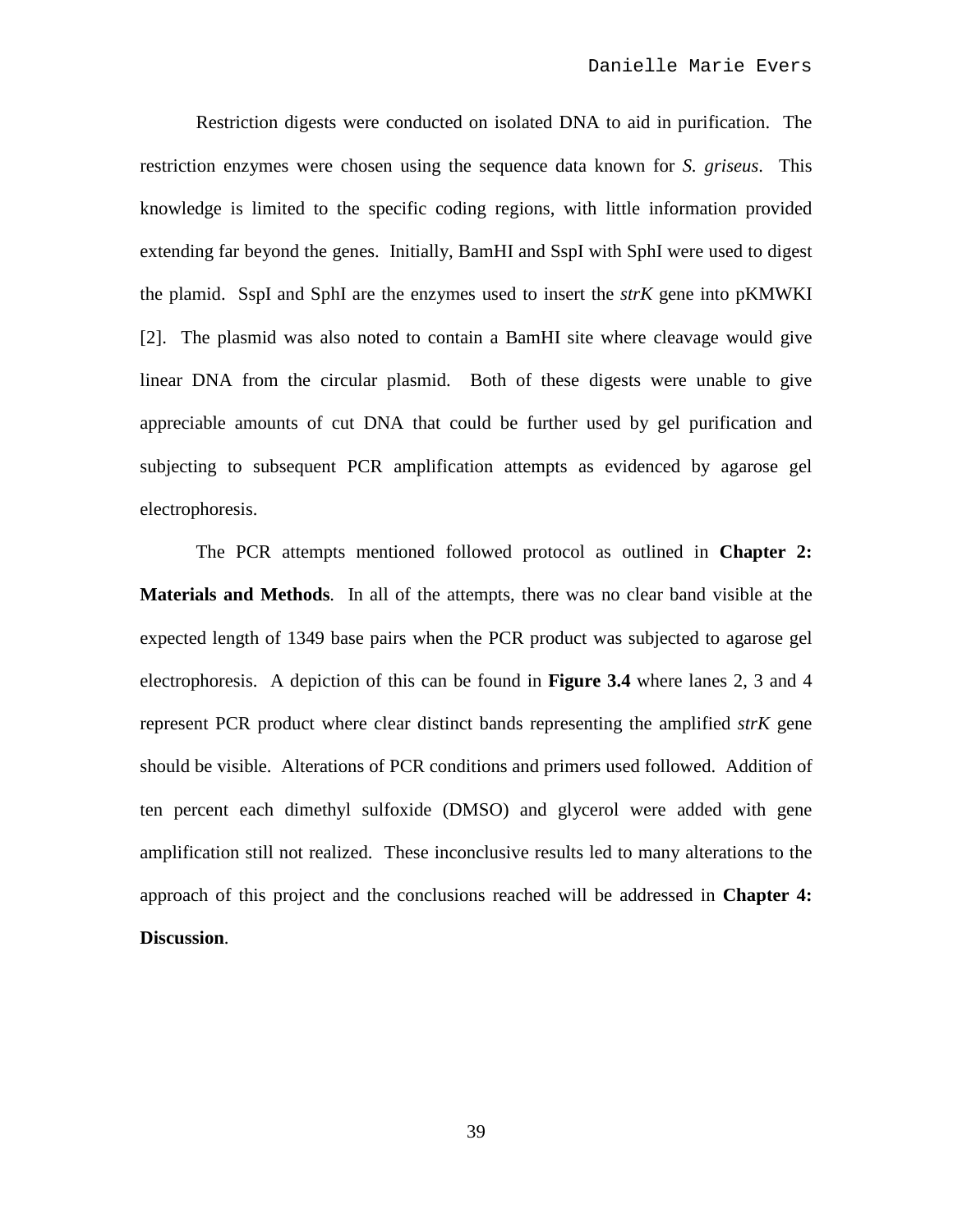

### *Figure 3.3*

*Agarose gel depiction of DNA isolated using* Streptomyces*-specific method. Lane 4 shows a 1:25 dilution of isolated sample.*



## **Figure 3.4**

PCR product was run in lanes 2, 3, 4 of this agarose gel. No PCR product is evident.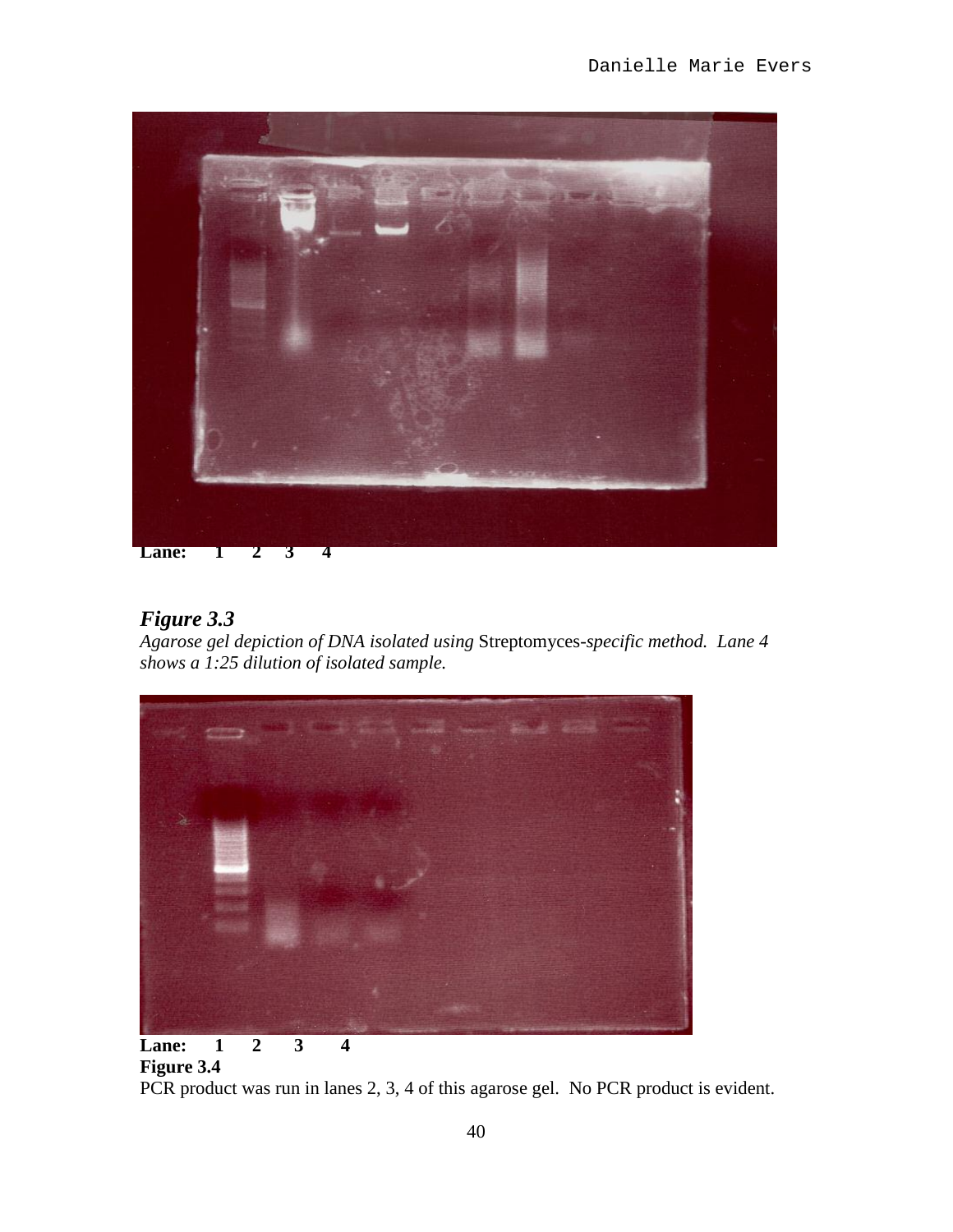## **Chapter 4: Discussion**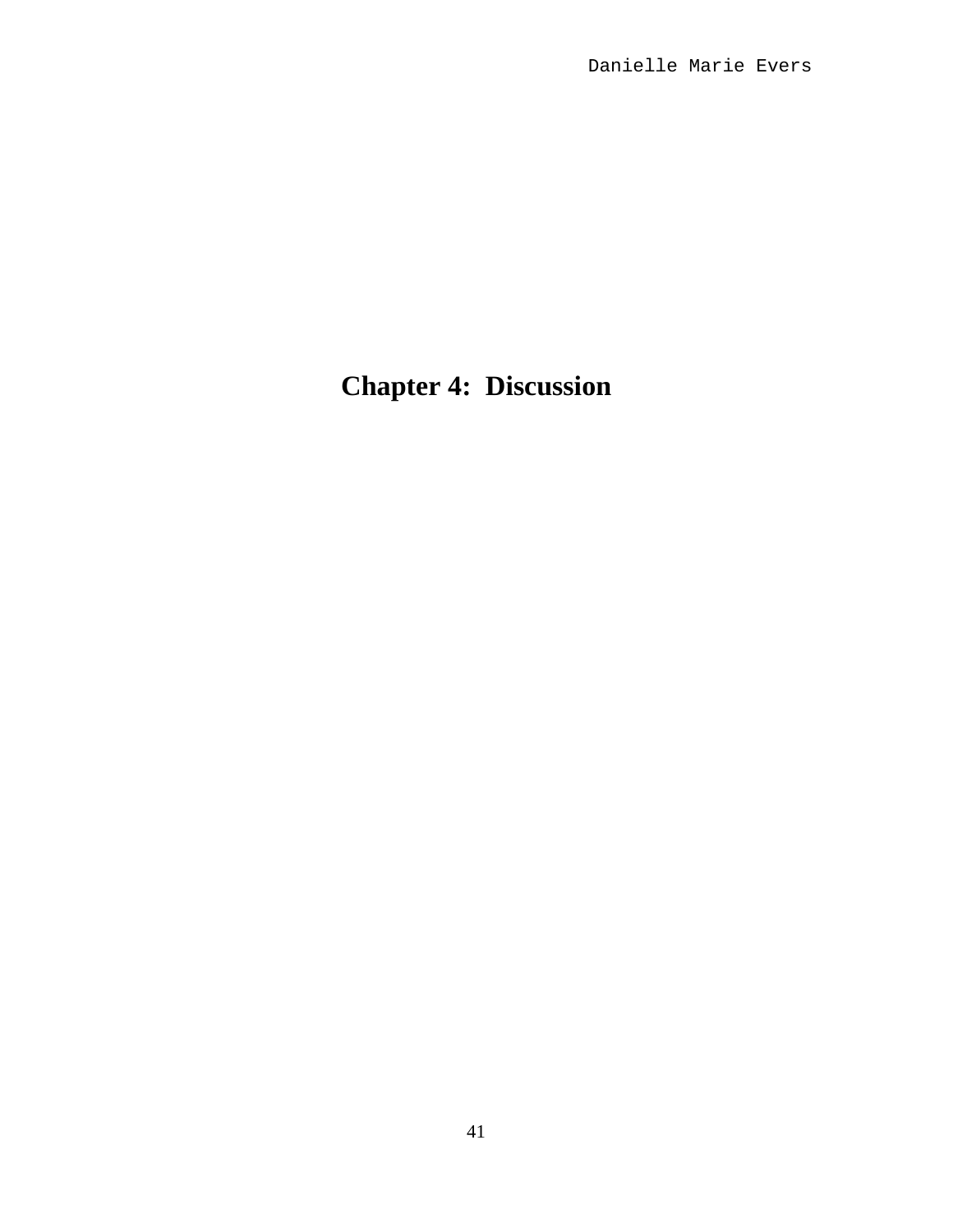The study of enzymes is conducted based upon many different motivations and is directed toward many different applications. As of yet, the study of *E. coli* AP has been most often focused to obtain as much information about the requirements and conditions for activity, the mechanism by which the enzyme performs catalysis, and the effect of mutations on the activity of the enzyme. These studies have been to shed light on similar metalloenzymes, and to give evidence to the effects of AP in other organisms, especially eukaryotes and, specifically, mammals. This has been driven by the implications AP has been found to have on the control of cell cycle.

The study embarked upon for this project was focused on taking a closer look at another phosphatase; one which seemed to exhibit a conservation of sequence and had similar folding pattern to AP, but which has been shown to have specificity for its substrate. While alkaline phosphatase will cleave the phosphate group off many ligands in the cell, the *strK* protein product has been shown to have significant activity only in the presence of streptomycin-6-phosphate and, to a lesser degree, streptomycin-3" phosphate. This raises many questions regarding the degree of similarity between AP and this enzyme and the implications of the differences that may lead to this discrepancy in specificity.

From available publications it seems that these questions have not been widely addressed and so, the focus of the project presented herein became to start the process of this investigation and leave the door open to future study. As mentioned in the **Abstract**, the focus of the research upon which this document is based developed into a study of the DNA isolation, purification, and amplification of the *strK* gene that encodes streptomycin-6-phosphatase. This would be conducted in concurrence with additional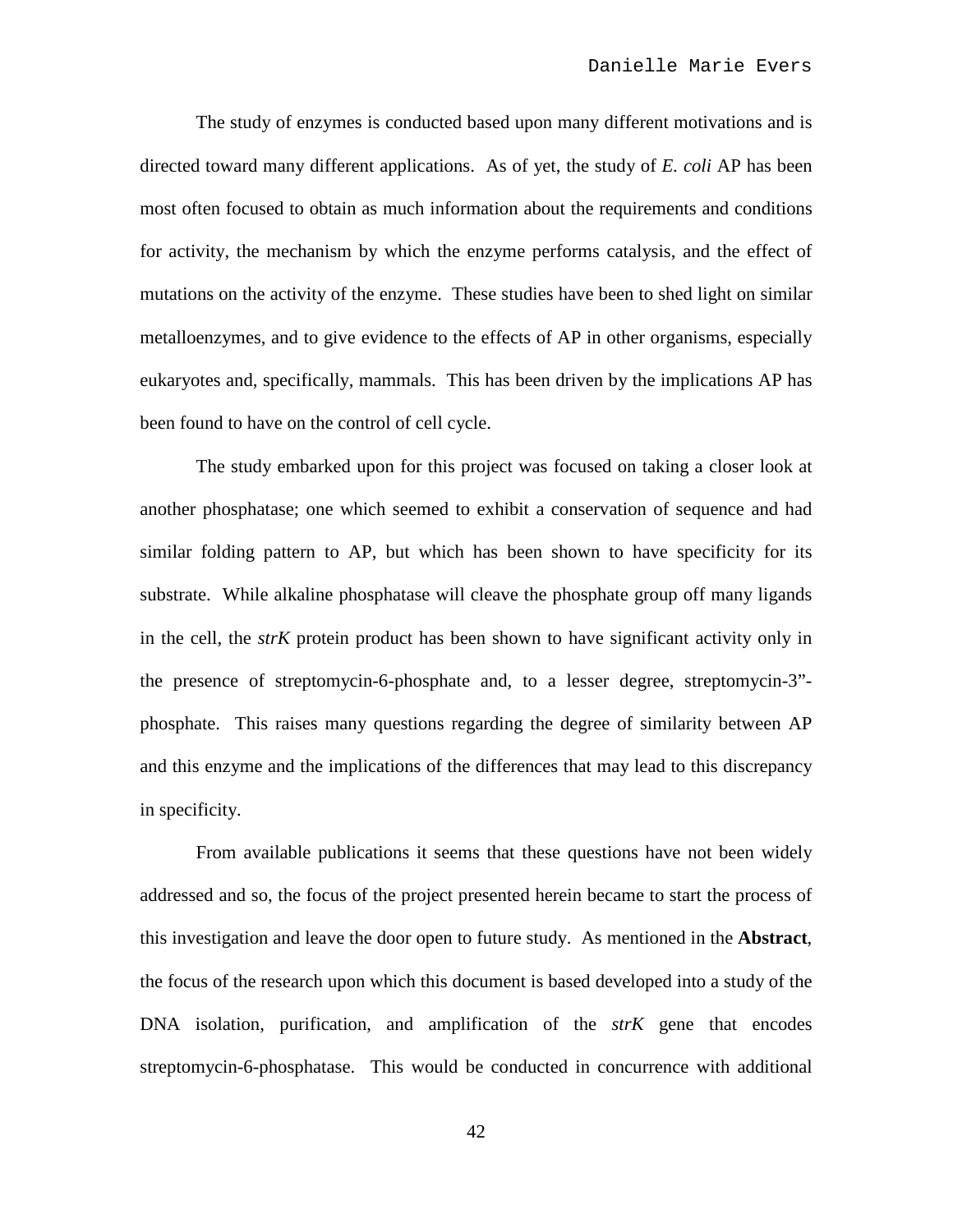research of previously published information on the two enzymes and comparison of structure from sequence alignment.

Through a study of streptomycin-6-phosphatase from *S. griseus*, it has been found that there are many obstacles when dealing with DNA from this organism. Many of the procedures for study of *E. coli*, with which many biochemists may be familiar, do not produce results when applied to *S. griseus*. The best approach to dealing with this organism became to attempt as many methods as possible in series until an appreciable result was obtained. Through this, careful note was taken of what provided the best results for incorporation into future methods, and which did not suit the organism of study so that certain procedures could be discarded. From this, the options were narrowed and the modification of additional procedures with similar steps allowed for a more focused attempt.

Possible causes of the inability to amplify the DNA sequence of interest involved predicted shearing of DNA. There was evidence as described in **Chapter 3: Results** of shearing of DNA after isolation. Additionally, incomplete digestion with restriction enzymes would hint at the fact that the DNA is not clean enough for the enzymes to fully cut the DNA. If this were the reason, it would give explanation to the lack of PCR product.

Through this study, it was found that *streptomyces* DNA was easily sheared and degraded, and that cell lysis was more difficult than would be assumed for other, especially gram negative, species. This lead to specific steps including the addition of chemicals to cell lysis and the addition of steps aimed at best purifying the DNA. Through this process, it seemed that the best base method was that directed toward high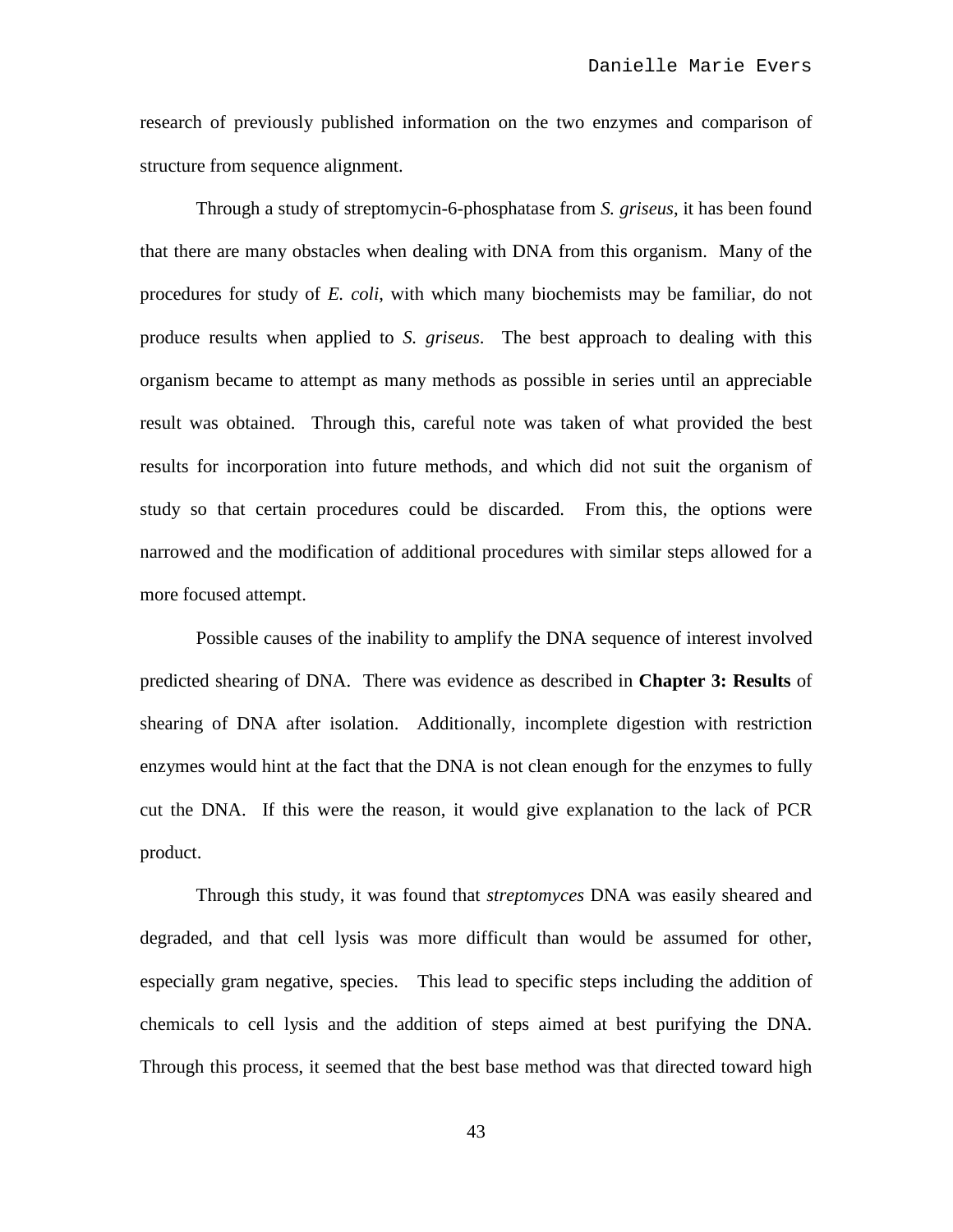yield of streptomyces DNA [12], with additions from previous methods made as discussed in **Chapter 3: Results**. DNA was obtained from these experiments and although no PCR was successfully completed, the steps taken will allow further research to begin from above ground zero, as the project continues.

The alterations in the PCR method have also, as of yet, been unsuccessful in amplification. The next step for the immediate future would be to attempt the PCR with these new conditions on DNA from a new growth and purification in hopes that PCR product would be generated.

What was discovered through this study was a high degree of conservation of sequence and arrangement for AP and streptomycin-6-phosphatase and, therefore, predicted mechanism of catalysis. Shown in **Figure 4.1** is a sequence alignment of the DNA encoding *E. coli* AP and *S. griseus* streptomycin-6-phosphatase. Most notable is the conservation of sequence between the two enzymes at places identified in AP as metal binding sites. The locations of identical amino acid include residues: 51, 322, 327, 331, 369, and 412. One of the zinc ions  $(Zn_1)$ , necessary for the optimal mechanism of AP, is coordinated into the enzyme through His-412, one of the conserved residues. This zinc ion is responsible for association with the bridging oxygen of the substrate and for facilitating the departure of the alcohol leaving group. The conserved amino acids of Asp-51 and Asp-327 coordinate the  $Zn_2$  ion which associates with the hydroxide of Ser-102 affecting the residue's ionization state. This interaction activates Ser-102 as a nucleophile for attack on the phosphate group of the substrate, giving the phosphoseryl intermediate. Another amino acid similar between the two enzymes is Glu-322 which is responsible for coordinating  $Mg^{2}$  into the active site. The magnesium ion is coordinated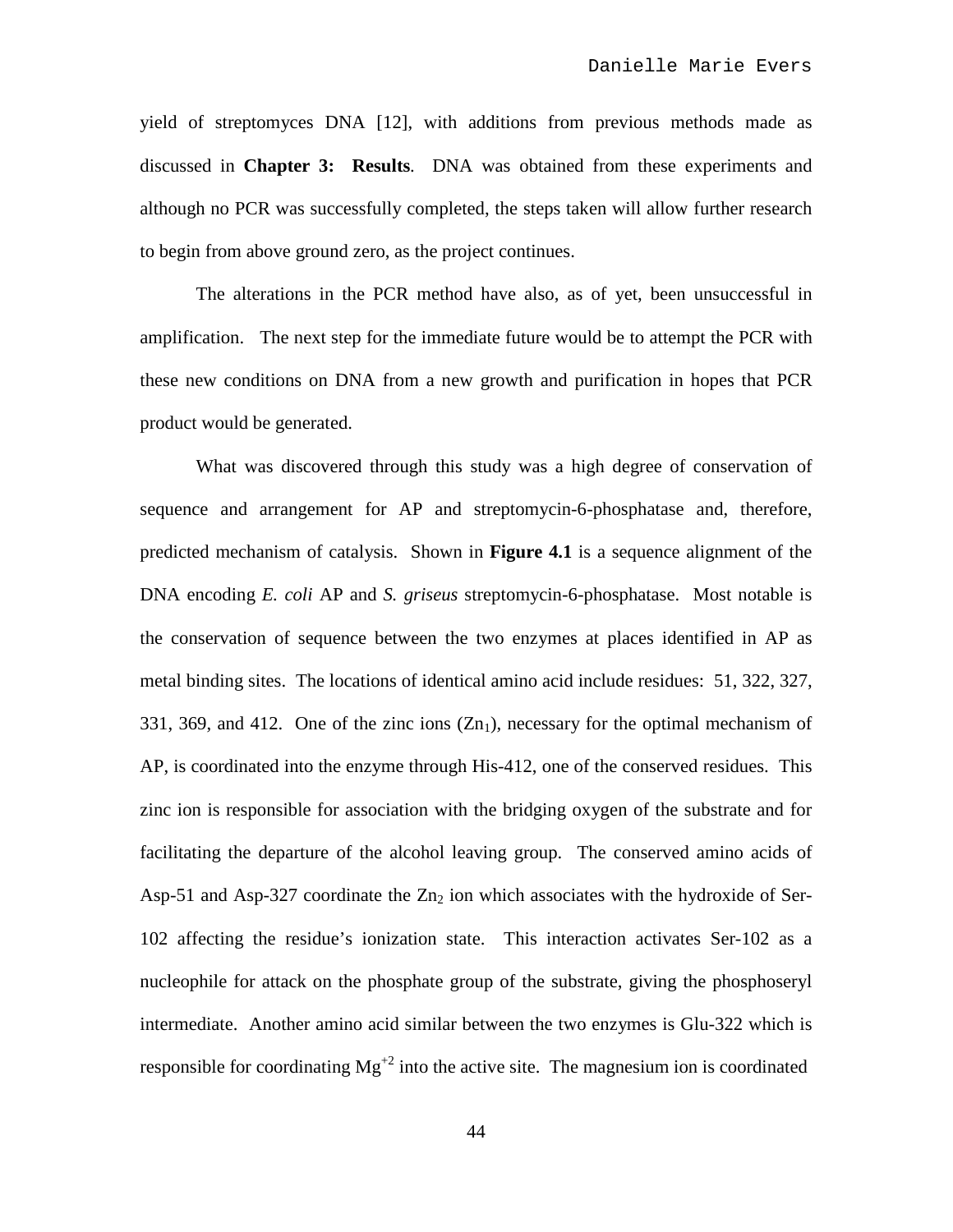|           | 51                                       | 322 | 327 | 331 |
|-----------|------------------------------------------|-----|-----|-----|
|           |                                          |     |     |     |
| E.coli AP | 43 KNIILLIGDGMGDS 317 FFLQVEGASID-KQDHAA |     |     |     |
| S6P       | 41 RSVILLIGDGMGDA 315 FFLQVEGASID-DRAHEA |     |     |     |
|           |                                          | 369 |     |     |
|           |                                          |     |     |     |
| E.coli AP | 340 ETVDLDE 360 NTLVIVTADHAHA            |     |     |     |
| S6P       | 338 ETVDLDE 358 RTLVIVTADHGHA            |     |     |     |
|           | 412                                      |     |     |     |
|           |                                          |     |     |     |
| E.coli AP | 408 SQEHTGSQLRIAAYGP 424 QTDLFYTMKAA     |     |     |     |
| S6P       | 407 TQE HTGVPVPVAARGP 423 VQDNT-SLFGT    |     |     |     |

#### **Figure 4.1**

Sequence alignment of *E.coli* alkaline phosphatase and streptomycin-6-phosphatase. Numbered locations represent conservation at residues implicated in metal binding for AP.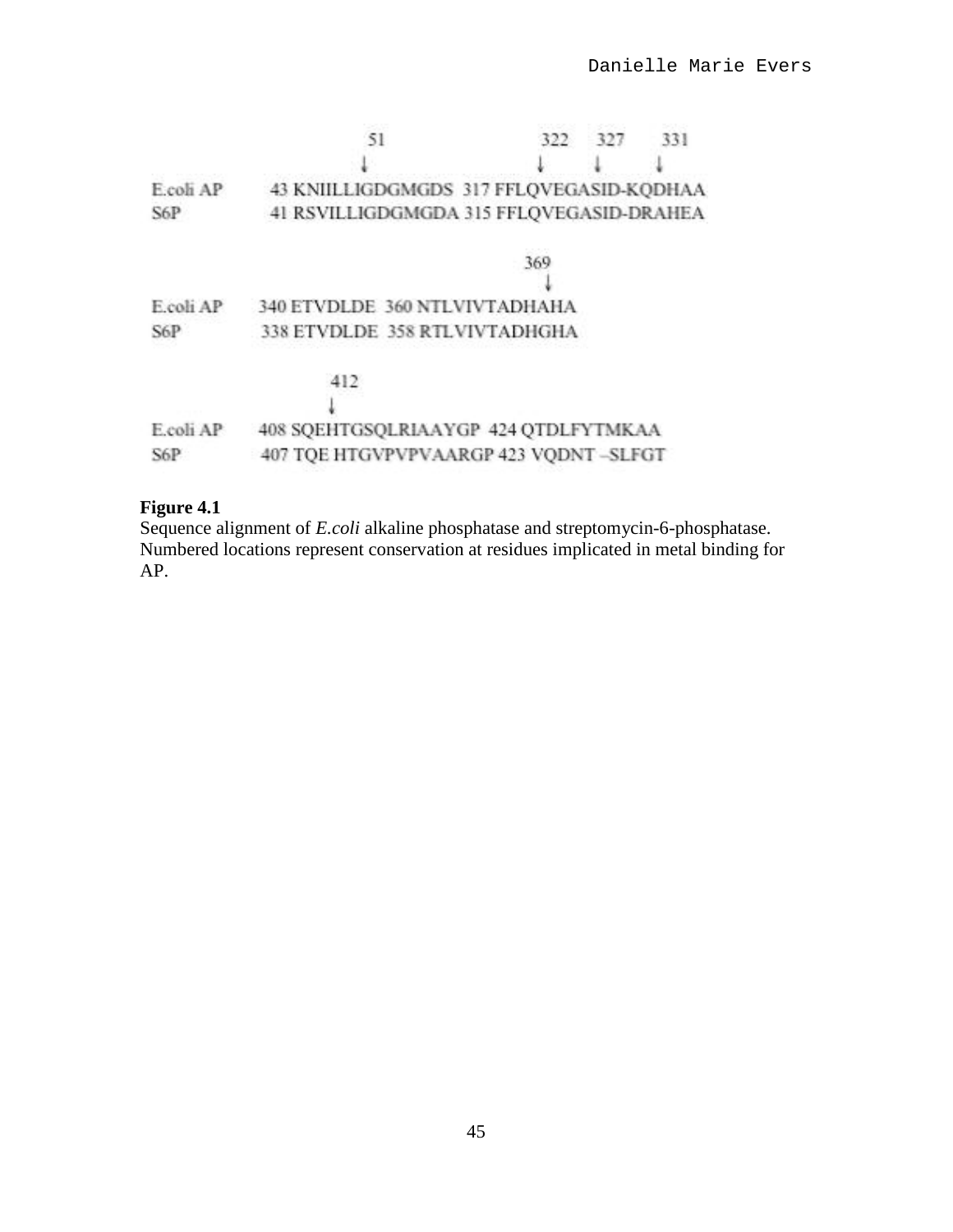to a water molecule which displays acidic properties. The water molecule acts to reprotonate Ser-102 for inorganic phosphate release. Therefore, the high degree of conservation of sequence between *E. coli* AP and streptomycin-6-phosphatase becomes even more significant with the fact that most of the residues imperative to metal binding are included in the sequence similarity. The importance of these metals in the formation of the active site for AP is shown in **Figure 4.2** in the depiction of these residues in AP coordinated to the respective metal ions.

Any researcher's project is only a small piece of the big puzzle. In their lifetime, they build on what has come before them, add what they can, and leave the door open to the future. This project was approached with this in mind; the scope of the study being larger than what could be addressed in a year long exploration serving as the culmination of four years of undergraduate study. The questions asked in this study were focused as a beginning to what would be an ongoing exploration for the future. What has been found will only serve to encourage further exploration as many issues are left unsettled. What is most important is that the questions that began this project are still relevant. Future work will focus on more attempts at obtaining the *strK* gene product so that the comparison of the AP and streptomycin–6-phosphatase can move out of the realm of theoretical exploration to direct study in the lab. The expanse of implications of gaining more information about alkaline phosphatase is still undefined and is an exciting and meaningful area for future research.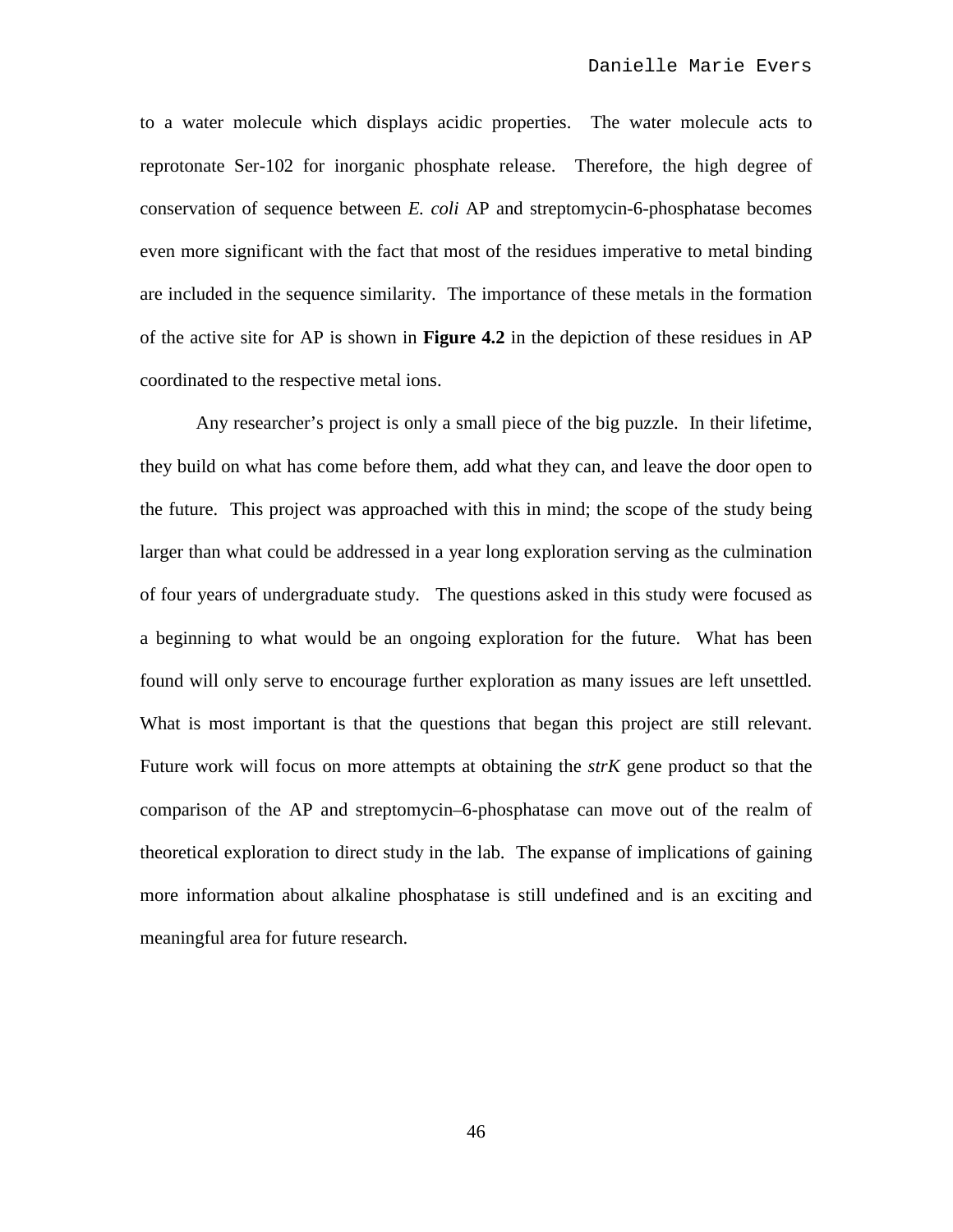

**Figure 4.2** Depiction of AP active site generated with Chimera through use of *E.coli* AP PDB file (1ALK). The labeled amino acids are residues involved in the metal binding of AP that are conserved in streptomycin-6-phosphatase.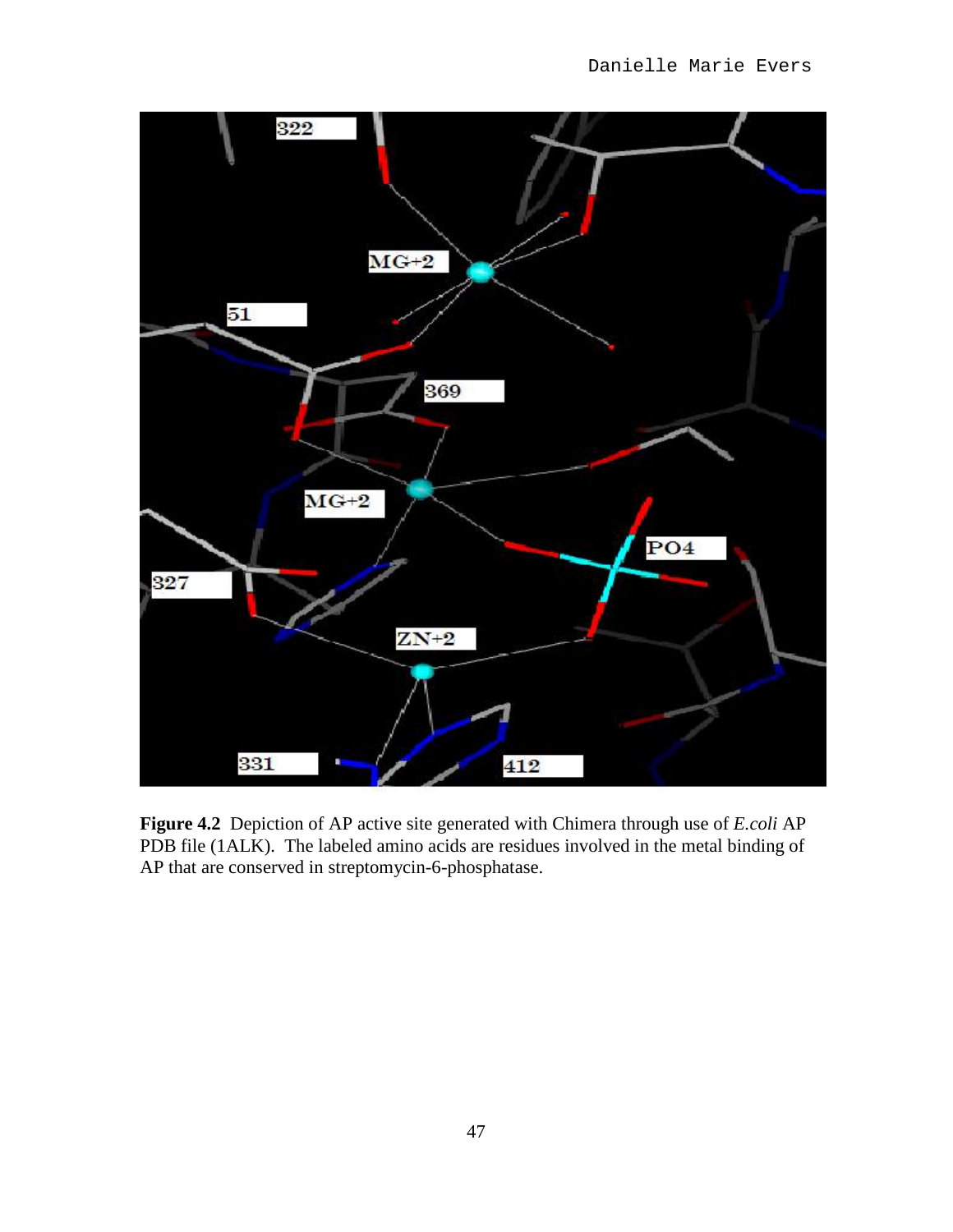## **Chapter 5: References**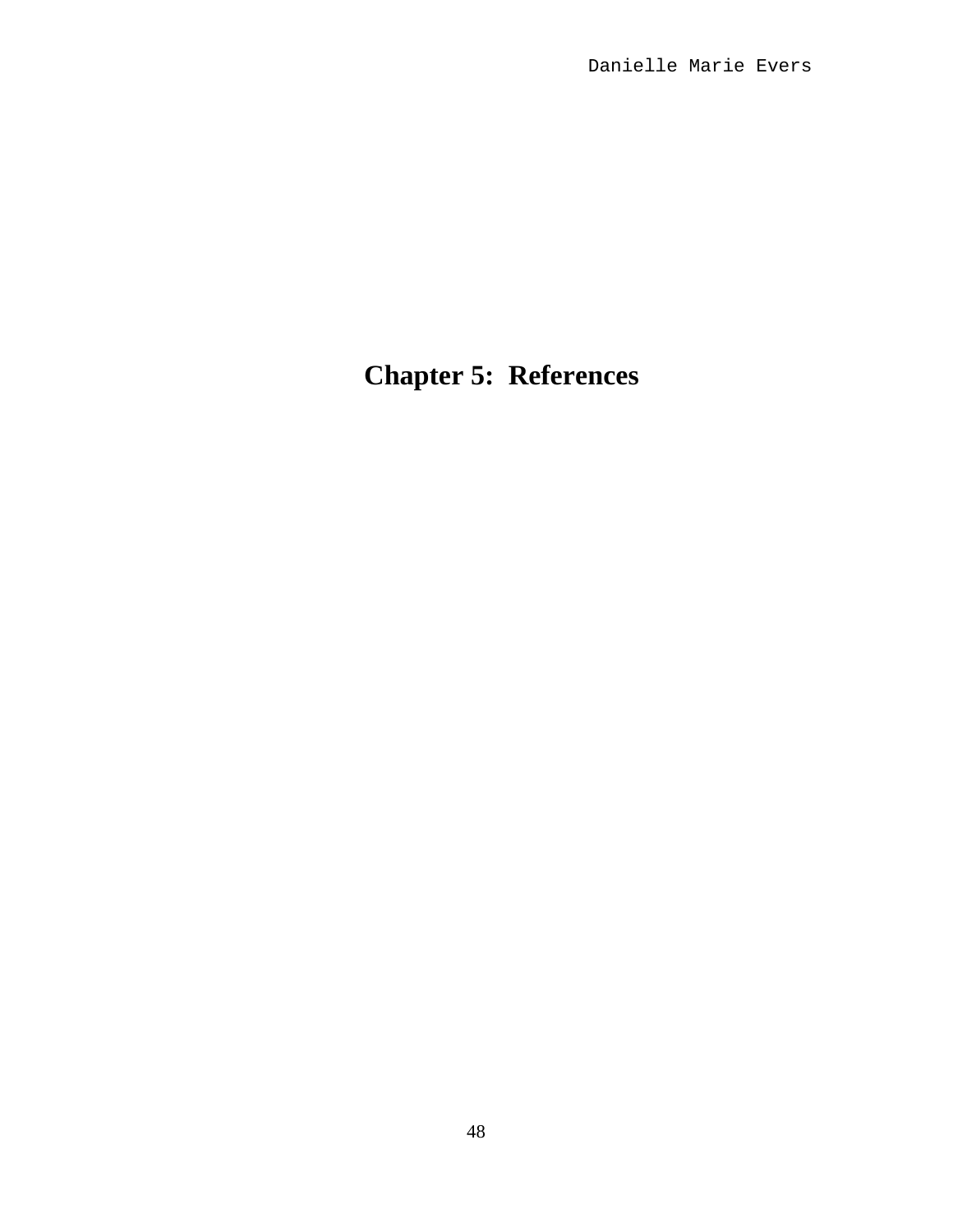- 1. Du, M.H., et al., *Artificial Evolution of an Enzyme Active Site: Structural Studies of Three Highly Active Mutants of Escherichia coli Alkaline Phosphatase.* J Mol Biol, 2002. **316**(4): p. 941-53.
- 2. Kambiz Mansouri, W.P., *Genetics of streptomycin production in Streptomyces griseus: nucleotide sequence of five genes, strFGHIK, including a phosphatase gene*, in *Mol Gen Genet*. 1991. p. 459-469.
- 3. Robert R. Boulanger, J., Evan R. Kantrowitz. *Characterization of a Monomeric Escherichia coli Alkaline Phosphatase Formed upon a Single Amino Acid Substitution*. in *J. Biol Chem*. 2003.
- 4. Murphy, J.E., T.T. Tibbitts, and E.R. Kantrowitz, *Mutations at positions 153 and 328 in Escherichia coli alkaline phosphatase provide insight towards the structure and function of mammalian and yeast alkaline phosphatases.* J. Mol. Biol., 1995. **253**: p. 604-617.
- 5. Wojciechowski, C.L. and E.R. Kantrowitz, *Glutamic acid residues as metal ligands in the active site of Escherichia coli alkaline phosphatase.* Biochim. Biophys. Acta, 2003. **1649**: p. 68-73.
- 6. EE Kim, H.W., *Reaction Mechanism of Alkaline Phosphatase based on Crystal Structure. Two-metal Ion Catalysis*, in *J. Mol. Biol.* 1991. p. 449-464.
- 7. Stec, B., K.M. Holtz, and E.R. Kantrowitz, *A revised mechanism of the alkaline phosphatase reaction involving three metal ions.* J. Mol. Biol., 2000. **299**: p. 1303-1311.
- 8. Holtz, K.M., B. Stec, and E.R. Kantrowitz, *A model of the transition state in the alkaline phosphatase reaction.* J. Biol. Chem., 1999. **274**: p. 8351-8354.
- 9. Galperin, M., Bairoch, A., Koonin, EV, *A superfamily of metalloenzymes unifies phosphapentomutase and cofactor-independent phosphoglycerate mutase with alkaline phosphatase adn sulfatases.* Protein Sci., 1998. **7**: p. 1829-35.
- 10. Annette Mehling, U.F.W., Wolfgang Piepersberg, *Application of random amplified polymorphic DNA (RAPD) assays in identifying regions of actinomycete genomes*, in *FEMS Microbiol. Lett.* 1995. p. 119-126.
- 11. Maniatis, T., E.F. Fritsch, and J. Sambrook, *Molecular Cloning: A Laboratory Manual*. 1982, Cold Spring Harbor: Cold Spring Harbor Laboratory. p. 368-369.
- 12. Jasmina Nikodinovic, K.D.B., Jo-Anne Chuck, *High Yield preparation of genomic DNA from Streptomyces*, in *Biotechniques*. 2003. p. 932-936.